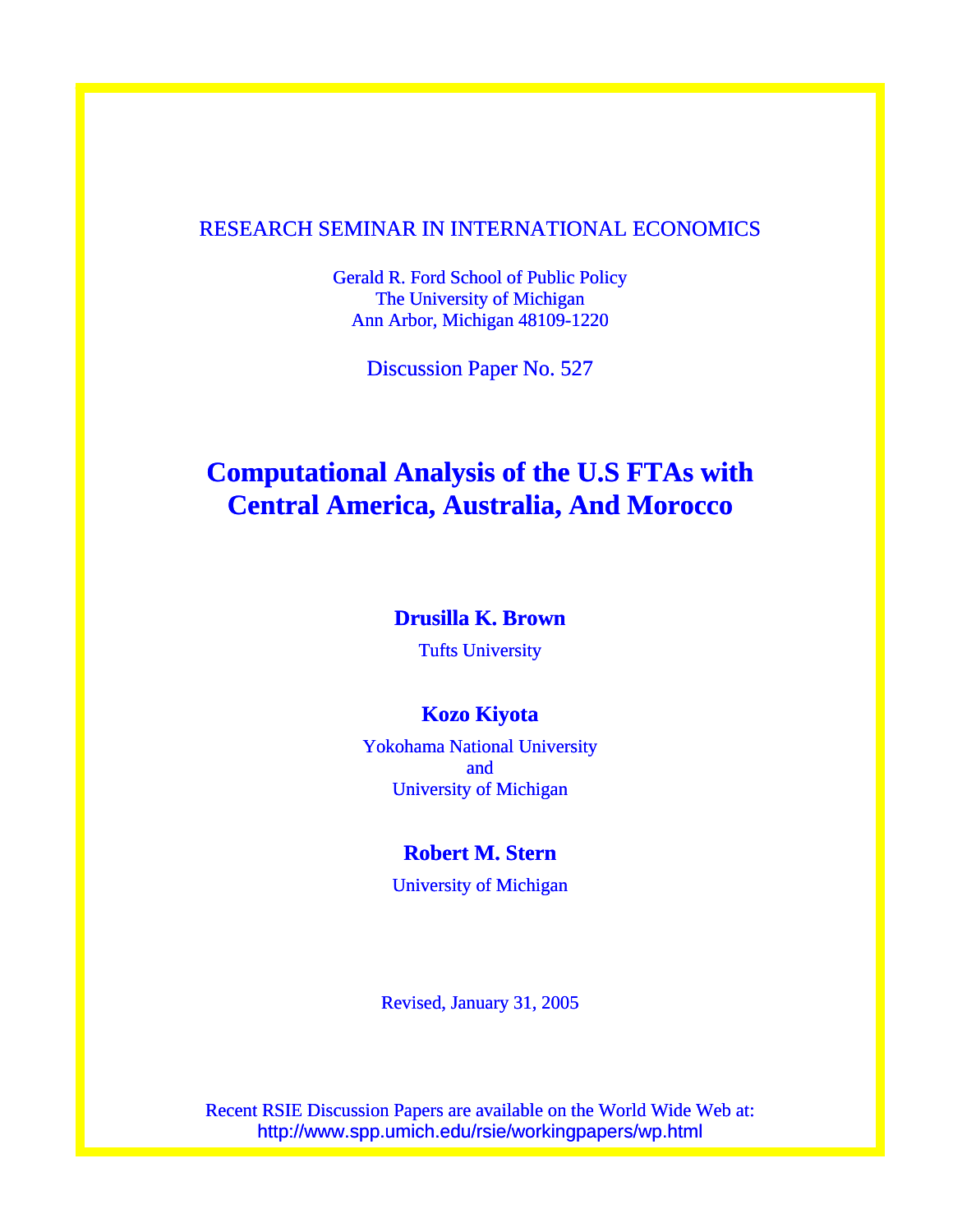## **COMPUTATIONAL ANALYSIS OF THE U.S FTAs WITH CENTRAL AMERICA, AUSTRALIA, AND MOROCCO**

### **Drusilla K. Brown, Tufts University Kozo Kiyota, Yokohama National University Robert M. Stern, University of Michigan**

#### **Abstract**

We use the Michigan Model of World Production and Trade to assess the economic effects of the U.S. bilateral FTAs negotiated with Central America, Australia, and Morocco. The model covers 18 economic sectors in each of 22 countries/regions and is based on Version 5.4 of the GTAP database for 1997 together with specially constructed estimates of services barriers and other data on sectoral employment and numbers of firms. The distinguishing feature of the model is that it incorporates imperfect competition in the manufacturing and services sectors, including monopolistic competition, increasing returns and product variety. The modeling focus is on the effects of the bilateral removal of tariffs on agriculture and manufactures and services barriers. Rules of origin and other restrictive measures and the non-trade aspects of the FTAs are not taken into account due to data constraints. The computational results indicate that the benefits of bilateral FTAs for the United States and partner countries are rather small in both absolute and relative terms, and that far greater benefits could be realized if the United States and its FTA partners adopted unilateral free trade and especially if multilateral free trade was adopted by all countries/regions in the global trading system.

Revised January 31, 2005

Address correspondence to:

Robert M. Stern Department of Economics University of Michigan Ann Arbor, MI 48109-1220

Tel. 734-764-2373 Fax 734-763-9181 E-mail [rmstern@umich.edu](mailto:rmstern@umich.edu)

Keywords: Free Trade Agreements, Unilateral Liberalization, Multilateral Liberalization JEL: F10; F13; F15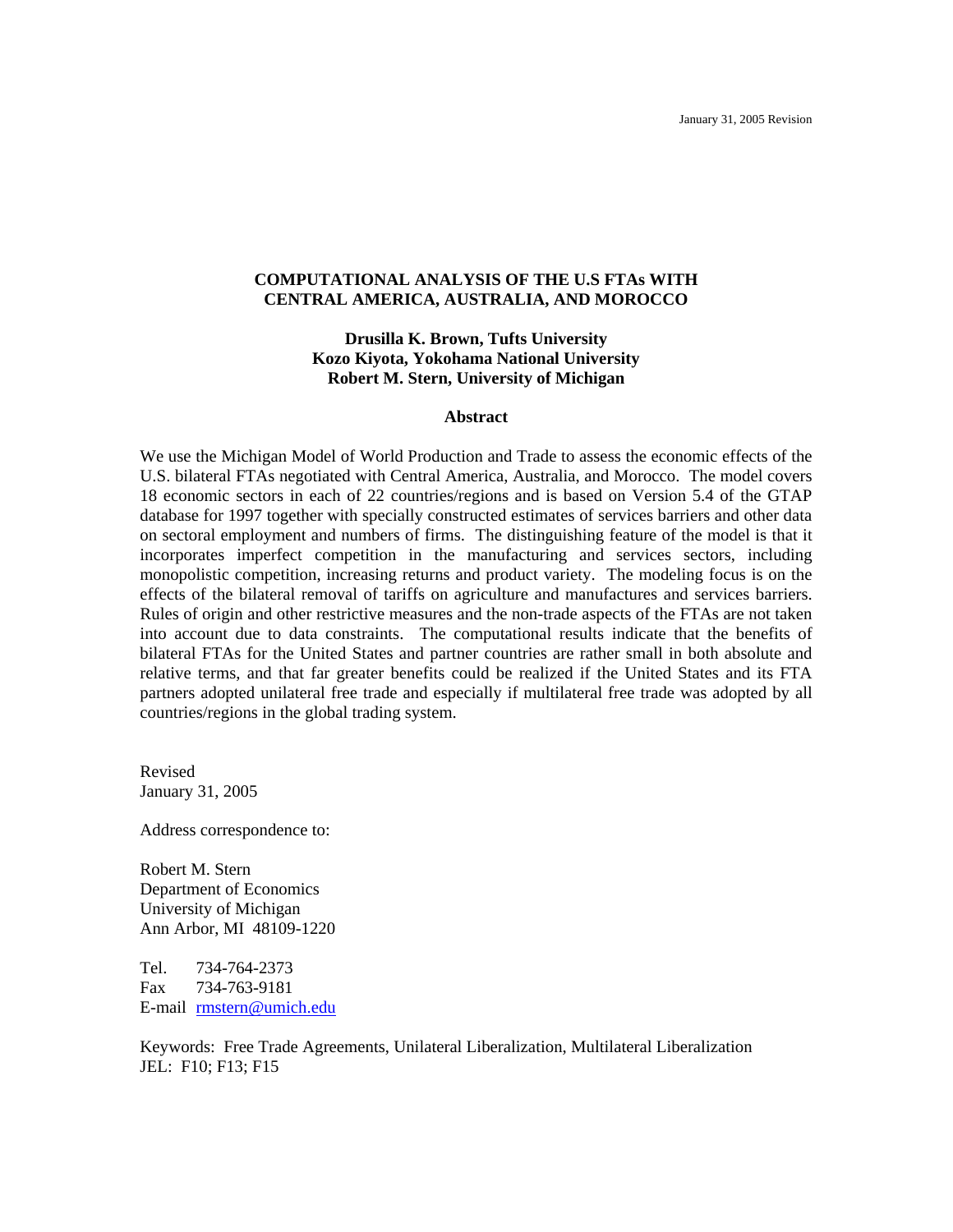#### **COMPUTATIONAL ANALYSIS OF THE U.S. FTAs WITH CENTRAL AMERICA, AUSTRALIA, AND MOROCCO[†](#page-2-0)**

**Drusilla K. Brown, Tufts University Kozo Kiyota, Yokohama National University[‡](#page-2-1) Robert M. Stern, University of Michigan** 

#### 1. INTRODUCTION

This paper presents a computational analysis of the economic effects of the U.S. bilateral free trade agreements (FTAs) negotiated with Central America (CAFTA), Australia, and Morocco. The CAFTA was concluded in December 2003, and the FTAs with Australia in February 2004 and with Morocco in March 2004. The Australia and Morocco FTAs were signed and approved by the U.S. Congress in 2004, and the CAFTA will be considered for approval sometime in 2005. The analysis of the individual U.S. FTAs is based on the Michigan Model of World Production and Trade. This is a multi-country/multi-sectoral computable general equilibrium (CGE) model of the global trading system that has been used for over three decades to analyze the economic effects of multilateral, regional, and bilateral trade negotiations and a variety of other changes in trade and related policies.

In Section 2 following, we present a brief description of the main features and data of the Michigan Model. In Sections 3-5, we provide some background information on the individual FTAs together with presentation of the modeling results of the potential effects of these FTAs on the economic welfare, trade, output, and employment for the United States and FTA partner countries. In Section 6, we provide a broader perspective on the FTAs that takes into account the effects of the unilateral removal of trade barriers by the United States and its FTA partner countries, and the effects of global free trade in which all countries/regions covered in the model

 $\overline{a}$ 

<span id="page-2-0"></span><sup>&</sup>lt;sup>†</sup> The research in this paper was funded by the U.S. Department of Labor (DOL). The analysis and conclusions are those of the authors and do not necessarily reflect those of the DOL or the U.S. Government. Helpful comments on earlier versions of the paper were provided by Greg Schoepfle, participants in seminars held at the DOL and at the University of Michigan, and an anonymous referee.

<span id="page-2-1"></span><sup>‡</sup> Kozo Kiyota was a Visiting Scholar at the University of Michigan when this research was undertaken and would like to thank the Kikawada Fellowship Program for providing financial support.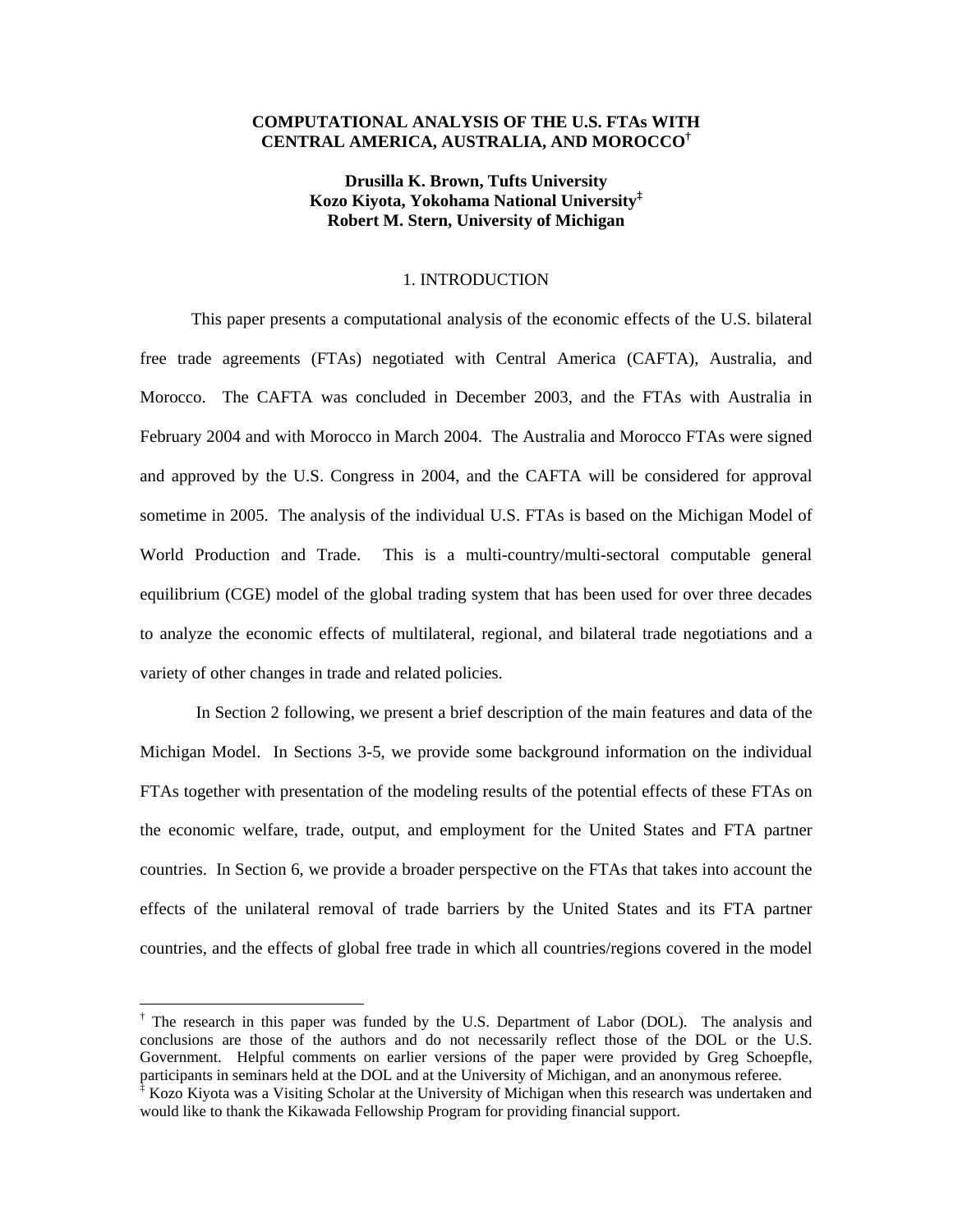are assumed to remove their existing trade barriers on a multilateral basis. Section 7 contains a summary and concluding remarks.

#### 2. THE MICHIGAN MODEL OF WORLD PRODUCTION AND TRADE

#### a. Overview of the Michigan Model

The version of the Michigan Model that we use in this paper covers 18 economic sectors, including agriculture, manufactures, and services, in each of 22 countries/regions. The distinguishing feature of the Michigan Model is that it incorporates some aspects of trade with imperfect competition, including monopolistic competition, increasing returns to scale, and product variety. Some details follow.<sup>[1](#page-3-0)</sup> A more complete description of the formal structure and equations of the model can be found on line at [www.Fordschool.umich.edu/rsie/model/](http://www.fordschool.umich.edu/rsie/model/).

## *(i) Sectors and market structure*

As mentioned, the version of the model to be used here consists of 18 production sectors and 22 countries/regions (plus rest-of-world). The sectoral and country/region coverage are indicated in the tables below. Agriculture is modeled as perfectly competitive with product differentiation by country of origin, and the manufactures and services sectors are modeled as monopolistically competitive. Each monopolistically competitive firm produces a differentiated product and sets price as a profit-maximizing mark-up of price over marginal cost. Free entry and exit of firms then guarantees zero profits.

#### *(ii) Expenditure*

 $\overline{a}$ 

Consumers and producers are assumed to use a two-stage procedure to allocate expenditure across differentiated products. In the first stage, expenditure is allocated across goods without regard to the country of origin or producing firm. At this stage, the utility function is Cobb-Douglas, and the production function requires intermediate inputs in fixed proportions. In the second stage,

<span id="page-3-0"></span><sup>&</sup>lt;sup>1</sup> See also Deardorff and Stern (1990, esp. pp. 9-46) and Brown and Stern (1989a,b).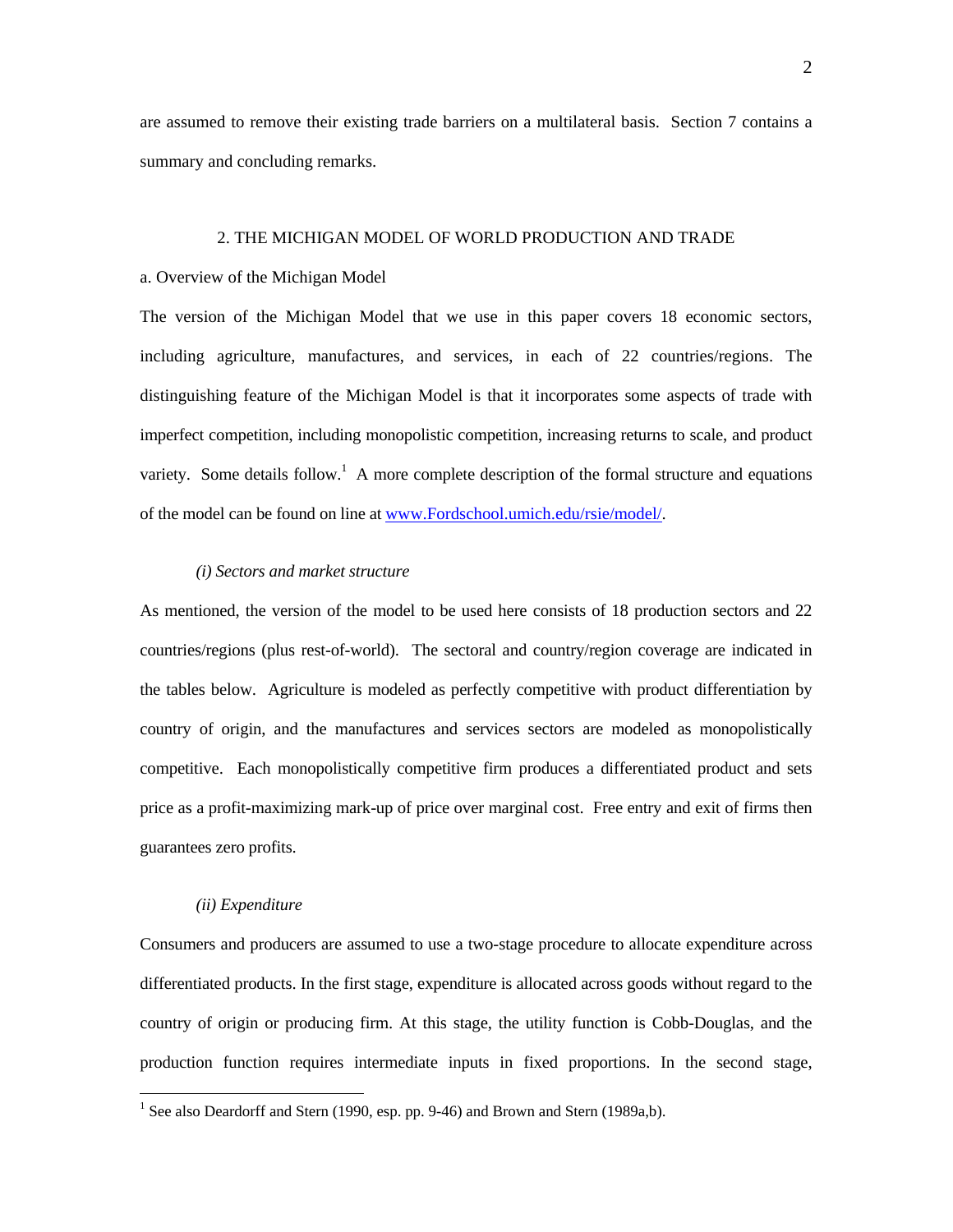expenditure on monopolistically competitive goods is allocated across the competing varieties supplied by each firm from all countries. In the perfectly competitive agricultural sector, since individual firm supply is indeterminate, expenditure is allocated over each country's industry as a whole, with imperfect substitution between products of different countries.

 The aggregation function in the second stage is a Constant Elasticity of Substitution (CES) function. Use of the CES function and product differentiation by firm imply that consumer welfare is influenced both by any reduction in real prices brought about by trade liberalization, as well as increased product variety. The elasticity of substitution among different varieties of a good is assumed to be three, a value that is broadly consistent with available empirical estimates. The parameter for the sensitivity of consumers to the number of product varieties is set at  $0.5<sup>2</sup>$  $0.5<sup>2</sup>$  $0.5<sup>2</sup>$ 

#### *(iii) Production*

 $\overline{a}$ 

The production function is separated into two stages. In the first stage, intermediate inputs and a primary composite of capital and labor are used in fixed proportion to output.<sup>[3](#page-4-1)</sup> In the second stage, capital and labor are combined through a CES function to form the primary composite. In the monopolistically competitive sectors, additional fixed inputs of capital and labor are required. It is assumed that fixed capital and fixed labor are used in the same proportion as variable capital and variable labor so that production functions are homothetic. The elasticities of substitution between capital and labor vary across sectors and were derived from a literature search of empirical estimates of sectoral supply elasticities. Economies of scale are determined endogenously in the model.

<span id="page-4-0"></span> $2<sup>2</sup>$  If the variety parameter is greater than 0.5, it means that consumers value variety more. If the parameter is zero, consumers have no preference for variety. This is the same as the Armington assumption according to which consumers view products as distinguished by country of production. Sensitivity tests of alternative parameter values are included in an appendix below.

<span id="page-4-1"></span><sup>&</sup>lt;sup>3</sup> Intermediate inputs include both domestic and imported varieties.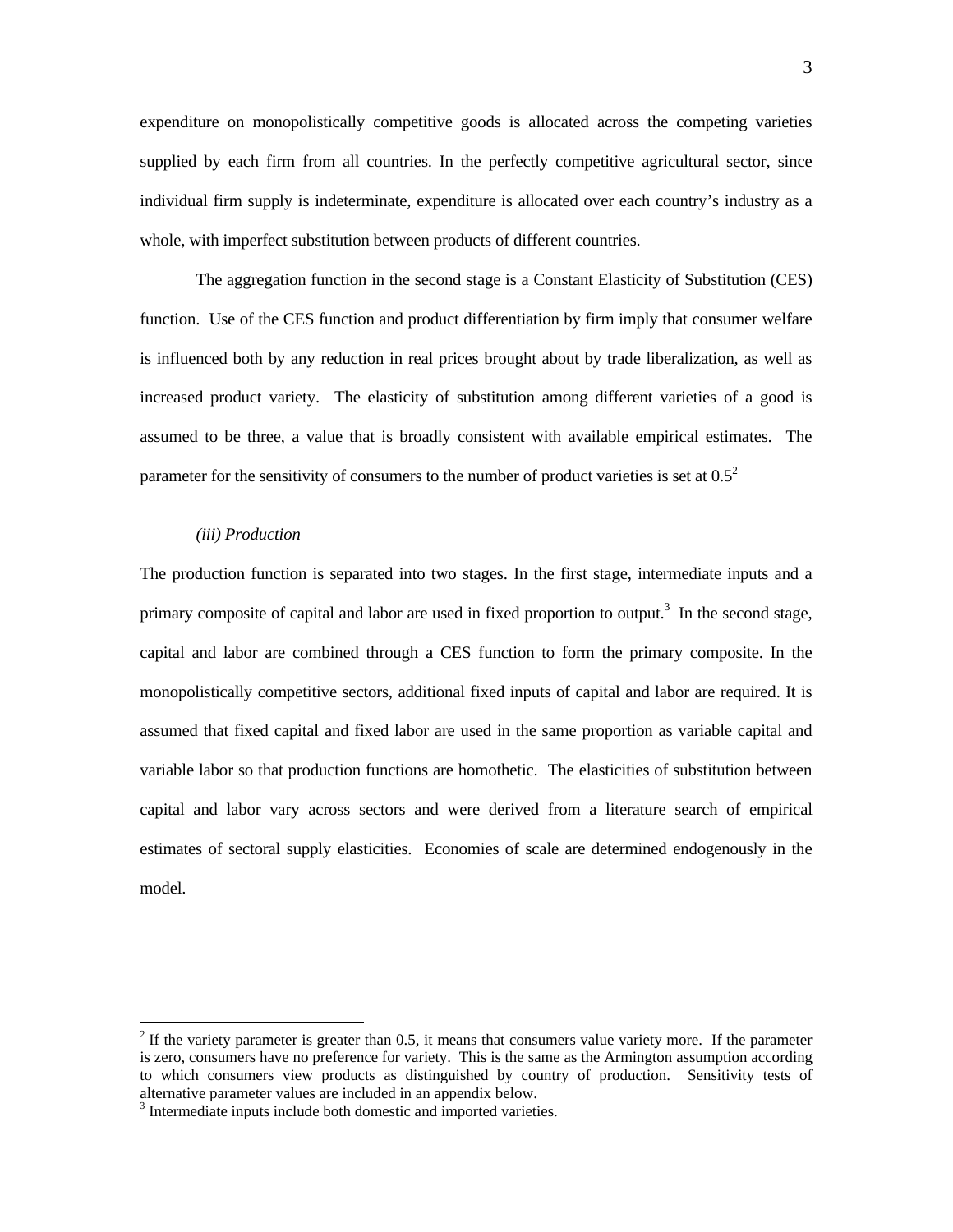#### *(iv) Supply prices*

To determine equilibrium prices, perfectly competitive firms operate such that price is equal to marginal cost, while monopolistically competitive firms maximize profits by setting price as an optimal mark-up over marginal cost. The numbers of firms in sectors under monopolistic competition are determined by the zero profits condition. The free entry condition in this context is also the basic mechanism through which new product varieties are created (or eliminated). Each of the new entrants arrives with a distinctly different product, expanding the array of goods available to consumers.

 Free entry and exit are also the means through which countries are able to realize the specialization gains from trade. In this connection, it can be noted that in a model with nationally differentiated products, which relies on the Armington assumption, production of a particular variety of a good cannot move from one country to another. In such a model, there are gains from exchange but no gains from specialization. The Dixit-Stiglitz framework that we use in the Michigan Model allows additionally for a specialization gain,<sup>4</sup> [r](#page-5-0)ealization of economies of scale, and increased product variety.

#### *(v) Capital and labor markets*

 $\overline{a}$ 

Capital and labor are assumed to be perfectly mobile across sectors within each country. Returns to capital and labor are determined so as to equate factor demand to an exogenous supply of each factor. The aggregate supplies of capital and labor in each country are assumed to remain fixed so

<span id="page-5-0"></span><sup>&</sup>lt;sup>4</sup> That is, in the Michigan Model with differentiated products supplied by monopolistically competitive firms, production of a particular variety is internationally mobile. A decline in the number of firms in one country paired with an expansion in another essentially implies that production of one variety of a good is being relocated from the country in which the number of firms is declining to the country in which the number of firms is expanding.

The international relocation of a particular variety of a good can be understood in the context of the ongoing outsourcing debate. Domestic firms require intermediate inputs, in addition to capital and labor. To the extent that tariff reduction leads a firm to substitute toward traded intermediate inputs, domestic firms can be thought of as outsourcing some component of production. This is particularly the case if there is a decline in the number of domestic firms in the sector from which intermediate inputs are purchased and an expansion in the supplier country.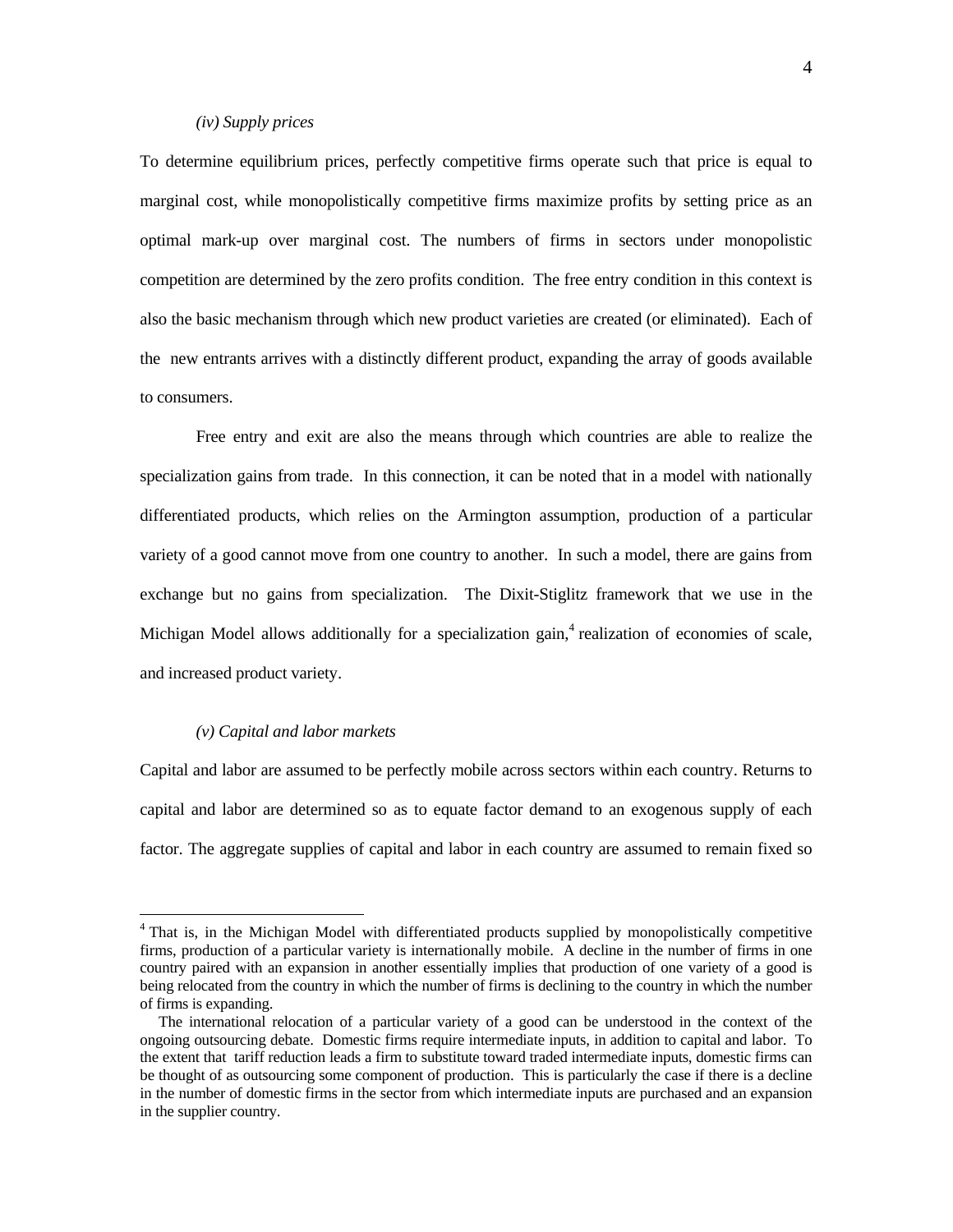as to abstract from macroeconomic considerations (e.g., the determination of investment), since our microeconomic focus is on the intersectoral allocation of resources.

#### *(vi) World market and trade balance*

The world market determines equilibrium prices such that all markets clear. Total demand for each firm or sector's product must equal total supply of that product. It is also assumed that trade remains balanced for each country/region, that is, any initial trade imbalance remains constant as trade barriers are changed. This is accomplished by permitting aggregate expenditure to adjust to maintain a constant trade balance. Thus, we abstract away from the macroeconomic forces and policies that are the main determinants of trade imbalances. Further, it should be noted that there are no nominal rigidities in the model. As a consequence, there is no role for a real exchange rate mechanism.

#### *(vii) Trade policies and rent/revenues*

We have incorporated into the model the import tariff rates and export taxes/subsidies as policy inputs that are applicable to the bilateral trade of the various countries/regions with respect to one another. These have been computed using the 'GTAP–5.4 Database' provided in Dimaranan and McDougall (2002). The export barriers have been estimated as export-tax equivalents. We assume that revenues from both import tariffs and export taxes, as well as rents from NTBs on exports, are redistributed to consumers in the tariff- or tax-levying country and are spent like any other income.

 Tariff liberalization can affect economic efficiency through three main channels. First, in the context of standard trade theory, tariff reductions both reduce the cost of imports for consumers and for producers purchasing traded intermediate inputs, thus producing an *exchange* gain. Second, tariff removal leads firms to direct resources toward those sectors in which the product varieties are expanded by firms in response to the changes occurring on the world market. That is, we have the standard *specialization* gain. Third, tariff reductions have a pro-competitive effect on sellers.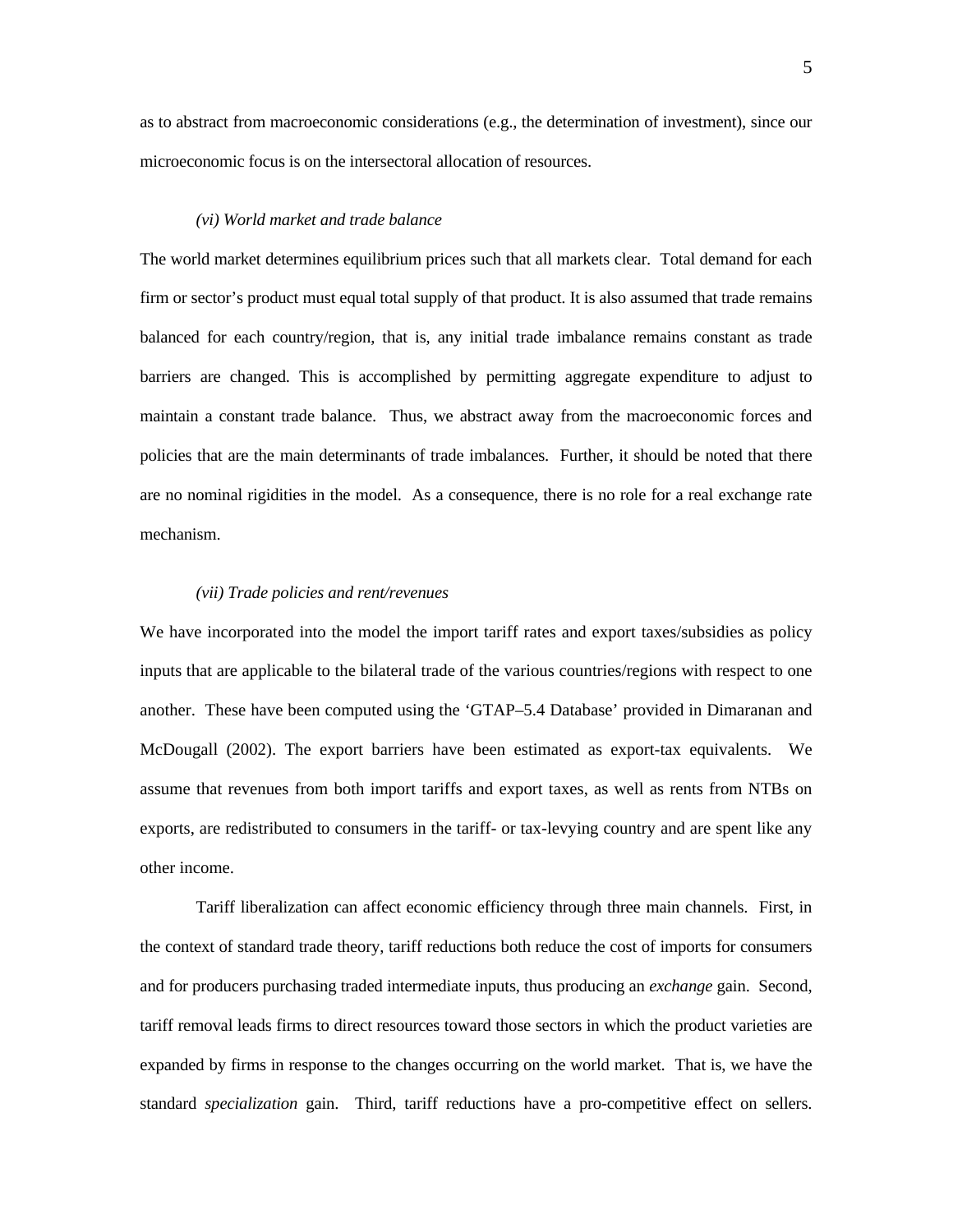Increased price pressures from imported varieties force incumbent firms to cut price. Surviving firms remain viable by expanding output, thereby moving down their average total cost (ATC) curve. The consequent lower ATC of production creates gains from the *realization of economies of scale*.

#### *(viii) Model closure and implementation*

We assume in the model that aggregate expenditure varies endogenously to hold aggregate employment constant. This closure is analogous to the Johansen closure rule (Deardorff and Stern, 1990, pp. 27-29). The Johansen closure rule consists of keeping the requirement of full employment while dropping the consumption function. This means that consumption can be thought of as adjusting endogenously to ensure full employment. However, in the Michigan Model, we do not distinguish consumption from other sources of final demand. That is, we assume instead that total expenditure adjusts to maintain full employment.

 The model is solved using GEMPACK (Harrison and Pearson, 1996). When policy changes are introduced into the model, the method of solution yields percentage changes in sectoral employment and certain other variables of interest. Multiplying the percentage changes by the absolute levels of the pertinent variables in the database yields the absolute changes, positive or negative, which might result from the various liberalization scenarios.

#### *(ix) Interpreting the modeling results*

To help the reader interpret the modeling results, it is useful to review the features of the model that serve to identify the various economic effects to be reflected in the different applications of the model. Although the model includes the aforementioned features of imperfect competition, it remains the case that markets respond to trade liberalization in much the same way that they would with perfect competition. That is, when tariffs or other trade barriers are reduced in a sector, domestic buyers (both final and intermediate) substitute towards imports and the domestic competing industry contracts production while foreign exporters expand. Thus, in the case of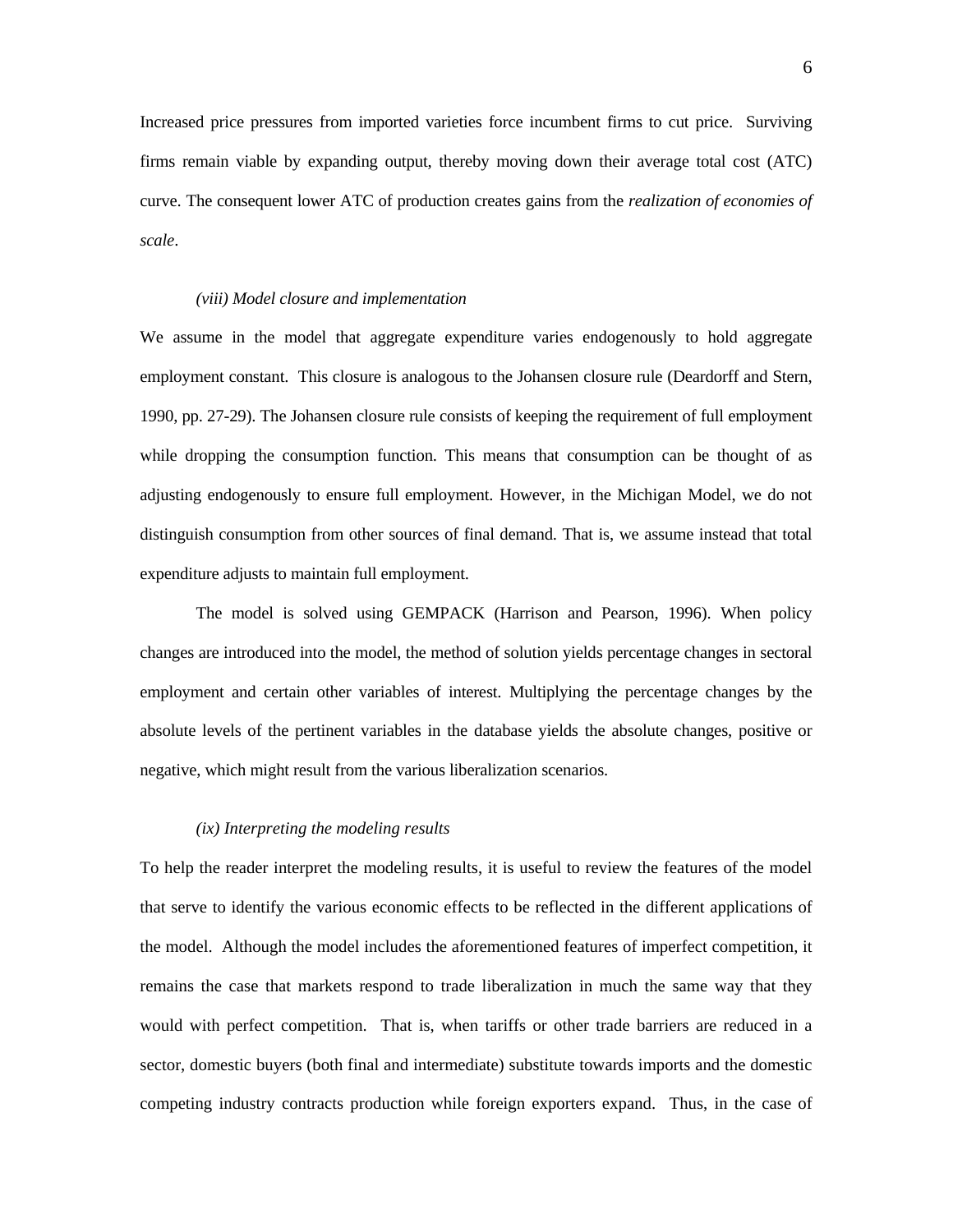multilateral liberalization that reduces tariffs and other trade barriers simultaneously in most sectors and countries, each country's industries share in both of these effects, expanding or contracting depending primarily on whether their protection is reduced more or less than in other sectors and countries.

 Worldwide, these changes cause increased international demand for all sectors. World prices increase most for those sectors where trade barriers fall the most.<sup>[5](#page-8-0)</sup> This in turn causes changes in countries' terms of trade that can be positive or negative. Those countries that are net exporters of goods with the greatest degree of liberalization will experience increases in their terms of trade, as the world prices of their exports rise relative to their imports. The reverse occurs for net exporters in industries where liberalization is slight – perhaps because it may already have taken place in previous trade rounds.

 The effects on the welfare of countries arise from a mixture of these terms-of-trade effects, together with the standard efficiency gains from trade and also from additional benefits due to the realization of economies of scale. Thus, we expect on average that the world will gain from multilateral liberalization, as resources are reallocated to those sectors in each country where there is a comparative advantage. In the absence of terms-of-trade effects, these efficiency gains should raise national welfare measured by the equivalent variation for every country,<sup>[6](#page-8-1)</sup> although some factor owners within a country may lose, as will be noted below. However, it is possible for a particular country whose net imports are concentrated in sectors with the greatest liberalization to lose overall, if the worsening of its terms of trade swamps these efficiency gains.

 On the other hand, although trade with imperfect competition is perhaps best known for introducing reasons why countries may lose from trade, actually its greatest contribution is to

 $\overline{a}$ 

<span id="page-8-0"></span> $<sup>5</sup>$  The price of agricultural products supplied by the rest of the world is taken as the numeraire in the model,</sup> and there is a rest-of-world against which all other prices can rise. 6

<span id="page-8-1"></span> $6$  The equivalent variation is a measure of the amount of income that would have to be given or taken away from an economy before a change in policy in order to leave the economy as well off as it would be after the policy change has taken place. If the equivalent variation is positive, it is indicative of an improvement in economic welfare resulting from the policy change.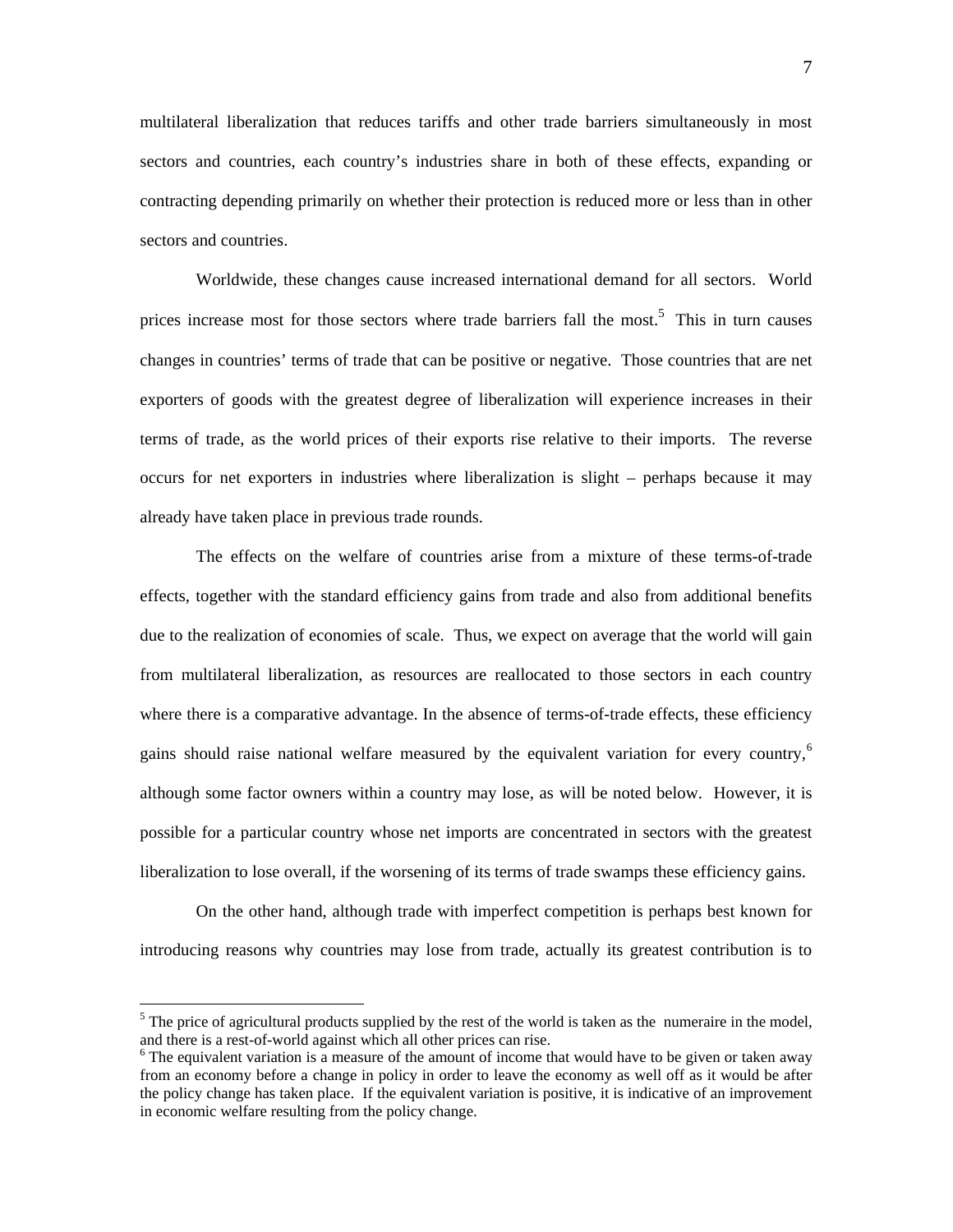expand the list of reasons for gains from trade. Thus, in the Michigan Model, trade liberalization permits all countries to expand their export sectors at the same time that all sectors compete more closely with a larger number of competing varieties from abroad. As a result, countries as a whole gain from lower costs due to increasing returns to scale, lower monopoly distortions due to greater competition, and reduced costs and/or increased utility due to greater product variety. All of these effects make it more likely that countries will gain from liberalization in ways that are shared across the entire population.<sup>7</sup>

 The various effects just described in the context of multilateral trade liberalization will also take place when there is unilateral trade liberalization, although these effects will depend on the magnitudes of the liberalization in relation to the patterns of trade and the price and output responses involved between the liberalizing country and its trading partners. Similarly, many of the effects described will take place with the formation of bilateral or regional FTAs. But in these cases, there may be trade creation and positive effects on the economic welfare of FTA-member countries together with trade diversion and negative effects on the economic welfare of nonmember countries. The net effects on economic welfare for individual countries and globally will thus depend on the economic circumstances and policy changes implemented.<sup>[8](#page-9-1)</sup>

In the real world, all of the various effects occur over time, some of them more quickly than others. However, the Michigan Model is static in the sense that it is based upon a single set

 $\overline{a}$ 

<span id="page-9-1"></span><span id="page-9-0"></span> $<sup>7</sup>$  In perfectly competitive trade models such as the Heckscher-Ohlin Model, one expects countries as a</sup> whole to gain from trade, but the owners of one factor – the 'scarce factor' – to lose through the mechanism first explored by Stolper and Samuelson (1941). The additional sources of gain from trade due to increasing returns to scale, competition, and product variety, however, are shared across factors, and we routinely find in our CGE modeling that both labor and capital gain from multilateral trade liberalization. <sup>8</sup> It may be noted that, in a model with perfect competition, bilateral trade liberalization should have the effect of contracting trade with excluded countries, thereby improving the terms of trade for FTA members vis-à-vis the rest of world. But in a model with scale economies, the pro-competitive effect of trade liberalization may generate a cut in price and increase in supply to excluded countries. The terms of trade of FTA members could possibly deteriorate in this event. It should also be mentioned that rules of origin may offset some of the potential welfare benefits of FTAs insofar as they may lead to higher input costs and consequent reduction of preference margins. In this connection, see Krishna (2005).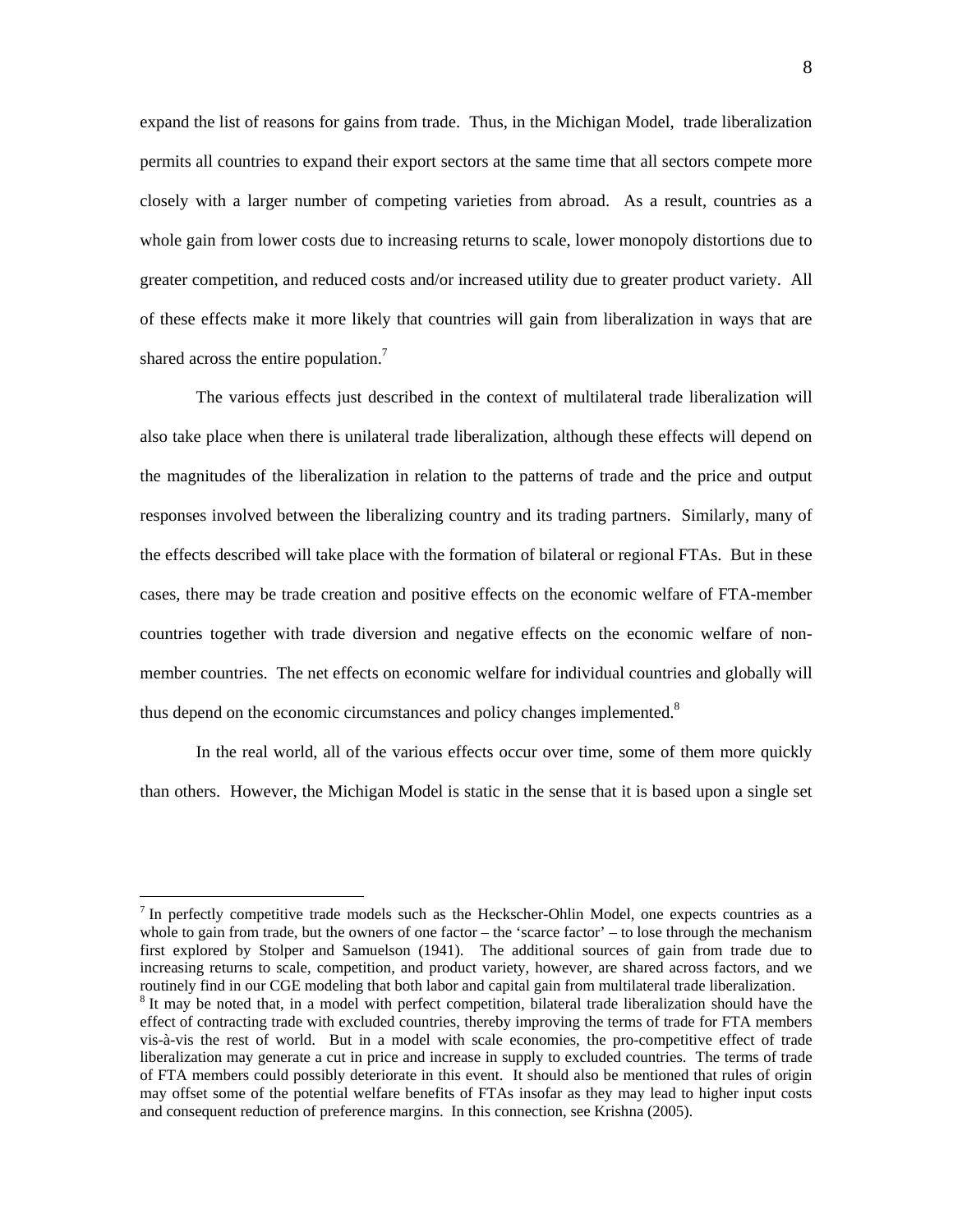of equilibrium conditions rather than relationships that vary over time.<sup>[9](#page-10-0)</sup> The model results therefore refer to a time horizon that depends on the assumptions made about which variables do and do not adjust to changing market conditions, and on the short- or long-run nature of these adjustments. Because the supply and demand elasticities used in the model reflect relatively long-run adjustments and it is assumed that markets for both labor and capital clear within countries,<sup>10</sup> the modeling results are appropriate for a relatively long time horizon of several years – perhaps two or three at a minimum. On the other hand, the model does not allow for the very long-run adjustments that could occur through capital accumulation, population growth, and technological change. The modeling results should therefore be interpreted as being superimposed upon longer-run growth paths of the economies involved. To the extent that these growth paths themselves may be influenced by trade liberalization, therefore, the model does not capture such effects.

#### b. Benchmark Data

 $\overline{a}$ 

Needless to say, the data needs of this model are immense. Apart from numerous share parameters, the model requires various types of elasticity measures. Like other CGE models, most of our data come from published sources.

 As mentioned above, the main data source used in the model is 'The GTAP-5.4 Database' of the Purdue University Center for Global Trade Analysis Project (Dimaranan and McDougall,

<span id="page-10-0"></span> $9<sup>9</sup>$  As noted above, macroeconomic closure in the model involves the equivalent of having expenditure equal to the sum of earned incomes plus redistributed net tax revenues. However, the actual solution is attained indirectly, but equivalently, by imposing a zero change in the trade balance. Since the model allows for all net tax and tariff revenues to be redistributed to consumers, when tariffs are reduced with trade liberalization, the model implicitly imposes a non-distorting tax to recoup the loss in tariff revenues.

<span id="page-10-1"></span><sup>&</sup>lt;sup>10</sup> The analysis in the model assumes throughout that the aggregate, economy-wide, level of employment is held constant in each country. The effects of trade liberalization are therefore not permitted to change any country's overall rates of employment or unemployment. This assumption is made because overall employment is determined by macroeconomic forces and policies that are not contained in the model and would not themselves be included in a negotiated trade agreement. The focus instead is on the composition of employment across sectors as determined by the microeconomic interactions of supply and demand resulting from the liberalization of trade.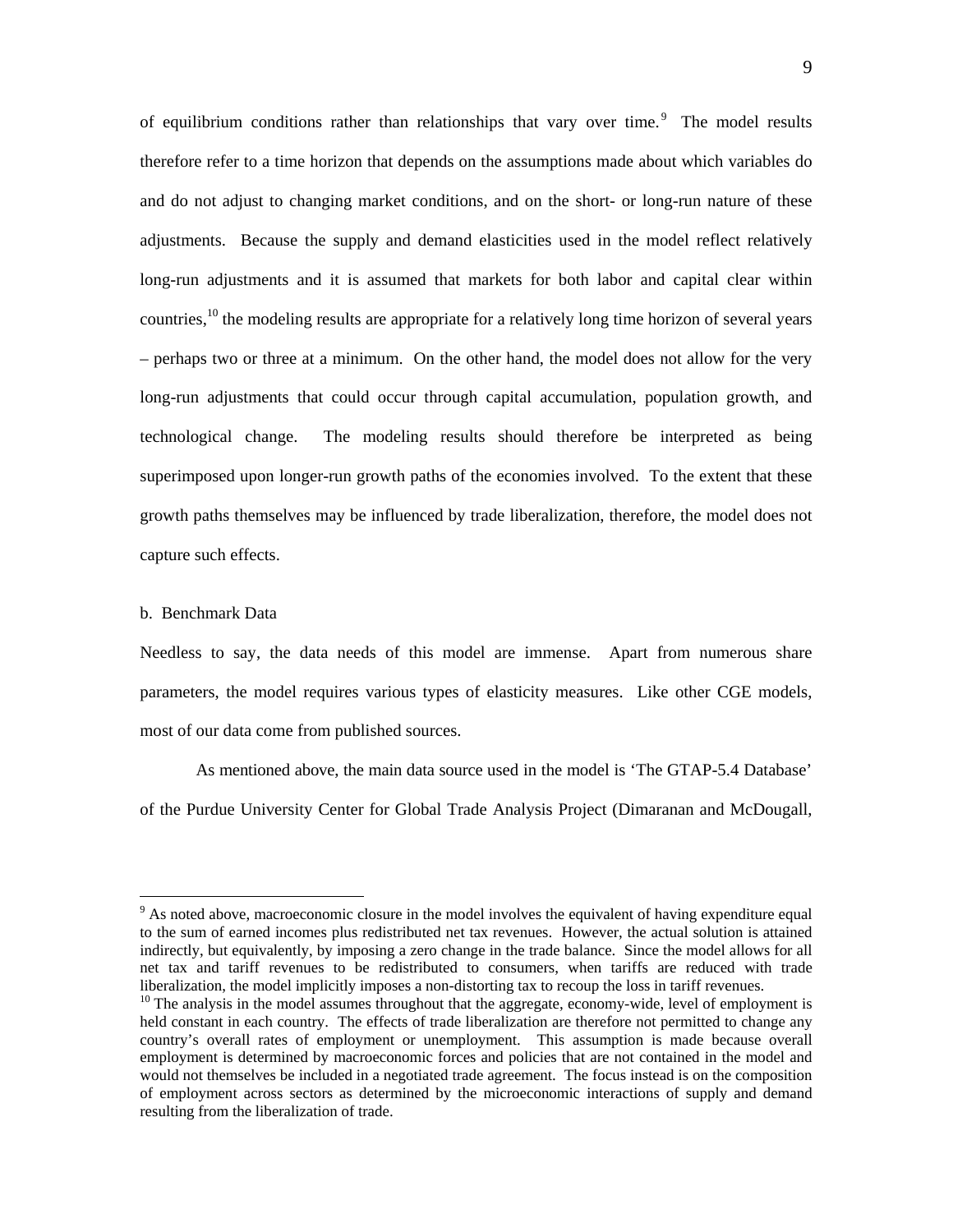2002). The reference year for this GTAP database is 1997. From this source, we have extracted the following data, aggregated to our sectors and countries/regions:  $11$ 

- Bilateral trade flows among 22 countries/regions, decomposed into 18 sectors. Trade with the rest-of-world (ROW) is included to close the model.
- Input-output tables for the 22 countries/regions, excluding ROW
- Components of final demand along with sectoral contributions for the 22 countries/regions, excluding ROW
- Gross value of output and value added at the sectoral level for the 22 countries/regions, excluding ROW
- Bilateral import tariffs by sector among the 22 countries/regions
- Elasticity of substitution between capital and labor by sector
- Bilateral export-tax equivalents among the 22 countries/regions, decomposed into 18 sectors

The monopolistically competitive market structure in the nonagricultural sectors of the model imposes an additional data requirement of the numbers of firms at the sectoral level, and there is need also for estimates of sectoral employment.<sup>12</sup> The employment data, which have been adapted from a variety of published sources, will be [not](#page-11-1)ed in tables below.

 The GTAP-5.4 1997 database has been projected to the year 2005, which is when the Uruguay Round liberalization will have been fully implemented. In this connection, we extrapolated the labor availability in different countries/regions by an average weighted population growth rate of 1.2 percent per annum. All other major variables have been projected, using an average weighted growth rate of GDP of 2.5 percent.<sup>13</sup> The 2005 data have been adjusted to take into account two major developments that have occurred in the global trading system since the mid-1990s. These include: (1) implementation of the Uruguay Round

<span id="page-11-0"></span> $11$  Details on the sectoral and country/region aggregation are available from the authors on request.

<span id="page-11-1"></span> $12$  Notes on the construction of the data on the number of firms and for employment are available from the authors on request.

<span id="page-11-2"></span><sup>&</sup>lt;sup>13</sup> The underlying data are drawn from World Bank (2003) sources and are available on request. For a more elaborate and detailed procedure for calculating year 2005 projections, see Hertel and Martin (1999) and Hertel (2000).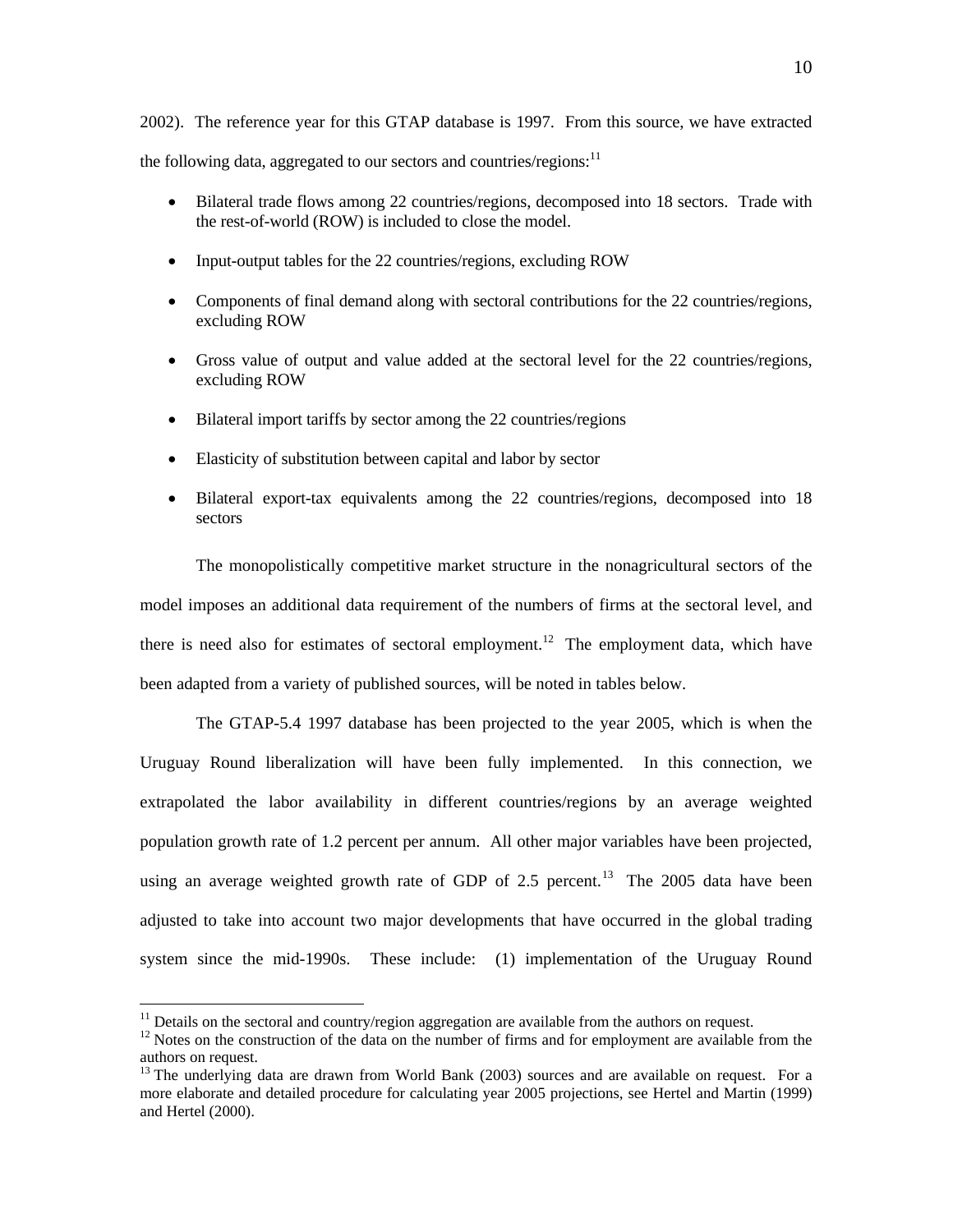negotiations that were completed in 1993-94 and were to be phased in over the following decade; and (2) the accession of Mainland China and Taiwan to the WTO in  $2001$ .<sup>14</sup> We have made allowance for the foregoing developments by readjusting the 2005 scaled-up database for benchmarking purposes to obtain an approximate picture of what the world may be expected to look like in 2005. In the computational scenarios to be presented below, we use these re-adjusted data as the starting point to carry out our liberalization scenarios for the U.S. bilateral FTAs and for the accompanying unilateral and global free trade scenarios.

 The GTAP 5.4 (1997) base data for tariffs and the estimated tariff equivalents of services barriers are broken down by sector on a global and bilateral basis in Table  $1<sup>15</sup>$ . The post-Uruguay Round tariff rates on agriculture, mining, and manufactures are applied rates and are calculated in GTAP by dividing tariff revenues by the value of imports by sector. For the United States, the highest import tariffs for manufactures are recorded for textiles, wearing apparel, and leather products & footwear, both globally and bilaterally. The import tariff rates on manufactures are noticeably higher for the CAC and especially for Morocco, while Australia's manufactures tariffs resemble those of the United States.

 $\overline{a}$ 

<span id="page-12-0"></span><sup>&</sup>lt;sup>14</sup> The tariff data for the WTO accession of China and Taiwan have been adapted from Ianchovichina and Martin (2004). In addition to benchmarking the effects of the Uruguay Round and China/Taiwan accession to the WTO, Francois et al. (2005) benchmark their GTAP 5.4 dataset to take into account the projected enlargement of the European Union (EU) in 2004 to include ten new member countries from Central and Eastern Europe and some changes in the EU Common Agricultural Policies that were introduced in 2000. Our EU and EFTA regional aggregate includes the 25-member EU, but the benchmark data were not adjusted to take into account the adoption of the EU common external tariffs by the new members. Because of data constraints, we have not made allowance for the Information Technology Agreement and agreements for liberalization of financial and telecommunications services following conclusion of the Uruguay Round.

<span id="page-12-1"></span><sup>&</sup>lt;sup>15</sup> The basic GTAP 5.4 data that are available refer to an aggregate entitled Central America and the Caribbean (CAC). Since these data cannot be broken down for the individual countries in the region, it is assumed throughout this paper that the CAC aggregate data can be interpreted as a proxy for the CAFTA members that comprise the five Central American countries, Costa Rica, El Salvador, Guatemala, Honduras, and Nicaragua, together with the Dominican Republic. According to the IMF *Direction of Trade* for 1997-2001, the CAFTA countries plus the Dominican Republic accounted for about two-thirds of U.S. exports to the CAC region and around 75% of U.S. imports in the years covered. These countries also accounted for about 57% of the total population and labor forces for the CAC region. We trust therefore that the GTAP 5.4 data can be considered as reasonable proxies for the CAFTA member countries.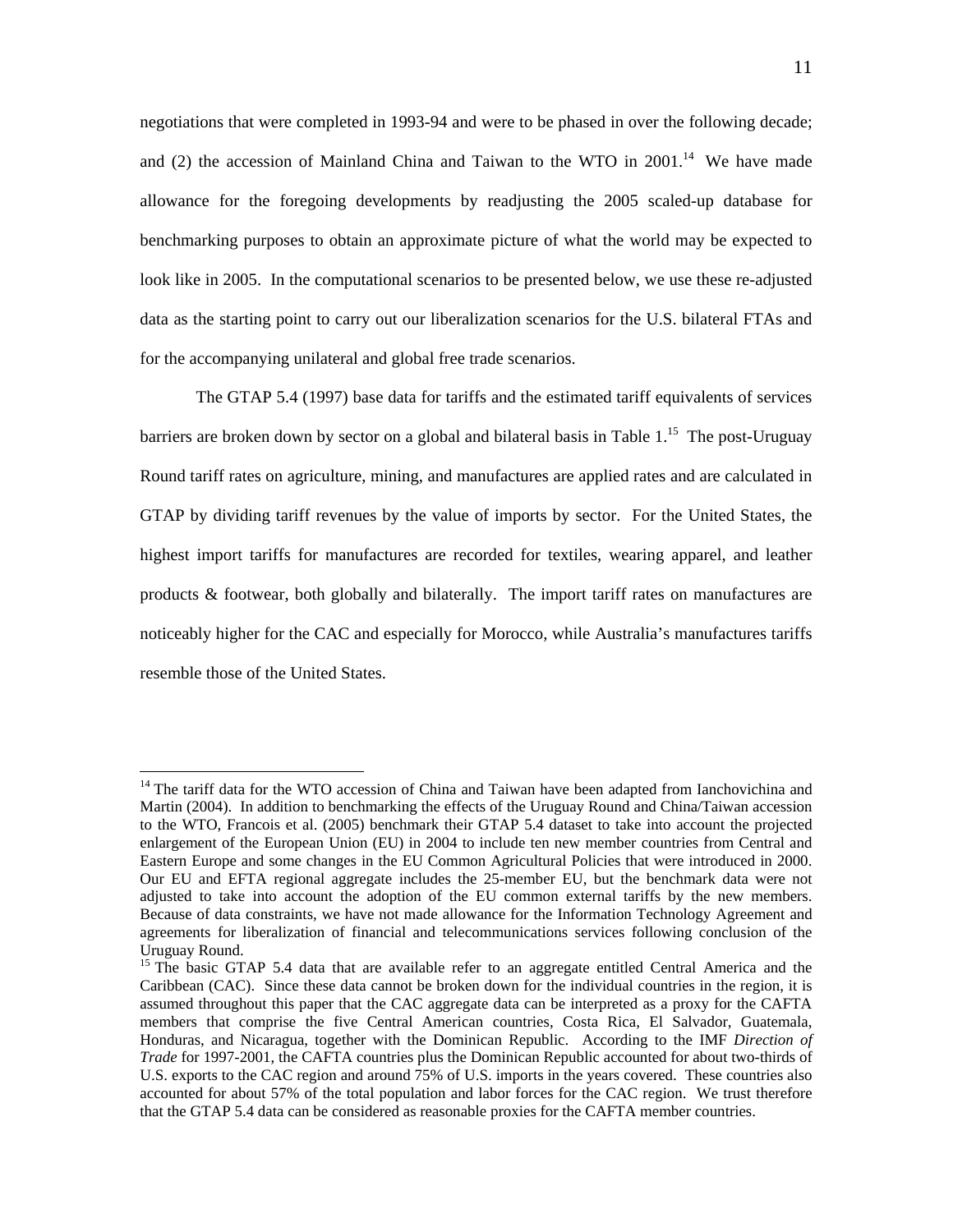The services barriers are based on financial data on average gross (price-cost) margins constructed initially by Hoekman (2000) and adapted for modeling purposes in Brown, Deardorff, and Stern (2002). The gross operating margins are calculated as the differences between total revenues and total operating costs. Some of these differences are presumably attributable to fixed costs. Given that the gross operating margins vary across countries, a portion of the margin can also be attributed to barriers to FDI. For this purpose, a benchmark is set for each sector in relation to the country with the smallest gross operating margin, on the assumption that operations in the benchmark country can be considered to be freely open to foreign firms. The excess in any other country above this lowest benchmark is then taken to be due to barriers to establishment by foreign firms.

 That is, the barrier is modeled as the cost-increase attributable to an increase in fixed cost borne by multinational corporations attempting to establish an enterprise locally in a host country. This abstracts from the possibility that fixed costs may differ among firms because of variations in market size, distance from headquarters, and other factors. It is further assumed that this cost increase can be interpreted as an ad valorem equivalent tariff on services transactions generally. It can be seen that the constructed services barriers are considerably higher than the import barriers on manufactures. While possibly subject to overstatement, it is generally acknowledged that many services sectors are highly regulated and thus may considerably restrain international services transactions.<sup>[16](#page-13-0)</sup>

 The value and shares of U.S. exports and imports for 1997 are broken by sector according to destination and origin in Table 2. Sectoral tariff rates and exports/imports for the FTA partners are provided in Table 3. U.S. exports to the CAC are about 2% of total exports and are concentrated in wearing apparel, chemicals, and machinery & equipment, most of which have the characteristics of inputs into the production process. U.S. exports to Australia are less than 2% of

 $\overline{a}$ 

<span id="page-13-0"></span><sup>&</sup>lt;sup>16</sup> As will be noted below, services liberalization in the context of the Michigan Model results in significantly larger welfare effects compared to models using the GTAP structure that do not include services liberalization or that have smaller magnitudes of the estimated services barriers.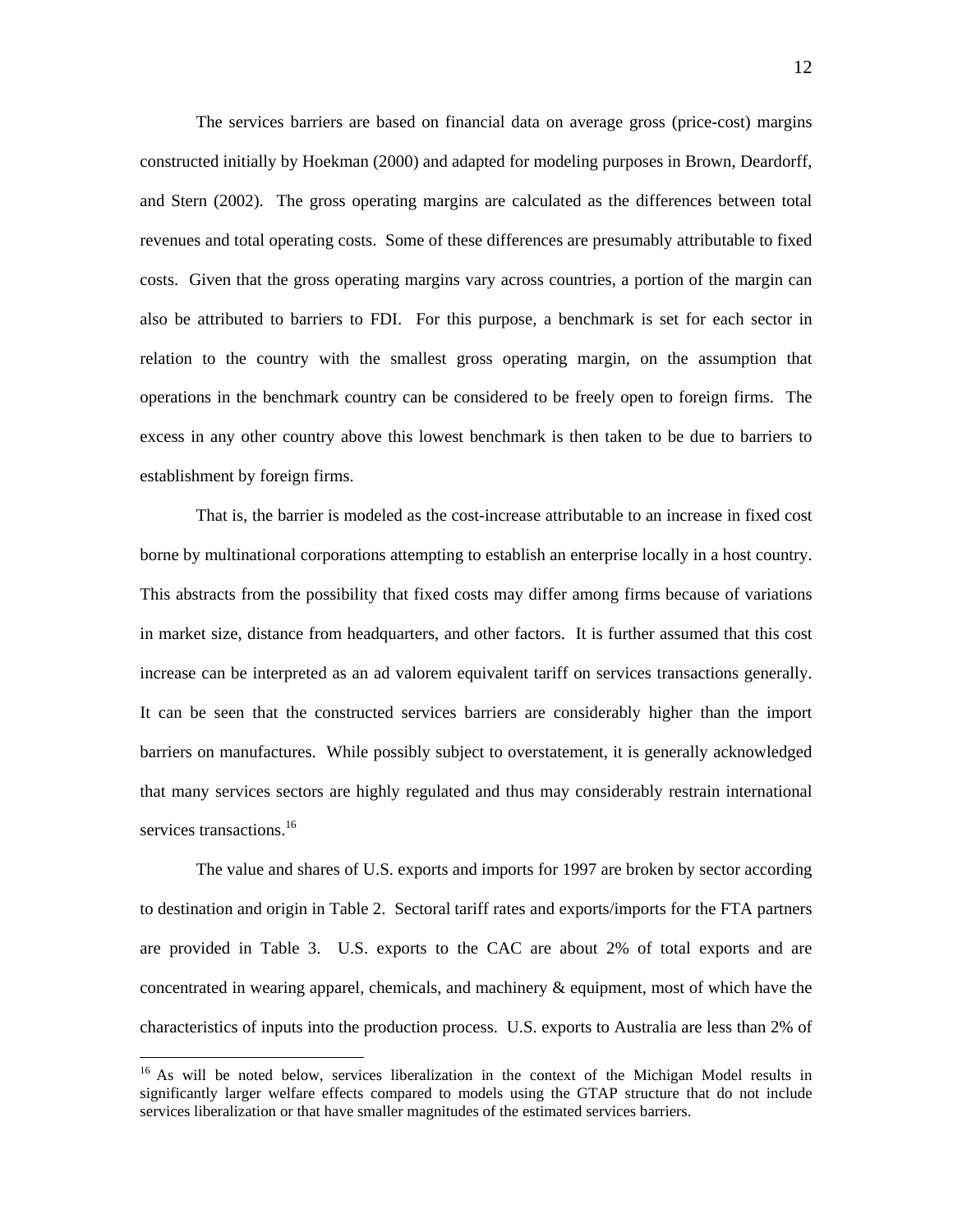total exports, and nearly two-thirds of these exports consist of chemicals, transportation equipment, and machinery & equipment. U.S. exports to Morocco are about 0.1% of total exports and are concentrated in agriculture and food, beverages & tobacco, transportation equipment, machinery & equipment, and government services. U.S. imports from the CAC are less than 2% of total imports and are comprised primarily of agricultural products, food, beverages & tobacco, textiles, wearing apparel, and machinery & equipment. U.S. imports from Australia are less than 1% of total imports and are concentrated especially in services, food, beverages & tobacco, and metal products. U.S. imports from Morocco are less than 0.1% of total imports and consist to a large extent of services, mining, food, beverages, & tobacco, wearing apparel, and machinery & equipment.

 Employment by sector is indicated in Table 4. Nearly 80% of U.S. employment is in the services sectors and the remainder spread across agriculture and manufacturing. About 30% of employment in the CAC is in agriculture and in food, beverages & tobacco, and nearly 60% in services. In Australia, services account for about 80% of total employment, and agriculture for 5.1%. In Morocco, about 68% of total employment is in services, 10% in agriculture and food, beverages & tobacco, and nearly 10% in textiles and wearing apparel.

 An indication of the stock of U.S. foreign direct investment abroad for 2002 is given in Table 5. Detailed data are available only for Australia, which can be seen to account for about 2.5% of the total U.S. FDI abroad. Mining accounts for 23%, manufactures are 30%, and services are 28% of the total for Australia. Sectoral details are not given for the CAC and Morocco because of disclosure limitations. As noted in the USTR's 'Interim Environmental Review' (2003b, p. 8) for CAFTA, available on the USTR website [\(www.ustr.gov\)](http://www.ustr.gov/), U.S. FDI was \$3.0 billion in the CAFTA member countries in 2001. According to Belghazi et al. (2002, p. 37), the United States was Morocco's third largest investor (9%), after France (46%) and Portugal (10%), based on cumulative data for direct investments and loans combined for the period 1997- 2001. The U.S. share largely reflects a sizable investment made in the energy and mining sector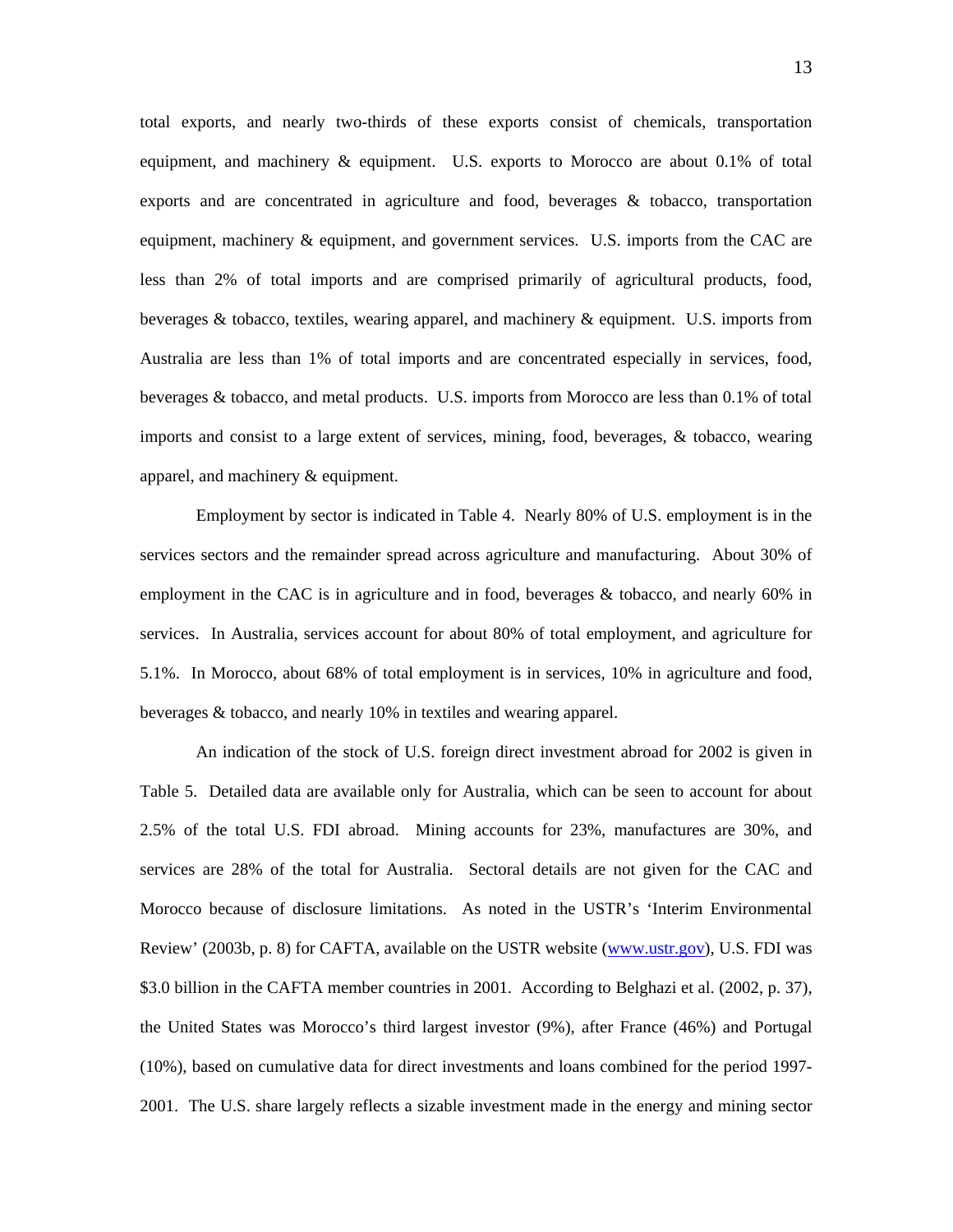in 1997. Services are estimated to account for nearly three-quarters of foreign investment in

Morocco, with the largest investments having been made in 1999-2001 in telecommunications.

## 3. AN ASSESSMENT OF THE ECONOMIC EFFECTS OF THE U.S.-CAFTA

## a. The Main Features of the CAFTA

The draft texts of the CAFTA, which are available on the official USTR website [\(www.ustr.gov\)](http://www.ustr.gov/),

contain 22 detailed provisions, three annexes, and side letters. For our purposes, the main

features of the CAFTA are summarized succinctly in the USTR Press Release 04-03 (January 25,

2004), and are as follows: $17$ 

 $\overline{a}$ 

- '*New Opportunities for U.S. Workers and Manufacturers*: More than 80 percent of U.S. exports of consumer and industrial goods will become duty-free in Central America immediately, with remaining tariffs phased out over 10 years. Key U.S. export sectors will benefit, such as information technology products, agricultural and construction equipment, paper products, chemicals, and medical and scientific equipment.
- *Expanded Markets for U.S. Farmers and Ranchers:* More than half of current U.S. farm exports to Central America will become duty-free immediately, including high quality cuts of beef, cotton, wheat, soybeans, key fruits and vegetables, processed food products, and wine, among others. Tariffs on most remaining U.S. farm products will be phased out within 15 years. U.S. farm products that will benefit from improved market access include pork, dry beans, vegetable oil, poultry, rice, corn, and dairy products.
- *Textiles and Apparel:* Textiles and apparel will be duty-free and quota-free immediately if they meet the Agreement's rule of origin, promoting new opportunities for U.S. and Central American fiber, yarn, fabric and apparel manufacturing. The agreement's benefits for textiles and apparel will be retroactive to January 1, 2004. An unprecedented provision will give duty-free benefits to some apparel made in Central America that contains certain fabrics from NAFTA partners Mexico and Canada. This provision encourages integration of the North and Central American textile industries, and is a step to prepare for an increasingly competitive global market.
- *Access to Services:* The Central American countries will accord substantial market access across their entire services regime, offering new access in sectors such as telecommunications, express delivery, computer and related services, tourism, energy, transport, construction and engineering, financial services, insurance, audio/visual and entertainment, professional, environmental, and other sectors. Central American

<span id="page-15-0"></span><sup>&</sup>lt;sup>17</sup> For more information, see [www.ustr.gov](http://www.ustr.gov/), 'Trade Facts: Free Trade with Central America: Summary of the U.S.-Central America Free Trade Agreement,' December 17, 2003. The Report of the Advisory Committee for Trade Policy and Negotiations on the CAFTA and draft texts of the CAFTA, including the Dominican Republic, are available on the USTR website. The CAFTA is to be considered for approval by the U.S. Congress in 2005.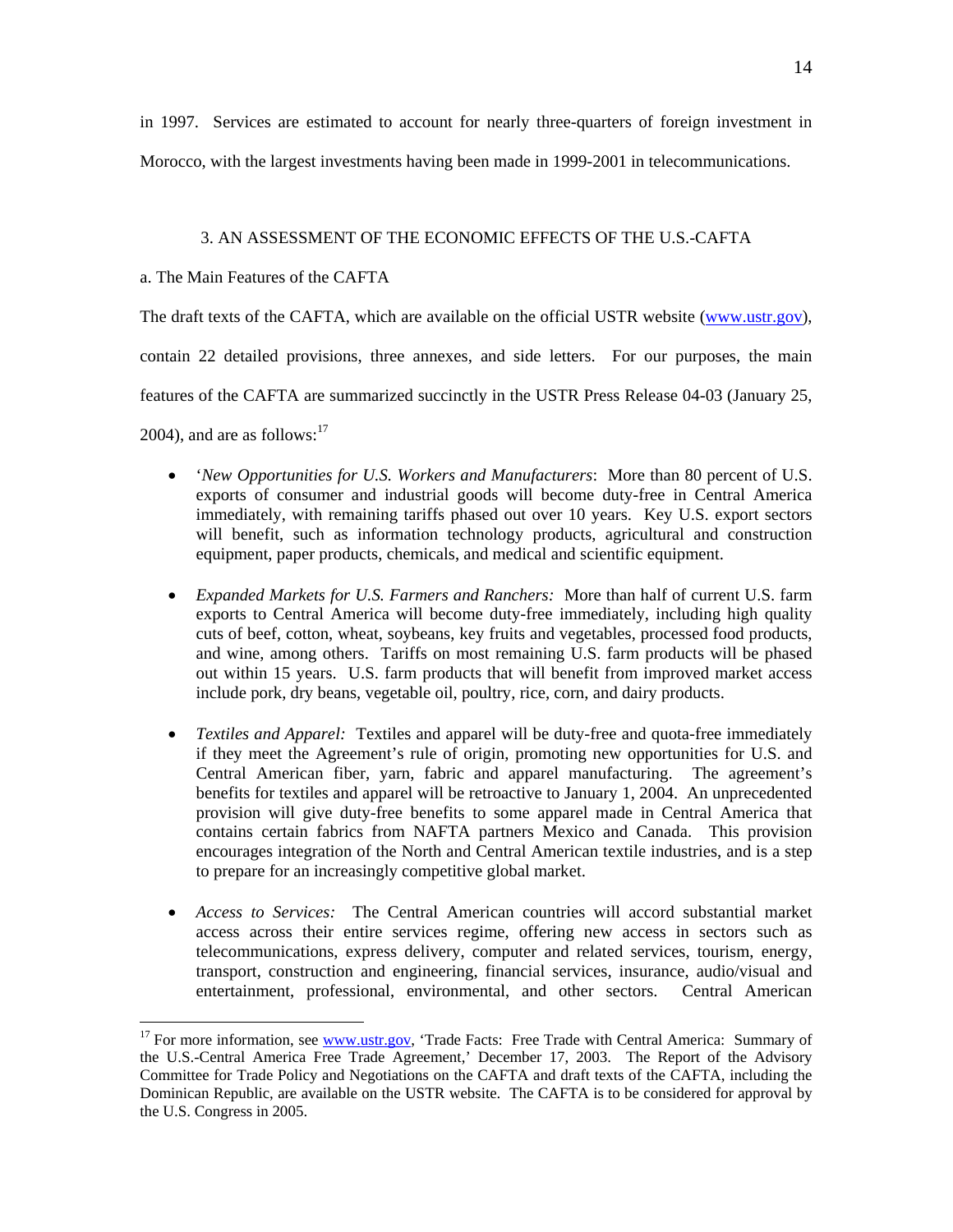countries have agreed to change dealer protection regimes and loosen restrictions that lock U.S. firms into exclusive or inefficient distributor arrangements.

- *A Trade Agreement for the Digital Age:* State-of-the-art protections and nondiscriminatory treatment are provided for digital products such as U.S. software, music, text, and videos. Protection for U.S. patents, trademarks and trade secrets is strengthened.
- *Strong Protections for Worker Rights:* Goes beyond Chile and Singapore FTAs to create a three-part strategy on worker rights that will ensure effective enforcement of domestic labor laws, establish a cooperative program to improve labor laws and enforcement, and build the capacity of Central American nations to monitor and enforce labor rights.
- *An Innovative Environment Chapter:* Goes beyond Chile and Singapore FTAs in seeking to develop a robust public submissions process to ensure that views of civil society are appropriately considered, and for benchmarking of environmental cooperation activities and input from international organizations.
- *Strong Protections for U.S. Investors:* The Agreement establishes a secure, predictable legal framework for U.S. investors in Central America.
- *Open and Fair Government Procurement:* Provides ground-breaking anti-corruption measures in government contracting. U.S. firms are guaranteed a fair and transparent process to sell goods and services to a wide range of Central American government entities.'

In addition to the foregoing, the full CAFTA includes provisions for rules of origin, customs administration and trade facilitation, sanitary and phytosanitary measures, technical barriers to trade, trade remedies, transparency, and dispute settlement procedures. While the CAFTA thus reflects a myriad of objectives from the U.S. perspective, there is an evident focus on expanding the market access for U.S. goods and services and shaping the regulatory environment in the CAFTA member countries to conform to U.S. principles and institutions. By the same token, the CAFTA members may be attracted by the more favorable access that the agreement will provide for their exports to the U.S. market and the opportunities to improve their economic efficiency and to design and implement more effective domestic institutions and development policies.

We turn now to our computational analysis, which will focus on the economic effects of the removal of the trade barriers on agricultural products, manufactures, and services that will be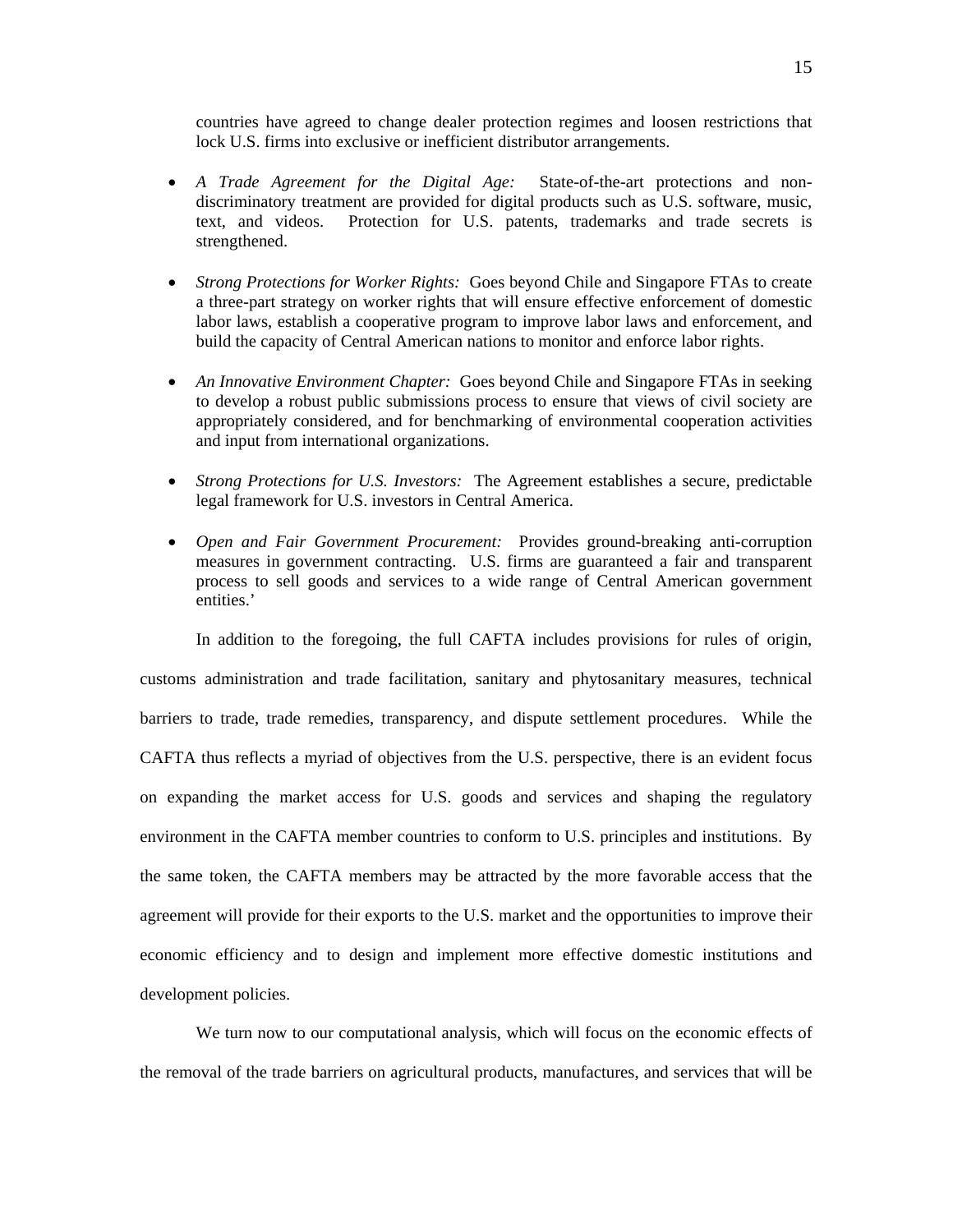removed as the result of the CAFTA.<sup>18</sup> While, as noted, many barriers are to be removed immediately, some barriers will be phased out over longer periods of time. For modeling purposes, however, we assume that all barriers are removed at the same time rather than in phases.

#### b. Computational Results of the CAFTA

 $\overline{a}$ 

The global welfare effects of the bilateral removal of agricultural protection, manufactures tariffs, and services barriers are indicated in Table 6a. It can be seen that there are negligible effects on economic welfare with the bilateral removal of agricultural protection. U.S. economic welfare is increased by \$3.7 billion with the bilateral elimination of manufactures tariffs and \$13.5 billion with the bilateral elimination of services barriers. The total improvement of U.S. economic welfare is \$17.3 billion, which is 0.17% of U.S. GNP. Economic welfare in the CAC increases by \$3.5 billion with the bilateral elimination of manufactures tariffs and \$1.8 billion with the bilateral elimination of services barriers. The total improvement in CAC economic welfare is \$5.3 billion, which is 4.4% of CAC GNP.<sup>[19,](#page-17-1)20</sup> It can also be seen that the CAFTA is apparently

<span id="page-17-2"></span><span id="page-17-0"></span><sup>&</sup>lt;sup>18</sup> In anticipation of the presentation of our computational results, it is of interest to cite Harrison et al. (2003), who have summarized the main conclusions that can be drawn from a number of CGE modeling studies of preferential trading arrangements (PTAs) by themselves and others. Among their conclusions are the following: (1) countries excluded from a PTA almost always lose; (2) market access is a key determinant of the net benefits of a PTA; (3) for Southern countries, North-South PTAs offer a beneficial increase in competition in their home markets and involve little increase in the supply price of Northern country sales in Southern countries; (4) for some countries, 'additive regionalism' may result in larger gains than unilateral trade liberalization; (5) trade liberalization may be pro-poor in developing countries but may nonetheless require safety nets for some displaced workers; and (6) dynamic effects are not expected to reverse the main conclusions of static modeling.

<span id="page-17-1"></span><sup>&</sup>lt;sup>19</sup> Andriamananjara and Tsigas (2003) use the standard GTAP model to analyze the welfare effects of bilateral U.S. FTAs with 65 countries/regions. This version of the GTAP model assumes constant returns to scale, perfect competition, and product differentiation by country of origin (the so-called Armington assumption). The Armington assumption implies that countries have monopoly power in their trading relationships, and that trade liberalization may thus have sizable terms-of-trade effects, depending on the structure and pattern of trade. There is reason to believe accordingly that welfare changes in this version of the GTAP model may reflect strong terms-of-trade effects. This is evident in the results of a U.S.-CAC FTA, which is estimated to increase U.S. economic welfare by \$1.6 billion (.02% of GDP) and CAC welfare by \$2.2 billion (2.4% of GDP). The decomposition of the results by the authors in their Appendix Table indicates that a substantial proportion of these welfare changes is due to changes in terms of trade. DeRosa and Gilbert (2004) use the standard GTAP model to analyze U.S. bilateral FTAs with 13 prospective partner countries, and their results similarly suggest the dominance of terms-of-trade effects. See \_\_\_\_\_\_\_\_\_\_\_\_\_\_\_\_ goods tariffs, as well as USITC (2004b) that contains both GTAP economywide and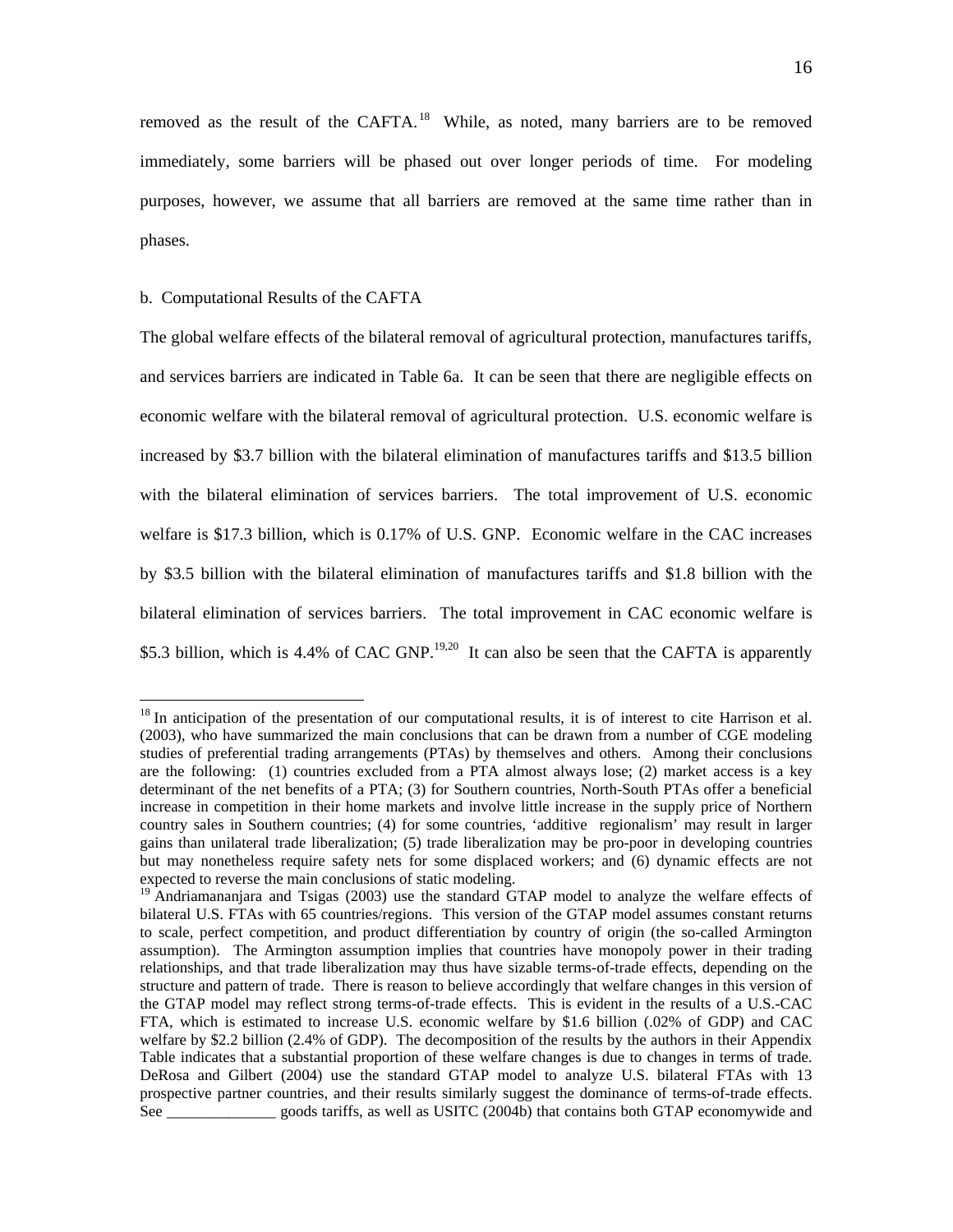trade diverting to a small extent for most of the non-member countries/regions shown. Thus, for example, Japan's economic welfare declines by \$1.4 billion (-0.02% of GNP) and the EU and EFTA welfare by \$3.4 billion (-0.03% of GNP). Global economic welfare increases by \$15.7 billion.

 The sectoral effects on exports, imports, output, and employment are indicated in Table 6b. The largest percentage increases in U.S. sectoral exports are in food, beverages & tobacco, textiles, wearing apparel, and leather products & footwear. The largest percentage increases in U.S. imports, except for leather products & footwear, are in these same sectors. For the CAC, there are sizable percentage increases in the exports of food, beverages & tobacco, textiles, wearing apparel, leather products & footwear, and services. What is striking are the large percentage increases in CAC imports in all sectors, which reflects the asymmetry between the

selected sectoral effects for the United States, which are noticeably smaller compared to the results based on the Michigan Model. See also Hilaire and Yang (2002), who use the GTAP model to analyze U.S. bilateral FTAs with Chile, CAC, and Australia, concentrating on the removal of goods tariffs.

In contrast to GTAP studies, in the Michigan Model, manufactures and services products are differentiated by firm, so that countries have much less leverage over their terms of trade. It should furthermore be noted that, while the GTAP framework is structured to take shifts of productive resources into account and generates results for effects on real wages and the return to capital, the GTAP framework does not permit calculation of shifts in the sectoral employment of workers as is done in the Michigan Model.

 $20$  It should be noted in the computational results that there tend to be larger absolute welfare gains and smaller percent changes in welfare for the large countries as compared to the small countries. In this connection, the expectation is that, under conditions of perfect competition, a small country may appropriate a large share of the absolute gains from trade liberalization because the prices of the small country will tend to move towards the prices in the large country. Since large price changes give rise to large gains from trade, the small country may be expected therefore to realize greater gains from liberalization than the large country.

But when scale effects are present, as in the Michigan Model, the foregoing distributional logic may not hold. That is, scale gains will be substantial for countries that specialize in sectors with significant unrealized scale economies, and it may well be that large countries are in a better position to realize big scale gains. Also, the pro-competitive effects resulting from liberalization may produce efficiency gains throughout an industry. As a consequence, the absolute gain will be proportional to the industry's/country's size. With regard to percent changes, however, there is reason to believe that a large country will exert stronger pro-competitive forces on a small country, than vice versa. We might therefore expect to observe larger percent changes in scale in small as compared to large countries. This is borne out in our calculations of scale effects for the countries/regions in the various liberalization scenarios that we have run, the results of which are available on request.

It may be noted, finally, that the relative benefits to the CAC countries may reflect the large shares of CAC exports and imports vis-à-vis the United States.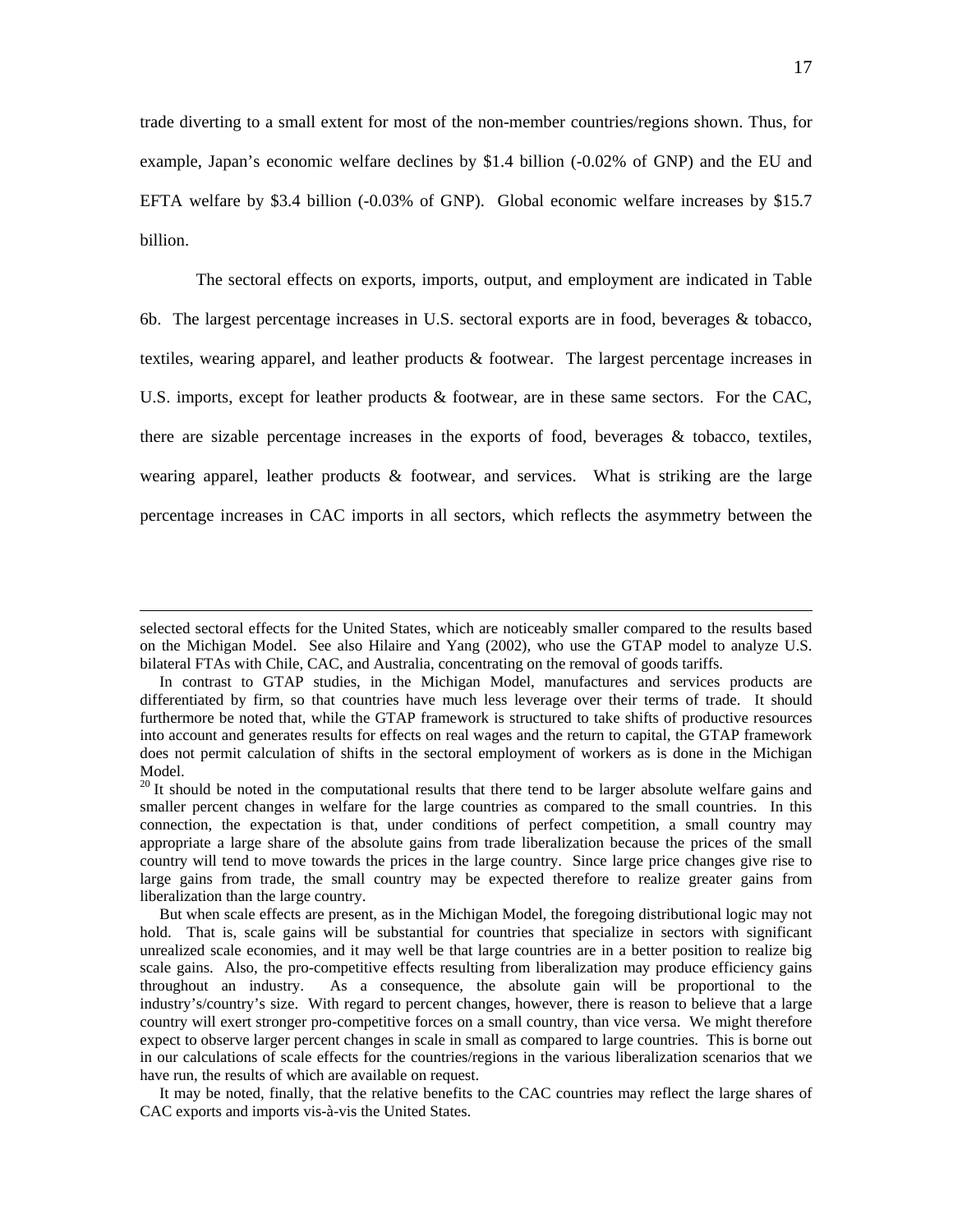significantly higher rates of protection in the CAC as compared to the United States noted in Table 1.

 Gross output is increased in all of the U.S. sectors, except for textiles and wearing apparel. The changes in sectoral outputs are reflected in the employment impacts. For the United States, there are employment declines of 5,133 workers in textiles and 14,006 workers in apparel, which are -0.55% and -1.77%, respectively, of initial employment. There is increased employment in practically all of the other U.S. sectors, but the absolute and percent changes are small. The CAFTA will thus have comparatively negligible effects on U.S. sectoral output and employment.

In the CAC, there are sizable percentage increases in output in textiles, wearing apparel, and leather products & footwear. These are sectors in which the CAC countries can be presumed to have a comparative advantage. Employment increases by 53,741 workers in textiles, 230,663 workers in wearing apparel, and 9,518 workers in leather products & footwear. The percentage increases in employment in these sectors are 28%, 42%, and 15%, respectively. It is noteworthy that there are employment declines in all of the other sectors, as the expansion of the relatively labor-intensive industries attracts workers from the rest of the economy. These employment reallocations are apparently quite substantial and suggest that the CAFTA may result in significant worker displacement in the process of adjustment brought about by elimination of the import barriers.

Changes in bilateral trade flows associated with the CAFTA are indicated in Table 6c. It can be seen that U.S. exports to the CAC aggregate increase by \$8.1 billion and U.S. imports increase by \$9.8 billion. There are pervasive indications of trade diversion as shown by the reductions in the bilateral trade flows involving many of the other countries/regions.

Our modeling results in Tables 6a-6c reflect the bilateral elimination of barriers to trade in agricultural products, manufactures, and services. As noted in the summary of the main features of the CAFTA, there are a number of non-trade issues that are covered as well. No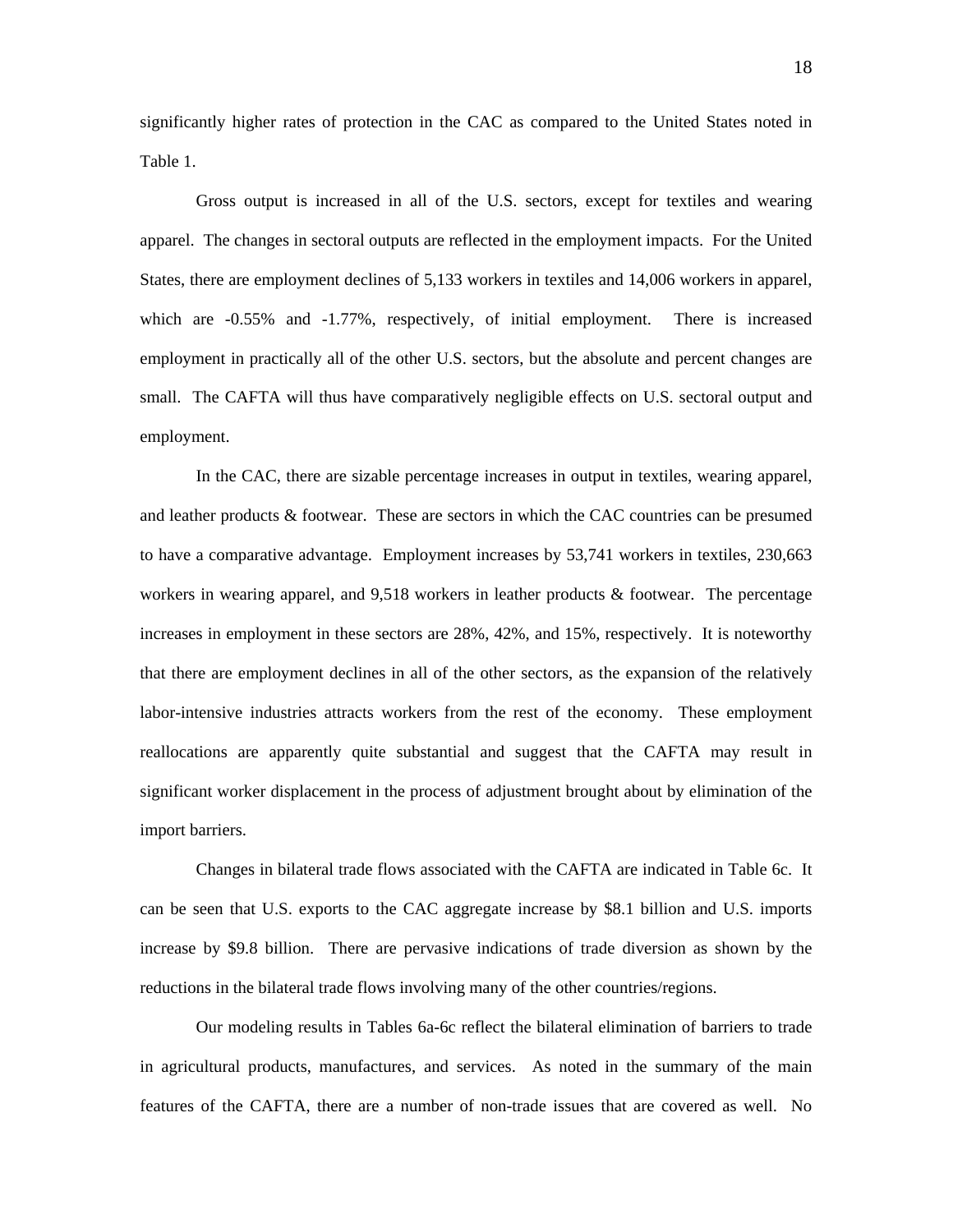allowance has been made for these non-trade benefits, although the relatively small size of the benefits calculated from bilateral free trade suggests that the non-trade benefits are likely also to be fairly small. No account has been taken of possible increases in U.S. foreign direct investment in the CAFTA members in response to the incentives provided by the bilateral liberalization, and no allowance has been made for possible increases in capital formation and economic growth and improvements in productivity in the United States and the CAFTA countries. Our modeling results may thus constitute a lower bound to the welfare changes due to the CAFTA bilateral liberalization. But it remains unclear how significant the non-trade and growth effects of the CAFTA may be, and there may still remain issues of trade diversion..

### 4. AN ASSESSMENT OF THE ECONOMIC EFFECTS OF THE U.S.-AUSTRALIA FTA

a. The Main Features of the U.S.-Australia FTA

 $\overline{a}$ 

The negotiation of the U.S.-Australia FTA was completed in February 2004. It was approved by the U.S. Congress later in the year and takes effect on January 1, 2005. As noted above, a common framework is used for all of the bilateral FTAs being negotiated by the United States along the same lines as in our description of the main features of the CAFTA. This is evident from the November 13, 2002 text, reproduced on the USTR website, of the 'Notification Letters to Congressional Leaders' sent from USTR Robert B. Zoellick notifying the intention to initiate negotiations for an FTA with Australia. Of course, the details for particular FTA negotiations will vary depending on the partner country and the U.S. interests. $^{21}$ 

 In the case of the U.S.-Australia FTA, according to the aforementioned 'Notification Letters' (pp. 1-2), the primary U.S. objectives are as follows:

• The increased access to Australia's market that an FTA would provide would further boost trade in both goods and services, enhancing employment opportunities in both

<span id="page-20-0"></span><sup>&</sup>lt;sup>21</sup> See USTR, 'Trade Facts: Free Trade 'Down Under',' Press Release 04-08, The Report of the Advisory Committee for Trade Policy and Negotiations, and the draft texts of the FTA, all of which are available on the USTR website [\(www.ustr.gov\)](http://www.ustr.gov/).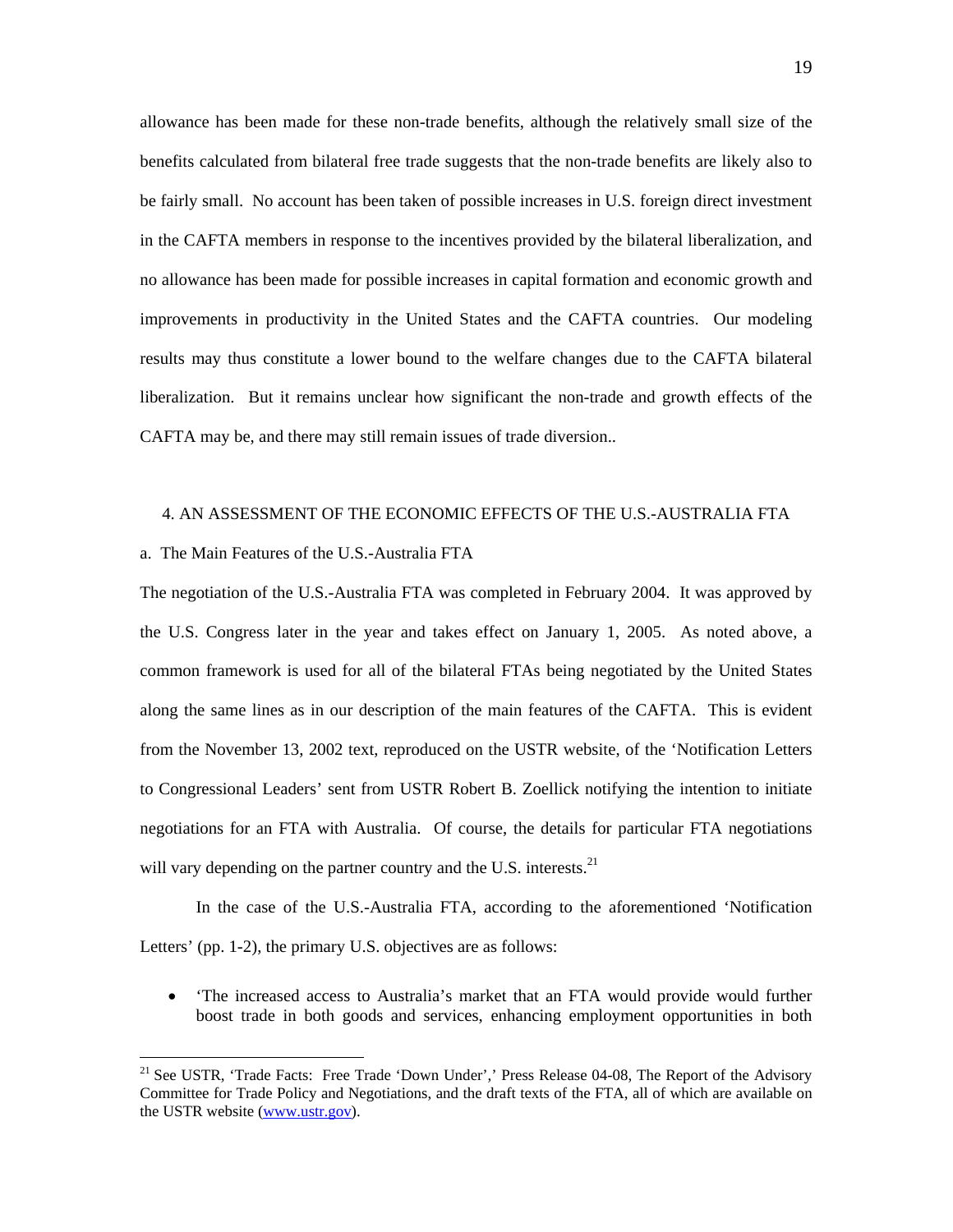countries. An FTA also would encourage additional foreign investment between the United States and Australia, adding to the many jobs that the significant investment flows between the two countries currently support. In addition, an FTA would result in greater business integration, especially in the information technology sector, increasing efficiency and the competitiveness of U.S. industry.

- …an FTA with Australia is of particular interest and concern to the U.S. agriculture community. Making progress on a number of issues of concern to U.S. agriculture will be essential for the successful conclusion of these negotiations. In this regard, we will work hard to facilitate the export of U.S. food and agricultural products to the Australian market and to address the full range of issues facing U.S. agriculture exports. As an example, several U.S. agricultural interests have raised serious concerns about Australia's use of phytosanitary (SPS) measures as a means of restricting trade.
- …We will also seek improved market access through eliminating high tariffs on industrial goods of export interest to the United States. …we will also seek to improve protection of intellectual property rights in Australia, eliminate restrictions that make it difficult for U.S. service providers to operate in the Australian market, and address other barriers to U.S. goods and services.
- …FTA negotiations with Australia will further deepen the already close cooperation between the United States and Australia in advancing our objectives for the multilateral negotiations currently underway in the World Trade Organization (WTO). …FTA negotiations will provide the opportunity for even closer cooperation in the WTO agriculture negotiations in particular.
- …In addition to complementing our partnership with Australia on global and Asia-Pacific trade issues, an FTA would also further deepen the ties between our societies and strengthen the foundation of our security alliance. We are already partners in the areas of intelligence, military inter-operability, command-and-control, and security planning. An FTA would facilitate the building of new networks that enhance our Pacific democracies' mutual interests, shared experiences, and promotion of common values so that we can work together more effectively with third countries.'

In the course of negotiating the U.S.-Australia FTA, there was considerable debate in

Australia about the advantages and limitations of the FTA from the Australian perspective as well as some CGE modeling studies of the effects of the FTA.<sup>22</sup> Much of the opposition to the FTA stemmed from the concerns that it may undermine Austr[alia](#page-21-0)'s traditional reliance on the pursuit of the benefits from multilateral liberalization in the WTO framework, the preferential arrangements may be welfare reducing for Australia and non-member countries, Australian consumers might face higher pharmaceutical prices, and Australia's security interests may be

 $\overline{a}$ 

<span id="page-21-0"></span> $^{22}$  Some pertinent references, which were provided by Philippa Dee, include: ACIL Consulting (2003); Berkelmans et al. (2001); Bhagwati and Garnaut (2003); Centre for International Economics (2003); Centre for Policy Studies (2003); Cutbush (2003); Garnaut (2003a,b,c,d,e); and Kasper (2002). See also Stoler (2003).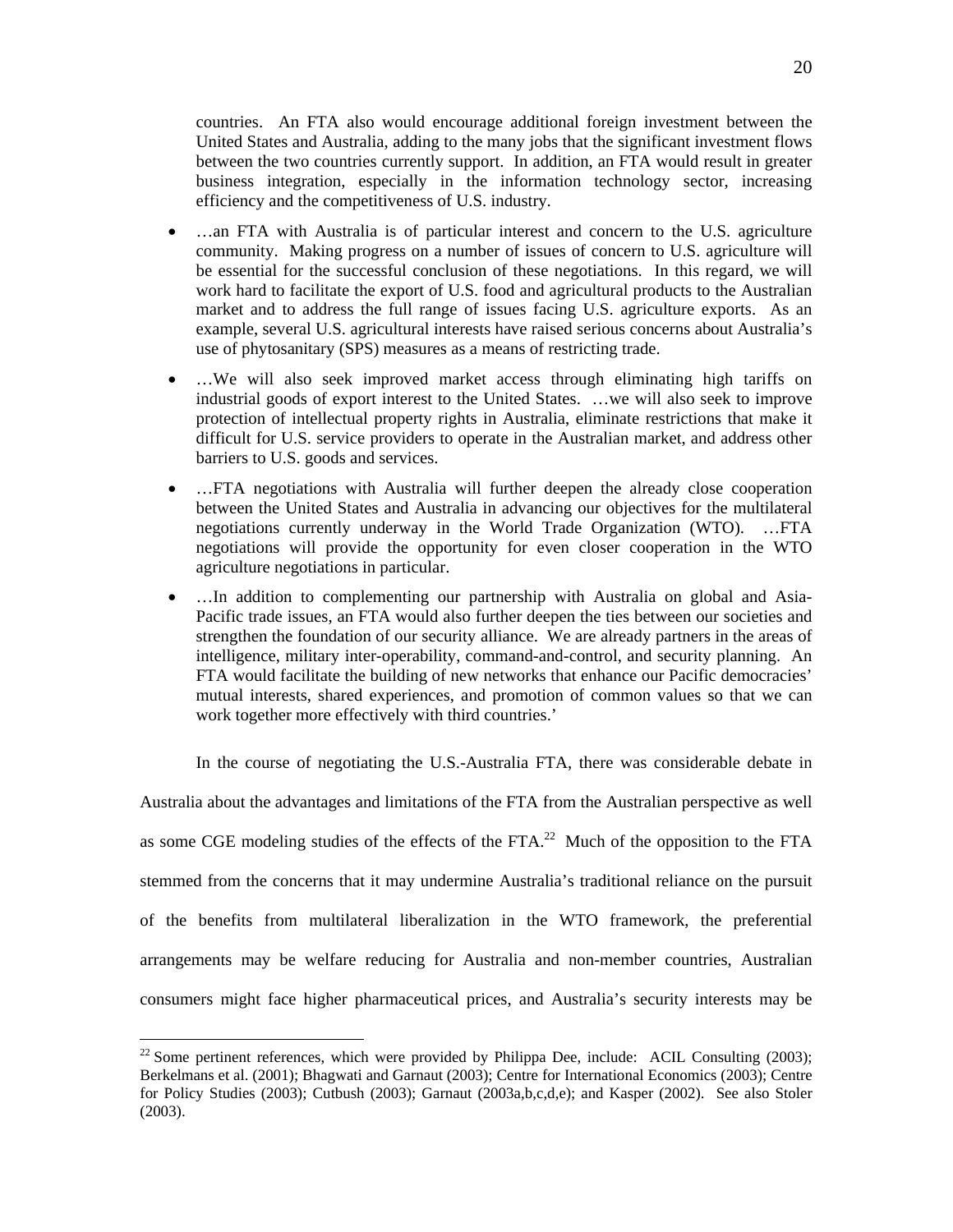compromised rather than enhanced by closer bilateral relations with the United States. In any event, we turn now to a presentation and discussion of our modeling results for the U.S.-Australia FTA.

#### b. Computational Results of the U.S.-Australia FTA

 $\overline{a}$ 

The global welfare effects of the bilateral removal of U.S.-Australia agricultural protection, manufactures tariffs, and services barriers are indicated in Table 7a. It can be seen that there are negligible effects from the bilateral removal of agricultural protection. The removal of manufactures tariffs increases U.S. welfare by \$2.6 billion (0.03% of GNP) and Australia's welfare by \$0.5 billion (0.10%). The largest welfare increases come from services liberalization, with an increase in U.S. welfare of \$16.8 billion (0.17% of GNP) and an increase in Australia's welfare of \$4.9 billion (0.98%). The total welfare increases are \$19.4 billion (0.20% of GNP) for the United States and \$5.4 billion (1.1% of GNP) for Australia.<sup>23</sup> There are many instances of trade diversion for non-partner countries, although the absolute and percentage changes are small. Global economic welfare rises by \$23.1 billion.

<span id="page-22-0"></span><sup>&</sup>lt;sup>23</sup> Andriamananjara and Tsigas (2003, p. 15) estimate that a U.S.-Australia FTA will increase Australia's economic welfare by \$44 million (.01% of GDP) and U.S. welfare by \$396 million (.005% of GDP). The terms-of-trade changes dominate these results, which, in any case, are considerably lower than those based on the Michigan Model just noted.

There are a number of other CGE modeling studies that have focused explicitly on the Australia-U.S. FTA. Using a modified version of the standard version of the GTAP model with some dynamic features and a variety of additional data inputs adapted for Australia, the Centre for Policy Studies (2003) estimates that Australian GDP will increase in the long run by 0.17% and U.S.GDP will increase by 0.004%. The Centre for International Economics (2001) uses both the standard GTAP model and the dynamic APG-Cubed model. The GTAP estimates (p. 35) indicate an increase in real GDP of 0.34% for Australia and 0.02% for the United States, as compared to increases of 1.1% and 0.2%, respectively, in the results based on the Michigan Model. The net present value of the increase in real GDP (1999 dollars) between 2000 and 2020 (p. 25), using the APG-Cubed dynamic model, is \$15.5 billion for Australia and \$16.9 billion for the United States. These results suggest that the long-run gains from the Australia-U.S. FTA are greater than the results based on the static model. ACIL Consulting (2003) has used the standard GTAP model with some data modifications and assumptions about the phasing of the Australia-U.S. FTA. They conclude that Australia will be worse off with the FTA, experiencing a decline of 0.09% in real GNP between 2005 and 2010. This result has been challenged in a CIE (2003) comment that points out some contradictions, mistakes, and misrepresentations in the ACIL study. Hilaire and Yang (2003) use the GTAP model to analyze the bilateral removal of U.S.-Australia goods tariffs. They find that U.S. welfare rises to a small extent while Australian and global welfare decline. USITC (2004a) presents GTAP economywide and selected sectoral effects for the United States, which are considerably smaller than the results based on the Michigan Model.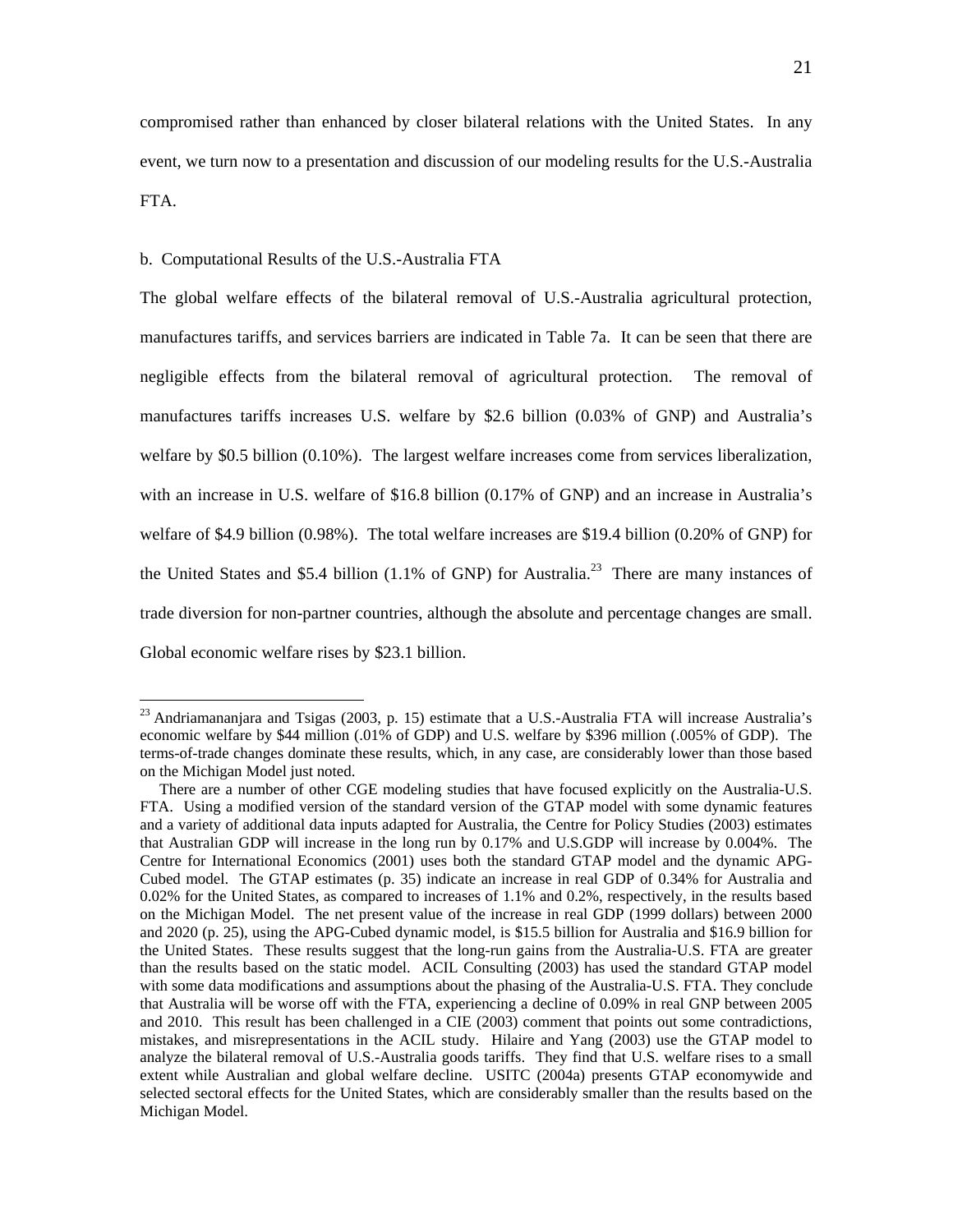The sectoral effects are shown in Table 7b. There are relatively small increases in U.S. exports for all sectors. Australia's agricultural and mining and several of the manufactures sectors show reductions in exports, and there are increases in Australia's exports of food, beverages & tobacco, textiles, wearing apparel, and services. The increases in U.S. imports are concentrated in agriculture, food, beverages & tobacco, textiles, and services, and there are small declines across most of the other manufactures sectors. Australia's imports are seen to increase in all sectors, reflecting the relatively higher trade barriers being removed compared to the United States. U.S. output rises by relatively small percentages in most sectors, while Australian output increases and declines appear broadly to reflect the changes in sectoral exports.

 U.S. employment changes reflect the output changes, with rather small absolute and percentage increases in agriculture, mining, and manufactures and declines in food, beverages & tobacco, and in services. For Australia, there are small absolute and percentage employment increases in food, beverages & tobacco and in trade & transport and other private services and declines in agriculture, mining, and across virtually all manufactures.

 Changes in bilateral trade flows are indicated in Table 7c. U.S. exports to Australia increase by \$2.1 billion and imports from Australia increase by \$3.5 billion. As with the CAFTA, there is noteworthy evidence of trade diversion for most of the other trading partners.

It thus appears that the U.S.-Australia FTA will have fairly small effects on the aggregate economic welfare and the sectoral trade, output, and employment of the two countries. As mentioned above, there are several non-trade issues that should be taken into account in evaluating the FTA, as well as the potential changes in foreign direct investment, capital formation, productivity, and technical change. But the questions again are how significant these various changes might be as compared to the rather small effects stemming from the bilateral elimination of the trade barriers in the FTAs, and how significant the effects of trade diversion might be.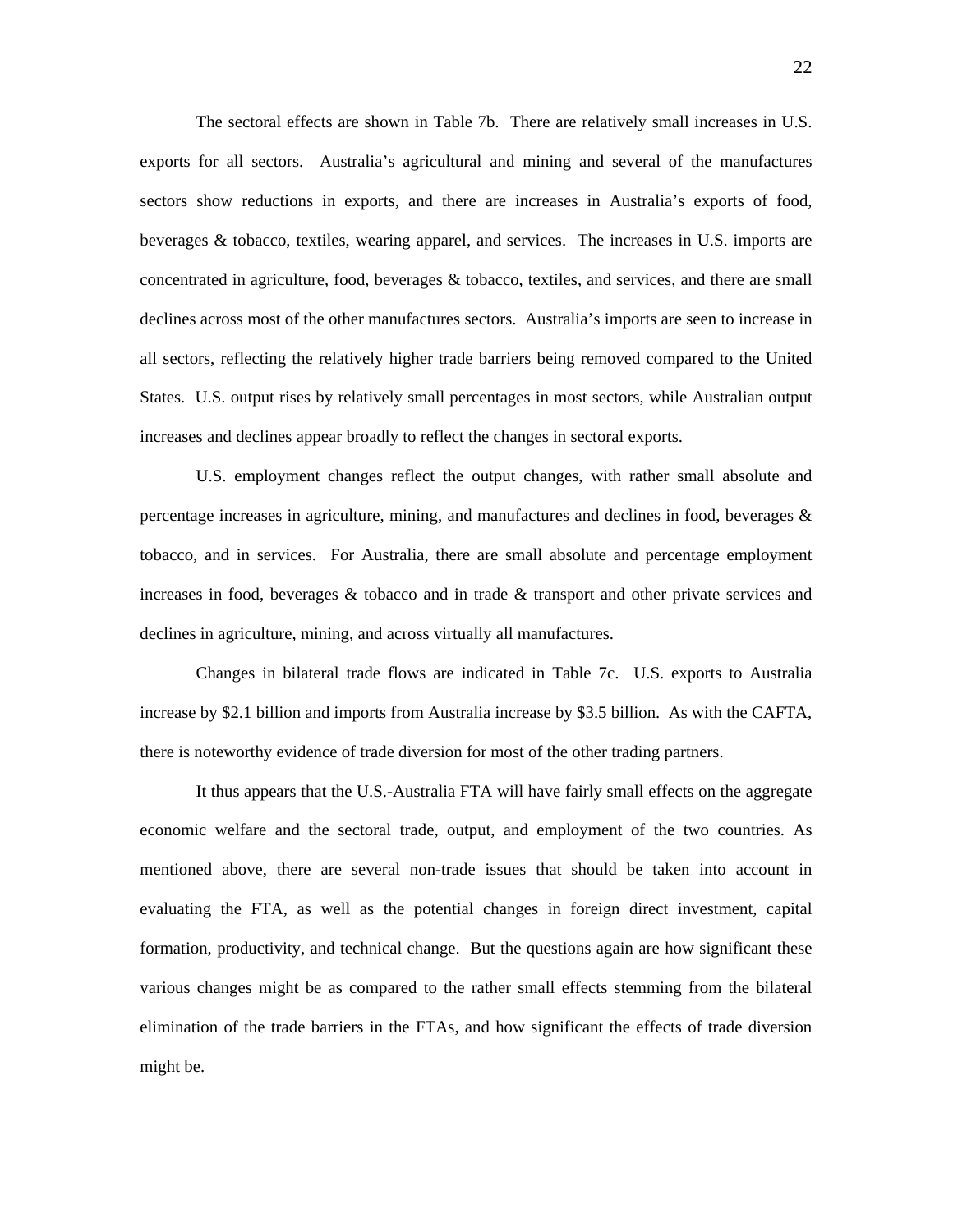#### 5. AN ASSESSMENT OF THE ECONOMIC EFFECTS OF THE U.S.-MOROCCO FTA

#### a. The Main Features of the U.S.-Morocco FTA

The U.S.-Morocco FTA was signed and approved by the U.S. Senate in July 2004. As with the other U.S. FTAs, there was a common framework guiding the negotiations, with the details of course reflecting the concerns of the United States and Morocco. The U.S. objectives in pursuing an FTA with Morocco were stated in the January 21, 2003 'Notification Letters to Congress,' reproduced on the USTR website [\(www.ustr.gov](http://www.ustr.gov/)) and sent from USTR Robert B. Zoellick notifying the intention to initiate negotiations for an FTA with Morocco. The primary U.S. objectives were as follows (p. 1):

- '…it is in the United States' interest to pursue a free trade agreement with Morocco. An FTA will create improved commercial and market opportunities for U.S. exports to Morocco and to North and West Africa. It will foster economic growth, increase living standards, and create higher paying jobs in the United States and Morocco by reducing and eliminating barriers to trade, while reinforcing American values in the region. The FTA will also strengthen our relations with a country that was one of the first to condemn the September 11 terrorist attacks and has stood by our side ever since.
- Trade liberalization with Morocco will support this Administration's commitment to promote more tolerant, open, and prosperous Muslim societies. A U.S.-Morocco FTA will support the significant economic and political reforms underway in Morocco, enhance the Moroccan government's efforts to attract new trade and investment, … promote sustainable development…and help create better jobs for Morocco's citizens. For both Morocco and the United States of course implementation of the agreement will be critical to realizing its benefits. The Administration therefore intends to target ongoing development assistance and trade-related technical assistance to help Morocco follow through the commitments it will make as part of the FTA.'

It is also mentioned in USTR, 'Trade Facts' (p. 2, January 21, 2003), which is available

on the USTR website, that:

 $\overline{a}$ 

'Morocco has begun implementing an association agreement with the European Union (EU), which provides preferential tariff treatment for most EU industrial and some agricultural exports to Morocco, putting American producers at a comparative disadvantage. The FTA will improve U.S. exporters' competitiveness in this market.'[24](#page-24-0)

<span id="page-24-0"></span> $^{24}$  According to Belghazi et al. (2002, p. 28), following the implementation of the Morocco-EU Association Agreement in March 2001, the overall, trade-weighted tariff advantage favoring the EU was an estimated 3.3% in 2001. But for some particular agricultural products and manufactures, the preferences were to be become much greater over the 12-year phase-in period. Thus, there may be a potential for trade diversion that would favor EU suppliers relative to the United States. A U.S.-Morocco FTA would accordingly diminish the EU tariff advantages and place the United States on a more equal footing in exporting to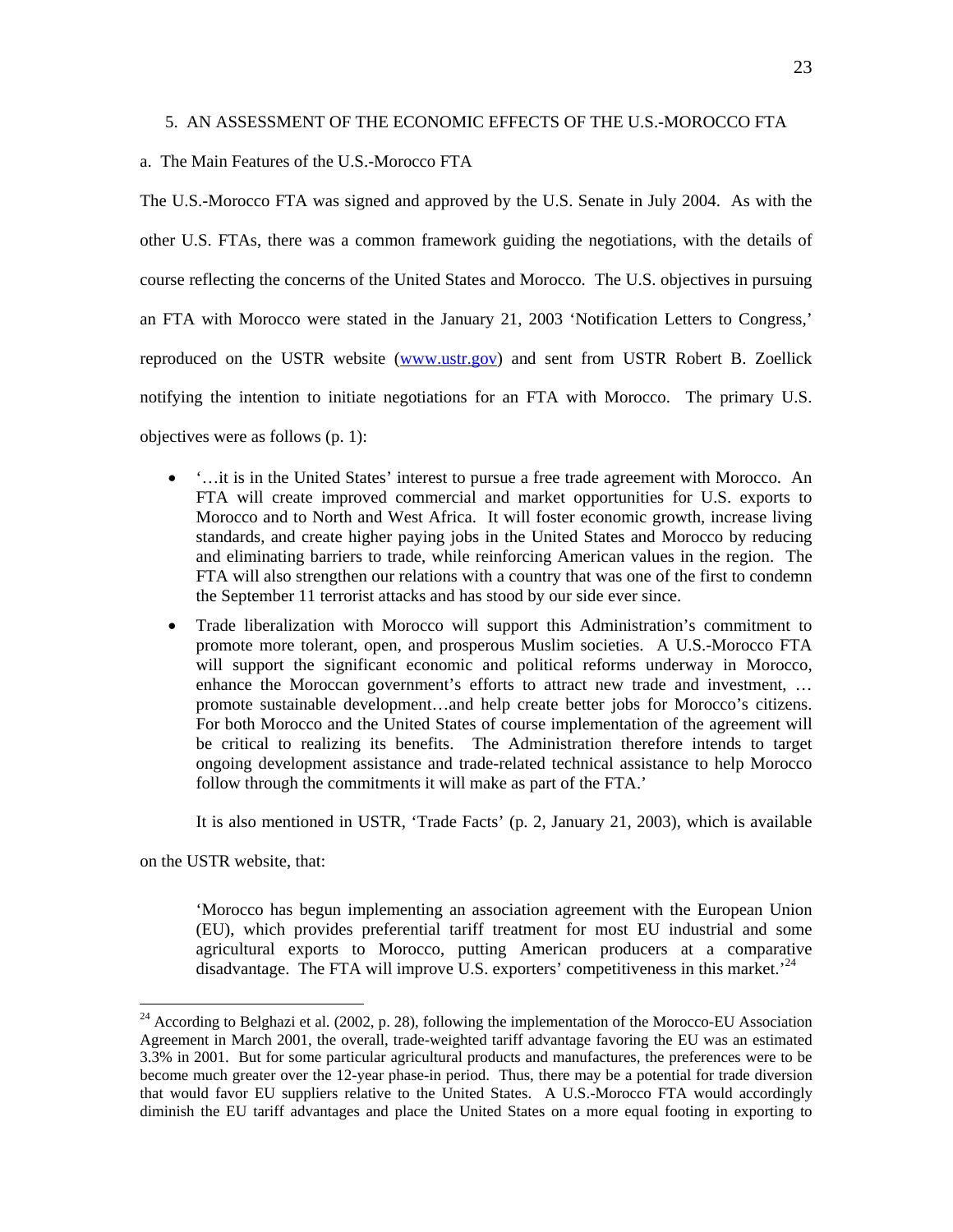It is evident from the statement of these objectives that the United States had a variety of economic, political, and national security interests in undertaking an FTA with Morocco. We turn now to consider in particular the effects of the trade liberalization in the U.S.-Morocco FTA.

#### b. Computational Results of the U.S.-Morocco FTA

As noted in Table 2 above, U.S. trade in goods and services with Morocco is rather small, less than \$1 billion for U.S. exports to and imports from Morocco in the 1997 base data. More detail on Morocco's trade broken down by sector and destination/origin is provided in Table 3. It can be seen that the U.S. shares in Morocco's exports are 10.5% in mining products, 13.3% in machinery & equipment, 20-30% in services, and relatively small in the remaining sectors. By far the largest proportions of Morocco's exports of agricultural products and manufactures are with the EU and EFTA. On the import side, the United States accounted for 18% of Morocco's agricultural imports, 15% of food, beverages & tobacco, 11% of non-metallic mineral products, 21% of trade & transport services, 19% of other private services, and 68% of government services. But for imports as well, the EU and EFTA account for very substantial proportions of Morocco's imports of manufactures.

 The global welfare effects of the U.S.-Morocco FTA are indicated in Table 8a. The effects of removal of bilateral agricultural protection are negligible. The bilateral elimination of manufactures tariffs increases U.S. welfare by \$0.4 billion and Morocco's welfare by \$0.2 billion (0.5% of GNP). The removal of services barriers increases U.S. welfare by \$5.6 billion (0.05% of GNP) and Morocco's welfare by \$0.6 billion (1.4% of GNP). The total welfare increase for the United States is \$6.0 billion (0.05% of GNP) and \$0.9 billion for Morocco (2.0% of GNP).<sup>25</sup> Global welfare is increased by \$7.5 billion.

Morocco. But in view of the limited U.S. shares of Morocco's imports compared to the EU and EFTA, it may require special efforts in the future by U.S. firms to increase their exports to Morocco in competition with European firms.

<span id="page-25-0"></span><sup>&</sup>lt;sup>25</sup> Andriamananjara and Tsigas (2003, p. 16) estimate that the U.S.-Morocco FTA will reduce Morocco's economic welfare by \$108 million (-0.3% of GDP) and will increase U.S. welfare by \$161 million (.002%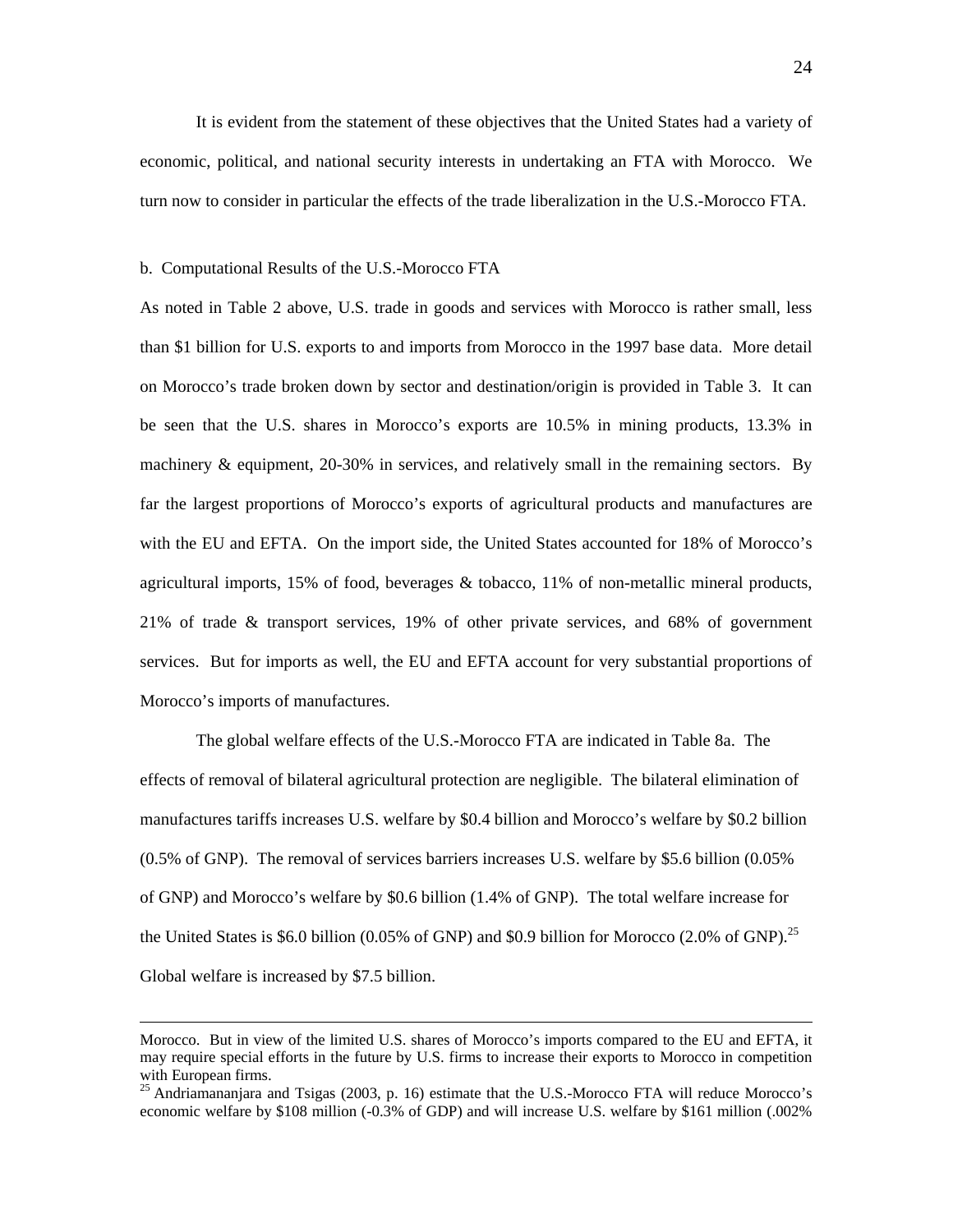The sectoral results are presented in Table 8b. There are negligible percentage changes in U.S. exports and imports. Morocco's exports of agricultural products and leather products & footwear are reduced somewhat, and there are increases of 1.5-3% in the exports of manufactures, and increases of 4.7-21% in services. Morocco's imports are increased to some extent in all sectors except metal products, with the largest increases particularly in services. There are negligible changes in U.S. sectoral outputs. Moroccan output declines in agricultural products, food, beverages & tobacco, and leather products & footwear, and rises in other sectors, ranging between 0.5% for transportation equipment to 1.9% for machinery & equipments. U.S. employment rises by 1,314 workers in agriculture and 389 workers in government services, and there are small declines in a number of the other sectors. The percentage changes in U.S. sectoral employment are thus negligible. For Morocco, the largest employment increases are in trade  $\&$ transport, textiles, and wearing apparel, and the largest declines in agriculture, food, beverages & tobacco, and government services.

The changes in bilateral trade are shown in Table 8c. U.S. exports to Morocco increase by \$658 million and imports from Morocco by \$437 million. The imports of the EU/EFTA from Morocco increase by \$124 million and EU/EFTA exports to Morocco decline by \$78 million.

As noted above, the United States had a number of interrelated objectives in negotiating an FTA with Morocco. The effects of the bilateral elimination of barriers on agricultural products, manufactures, and services are seen to be fairly small, given especially the comparatively small size of existing trade between the United States and Morocco. It is conceivable that U.S. trade with Morocco will increase in the future as the bilateral relationship is further developed. It may also be the case that the FTA will serve to reinforce the process of economic reform and economic development in Morocco over time and enhance U.S. economic and national security influence in the wider region of North and West Africa and the Middle East.

of GDP). Terms-of-trade effects are again evidently dominant. See also USITC (2004c) for some GTAP economywide and selected sectoral effects. The overall welfare effects in these studies are much lower than the results based on the Michigan Model.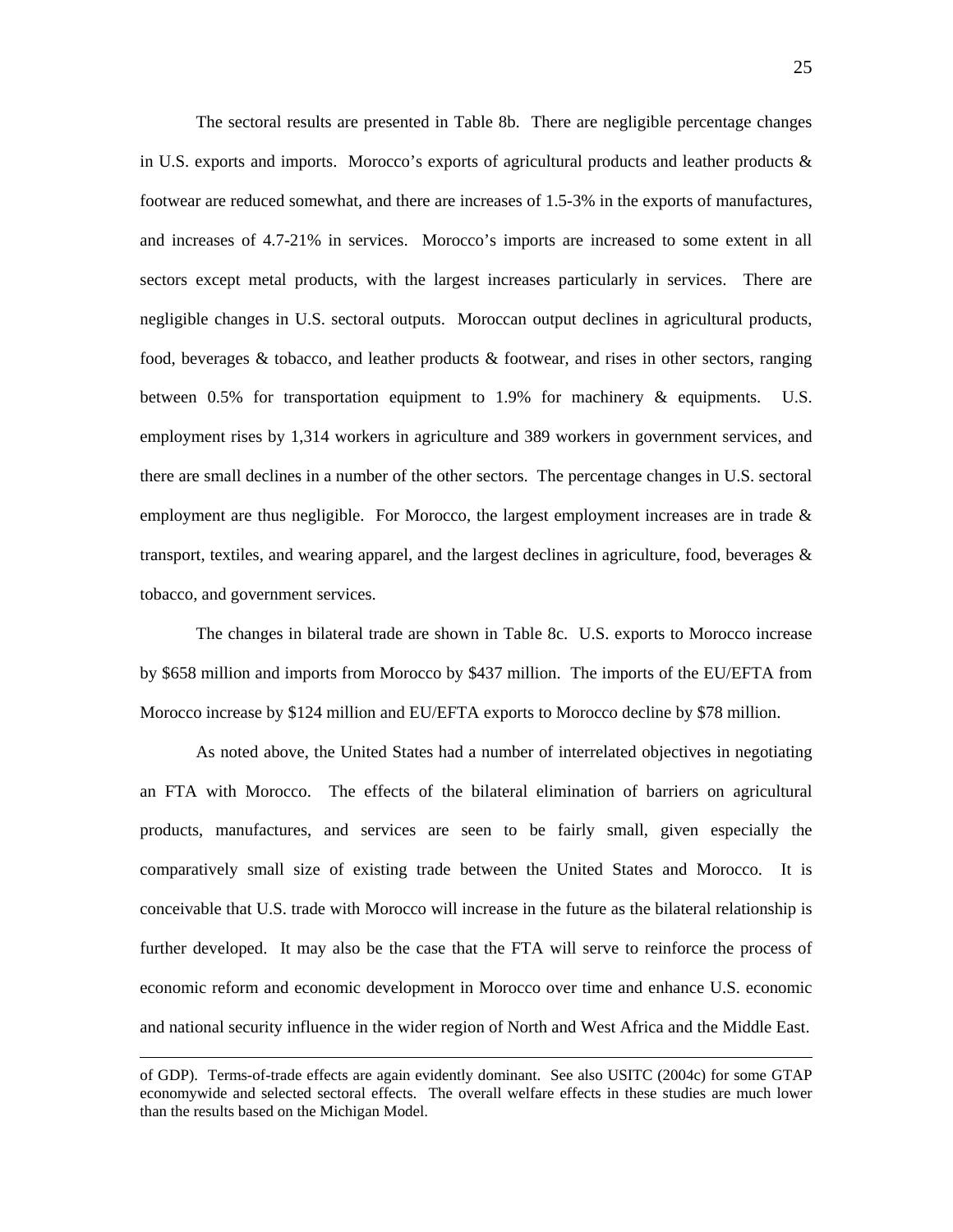#### 6. WELFARE COMPARISONS OF BILATERAL FTAS, UNILATERAL FREE TRADE, AND GLOBAL FREE TRADE

Having now analyzed the economic effects of the bilateral FTAs between the United States and CAFTA members, Australia, and Morocco, we now consider whether the economic interests of these countries would be more or less enhanced by unilateral free trade and global (multilateral) free trade as compared to the adoption of bilateral FTAs. The welfare comparisons are indicated

in Table 9 and can be summarized as follows:

- 1. U.S. unilateral free trade increases U.S. economic welfare by \$320 billion (3.2% of GNP). In comparison, the three FTAs combined increase U.S. welfare by \$27 billion. Global welfare rises by \$507 billion with U.S. unilateral free trade compared to \$47 billion for the three FTAs combined. The U.S. adoption of unilateral free trade would thus have a very much larger effect on U.S. and global economic welfare than the bilateral FTAs, and there would be significant welfare increases for the FTA partners even without the FTAs.
- 2. Unilateral free trade increases CAC economic welfare by \$6.2 billion, which is greater than the \$5.3 billion resulting from CAFTA. Global welfare with unilateral free trade rises by \$34 billion compared to \$16 billion for the CAFTA.
- 3. Unilateral free trade increases Australia's economic welfare by \$4.6 billion compared to \$5.4 billion for the U.S.-Australia FTA. Global welfare rises by \$19 billion for unilateral free trade and \$23 billion for the FTA.
- 4. Unilateral free trade increases Morocco's economic welfare by \$1.6 billion compared to \$0.9 billion for the U.S.-Morocco FTA. Global welfare rises by \$11 billion with Moroccan unilateral free trade compared to \$8 billion with the FTA.

These results thus suggest that U.S. and global economic welfare would rise significantly more with U.S. unilateral free trade as compared to the bilateral U.S. FTAs. The CAFTA members have a significantly larger welfare gain from unilateral free trade as compared to the CAFTA. Australia's welfare gains are somewhat greater for the FTA as compared to unilateral free trade. Morocco's welfare gains from unilateral free trade are about double what they are from the bilateral FTA. Global welfare increases noticeably more with unilateral free trade for CAFTA and Morocco and is about the same for Australia as compared to the FTAs.

The welfare effects of global (multilateral) free trade that are shown in Table 9 can be summarized as follows: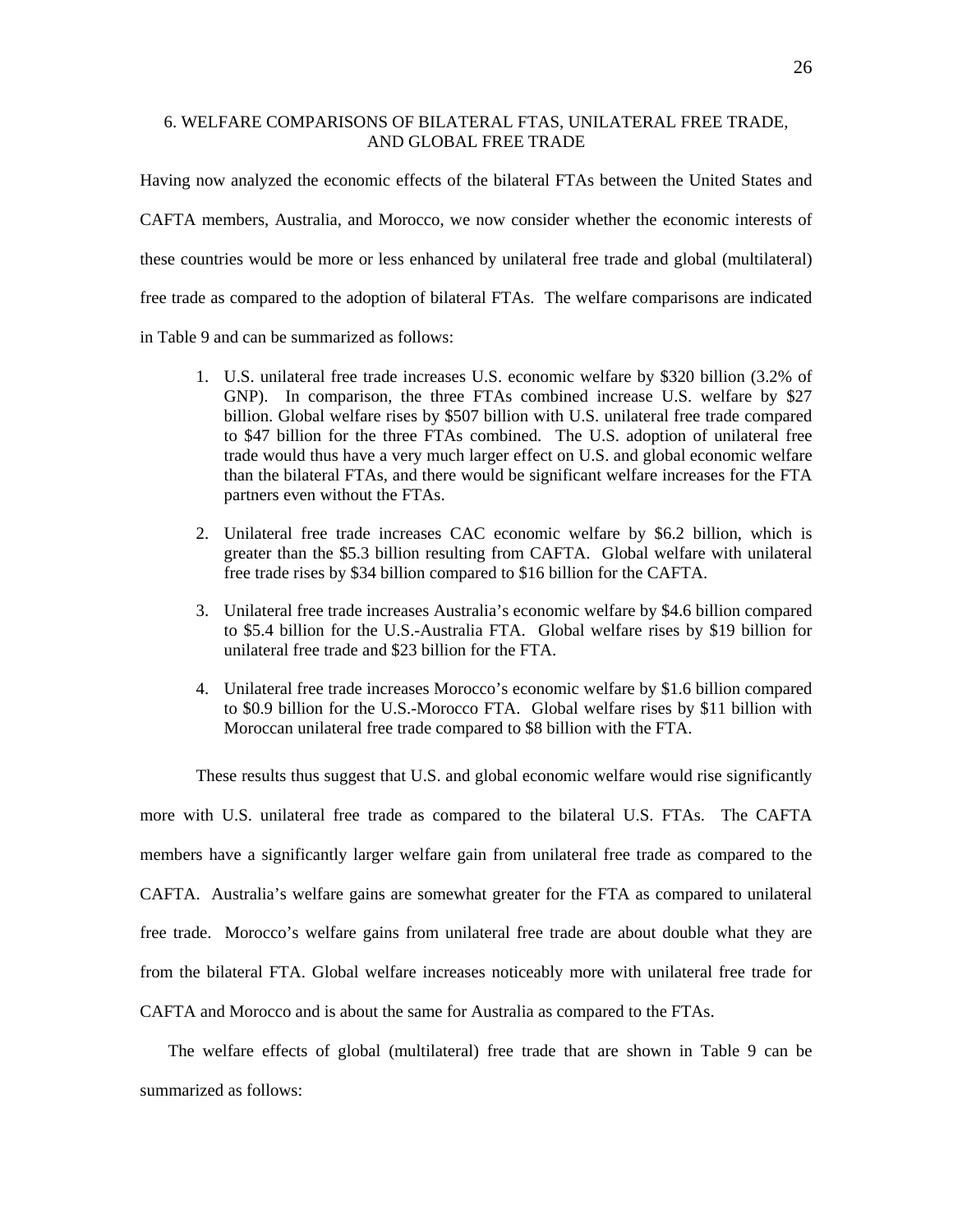- 1. Global free trade increases U.S. economic welfare by \$543 billion (5.4% of GNP). This is greater than the \$320 billion increase in U.S. economic welfare resulting from U.S. unilateral free trade. With global free trade, economic welfare rises by \$2.4 trillion. The components of the increases in welfare from global free trade are \$54 billion for agriculture, \$702 billion for manufactures, and \$1.7 trillion for services. These welfare increases greatly exceed the increases associated with the U.S. bilateral FTAs.
- 2. With global free trade, CAC economic welfare increases by \$18 billion (15% of GNP), as compared to a welfare increase of \$6.2 billion for unilateral free trade and \$5.3 billion for CAFTA.
- 3. With global free trade, Australia's economic welfare increases by \$30 billion (6% of GNP). This compares to a welfare increase of \$4.6 billion with unilateral free trade for Australia and \$5.4 billion for the U.S.-Australia FTA.
- 4. With global free trade, Morocco's economic welfare increases by \$5 billion (11% of GNP) as compared to \$1.6 billion for unilateral free trade and \$0.9 billion for the U.S.-Morocco FTA.

These calculations clearly show that multilateral trade liberalization offers potentially far greater increases in economic welfare for the United States, its FTA partner countries, and the other countries/regions that are covered in the global trading system[.](#page-28-0)<sup>26</sup>This is the case even if there would be less than complete free trade globally. That is, if existing trade barriers in the ongoing Doha Development Agenda negotiations were to be reduced, for example, by one-third or one-half, the resulting global and national gains would be proportionally lower. But these welfare gains would still far exceed the welfare gains from the FTAs that have been analyzed and the gains from the possible adoption of unilateral free trade by the United States and other countries involved. This would almost certainly remain true even if there are other benefits stemming from the FTAs that have not been taken into account in the Michigan Model simulations.

<u>.</u>

<span id="page-28-0"></span><sup>&</sup>lt;sup>26</sup> Andriamananjara and Tsigas (2003) also calculate the welfare effects of global trade liberalization using the standard GTAP model. Their results (pp. 15-16) indicate that Australia's welfare would rise by \$2.4 billion (0.6% of GDP), CAC welfare would rise by \$2.1 billion (2.3% of GDP), and Morocco's welfare would rise by \$778 million (2.3% of GDP). They do not report the terms-of-trade components for these effects, but presumably they are substantial. In any case, the welfare effects of global trade liberalization using the Michigan Model are much higher than the welfare effects based on the standard GTAP model used by Andriamananjara and Tsigas.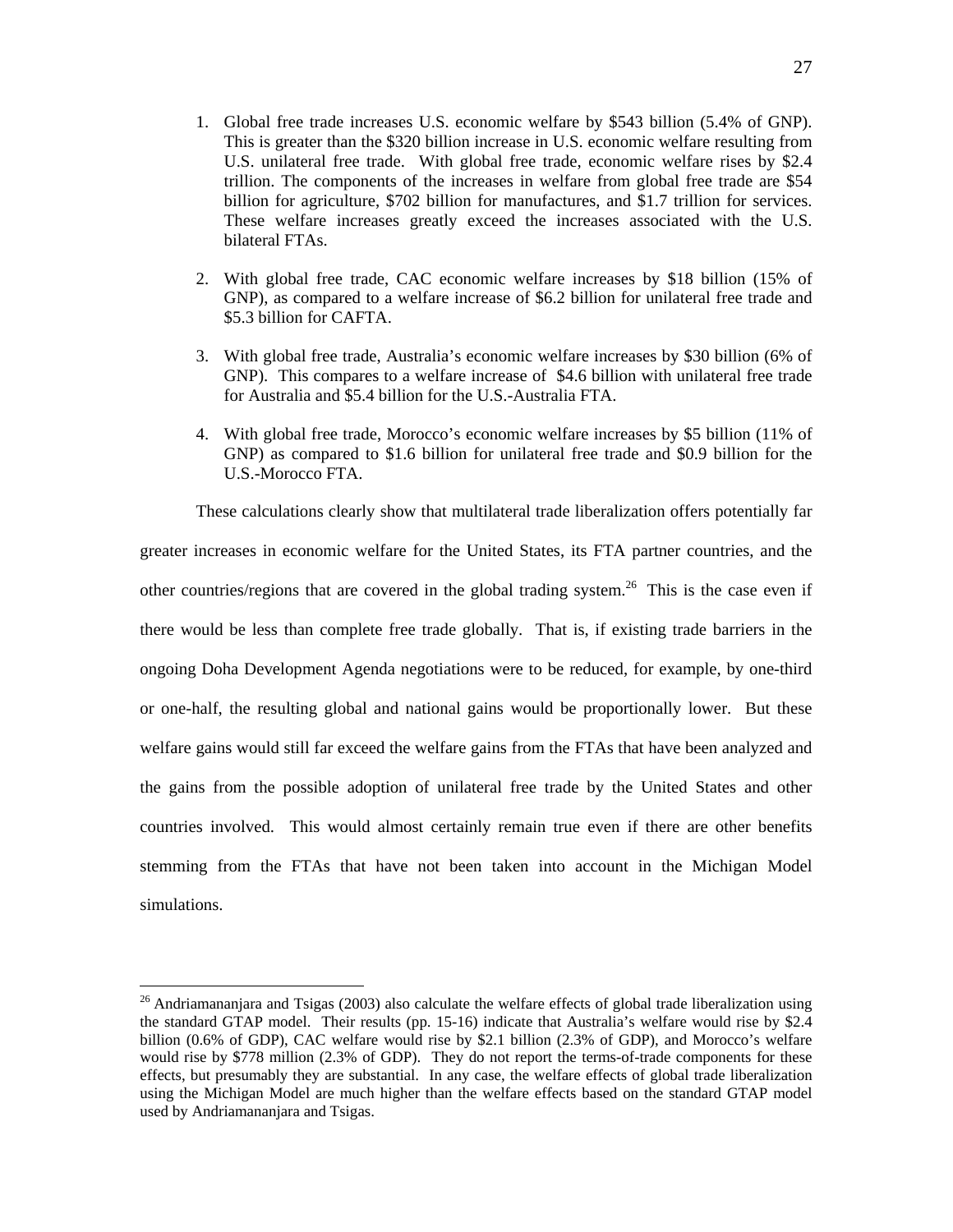#### 7. SUMMARY AND CONCLUSIONS

This paper has been designed to assess the economic effects of the U.S. bilateral FTAs negotiated with Central America and the Dominican Republic, Australia, and Morocco. The analysis has been based on a version of the Michigan Model of World Production and Trade that covers 18 economic sectors, including agriculture, manufactures, and services, in each of 22 countries/regions. The data for the model are based on Version 5.4 of the GTAP database for 1997 together with some data derived from other sources.

The United States uses a common framework covering the issues to be negotiated in each of its bilateral FTA negotiations. This framework follows along the lines of the North American Free Trade Agreement (NAFTA) negotiated in 1992-93, and it has been updated and adapted for the new FTAs. The main negotiating issues in the FTAs cover bilateral removal of tariffs and other barriers to trade in agricultural products, manufactures, and services, rules of origin, intellectual property rights, worker rights, environmental standards, investment, government procurement, customs administration and trade facilitation, trade remedies, and dispute settlement procedures. The actual negotiations of course reflect the particular conditions and interests of the United States and partner countries.

For modeling purposes, the focus has been on the effects of the bilateral removal of trade barriers, which lend themselves most readily to quantification. The non-trade aspects of the FTAs may also be important but are intrinsically more difficult to incorporate into a modeling framework. This is the case as well for the possible increases in foreign direct investment and the rate of economic growth and improvements in productivity that may be induced over time as the consequence of the FTAs. The computational results presented for the bilateral FTAs are therefore best interpreted as providing a lower bound for the potential benefits involved. But since these benefits have been shown mostly to be rather small for the United States and partner countries in both absolute and relative terms, the non-trade and dynamic benefits of the FTAs are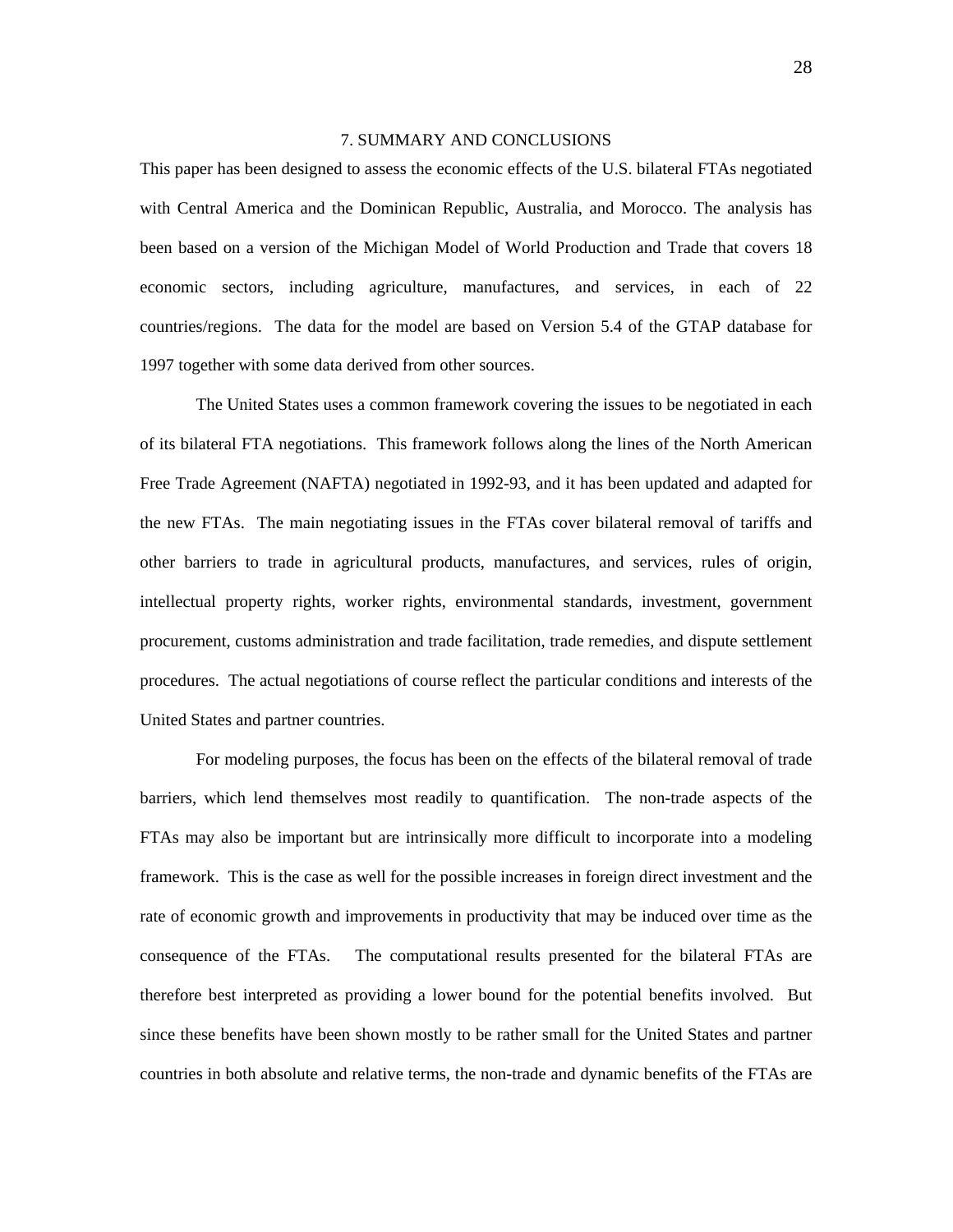unlikely to alter these results significantly. Furthermore, we may possibly have underestimated the negative effects of trade diversion resulting from the FTAs, since, because of the lack of information, we did not take rules of origin and other restrictive measures commonly used in FTAs into account.

 To provide some perspective on the results of the FTAs, the model was also used to calculate the effects of unilateral tariff removal by the United States, CAC, Australia, and Morocco. Except for Australia, unilateral free trade would result in much larger increases in economic welfare for the United States, CAC, and Morocco than the bilateral FTAs. Finally, the effects of global (multilateral) free trade were calculated and shown to be far greater for all of the countries as compared to the bilateral FTAs.<sup>27</sup> Our results suggest accordingly that the interests of the WTO member countries could be better served if they were able to overcome their divisiveness and indecisions and to keep the multilateral negotiations on track.<sup>28</sup>

 $\overline{a}$ 

<span id="page-30-0"></span> $27$  As mentioned above, the appendix contains a discussion of sensitivity analysis of introducing alternative parameter values in the model and the resulting welfare impacts of trade liberalization.

<span id="page-30-1"></span> $28$  This conclusion is reinforced in Brown, Kiyota, and Stern (2005) in which the negative effects of overlapping FTAs negotiated or in process by the United States and Japan are contrasted with the benefits that unilateral or multilateral free trade may provide.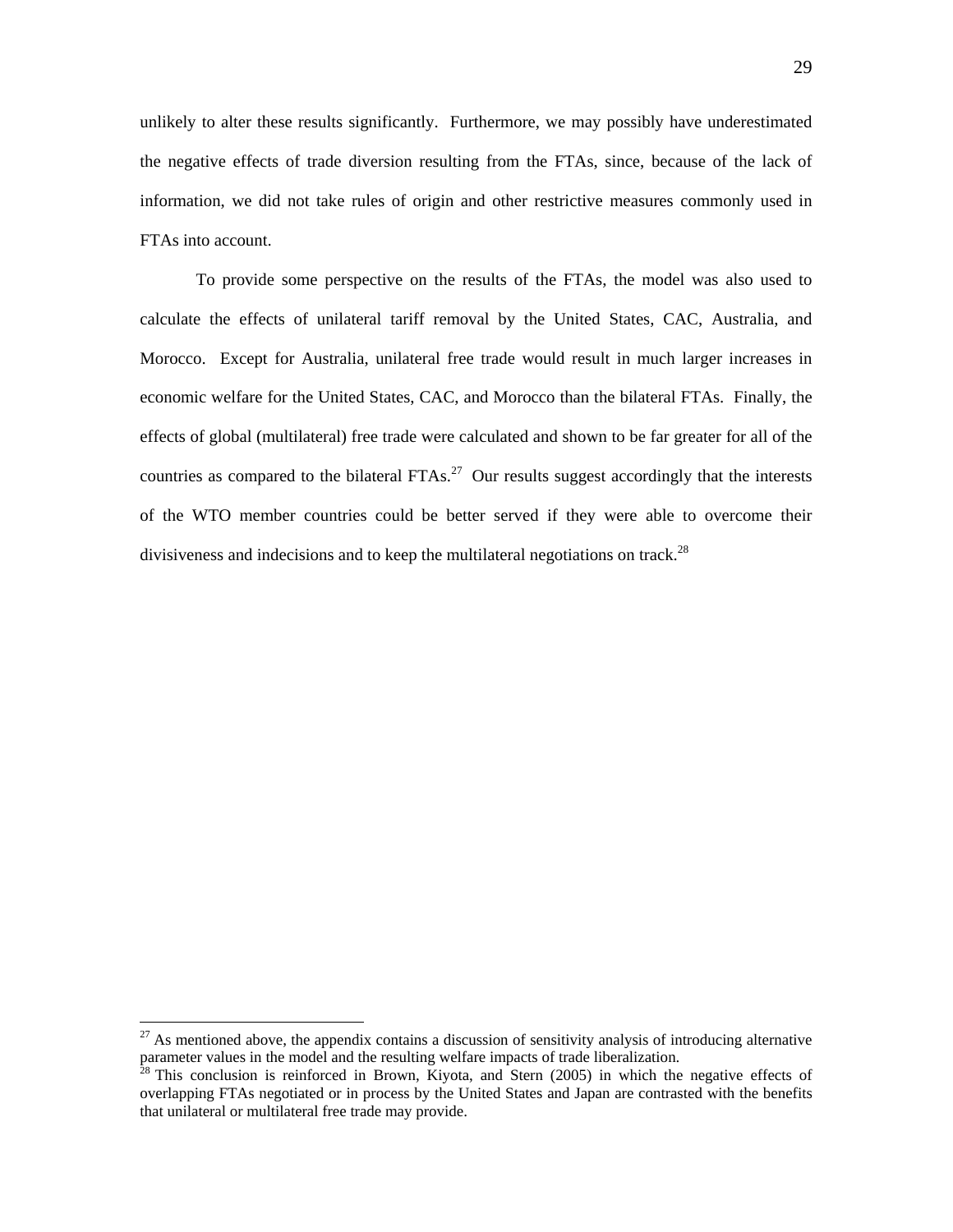#### Appendix

#### Sensitivity Analysis

This appendix reports on sensitivity analysis of the Michigan Model. There are three key elasticities/parameters in the Model: the elasticity of substitution among varieties, which is exogenously set at three; the parameter that measures the sensitivity of consumers to the number of varieties, which is set at 0.5; and the elasticities of supply that are taken from the literature.

 The variety parameter can take on values between zero and one. The larger it is, consumers value variety more. If the parameter is set at zero, consumers have no preference for variety. This would correspond to the Armington assumption, according to which consumers view products depending on their place of production.

 To analyze the sensitivity of our model results, we have experimented with different values of the elasticity of substitution among varieties and the consumer sensitivity to the number of varieties. The following tests were conducted: (1) increase the elasticity of substitution among varieties by 10 percent, holding other parameters constant; (2) decrease the elasticity of substitution by 10 percent, holding other parameters constant; (3) increase the consumption varieties by 10 percent, holding other parameters constant; and (4) decrease the consumption varieties by 10 percent, holding other parameters constant.

 The results, which are available on request, are not very sensitive to the alternative parameters of the consumption varieties. That is, a 10 percent increase (decrease) in these parameters yields only 2 percent larger (smaller) welfare effects compared to the baseline model. The sensitivity to the changes in the elasticity of substitution is large compared with the results of differences in the variety parameters. For some countries, the differences are greater than 10 percent.

 In Brown, Deardorff, and Stern (2000), sensitivity tests reveal that the model may exaggerate the likely gains from economies of scale due to trade liberalization in the context of expansion of the NAFTA. But the error is small in this context because the impact of trade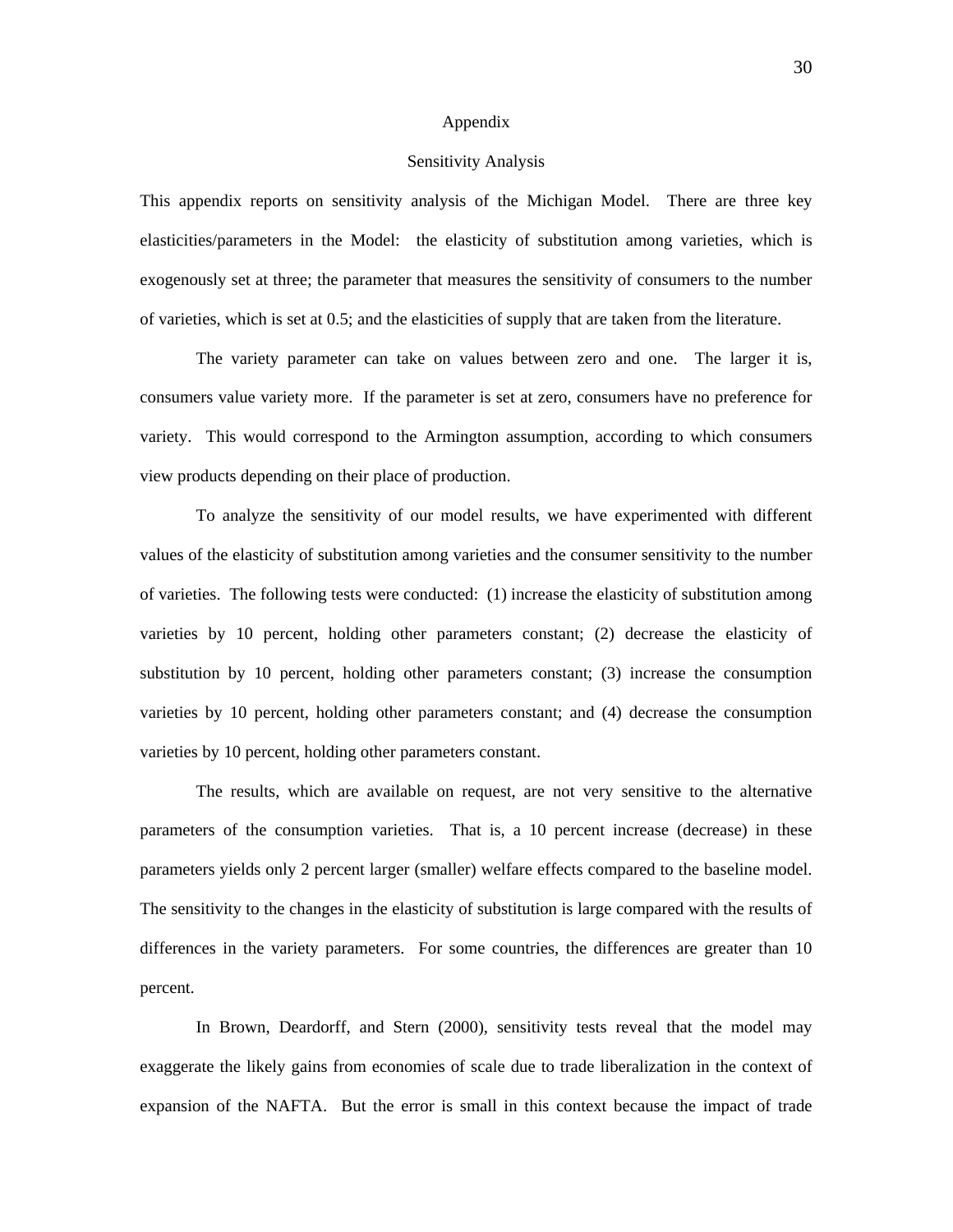liberalization is small. When econometric estimates of scale economies are incorporated into the model, the welfare gains due to capital flows are shown to remain robust.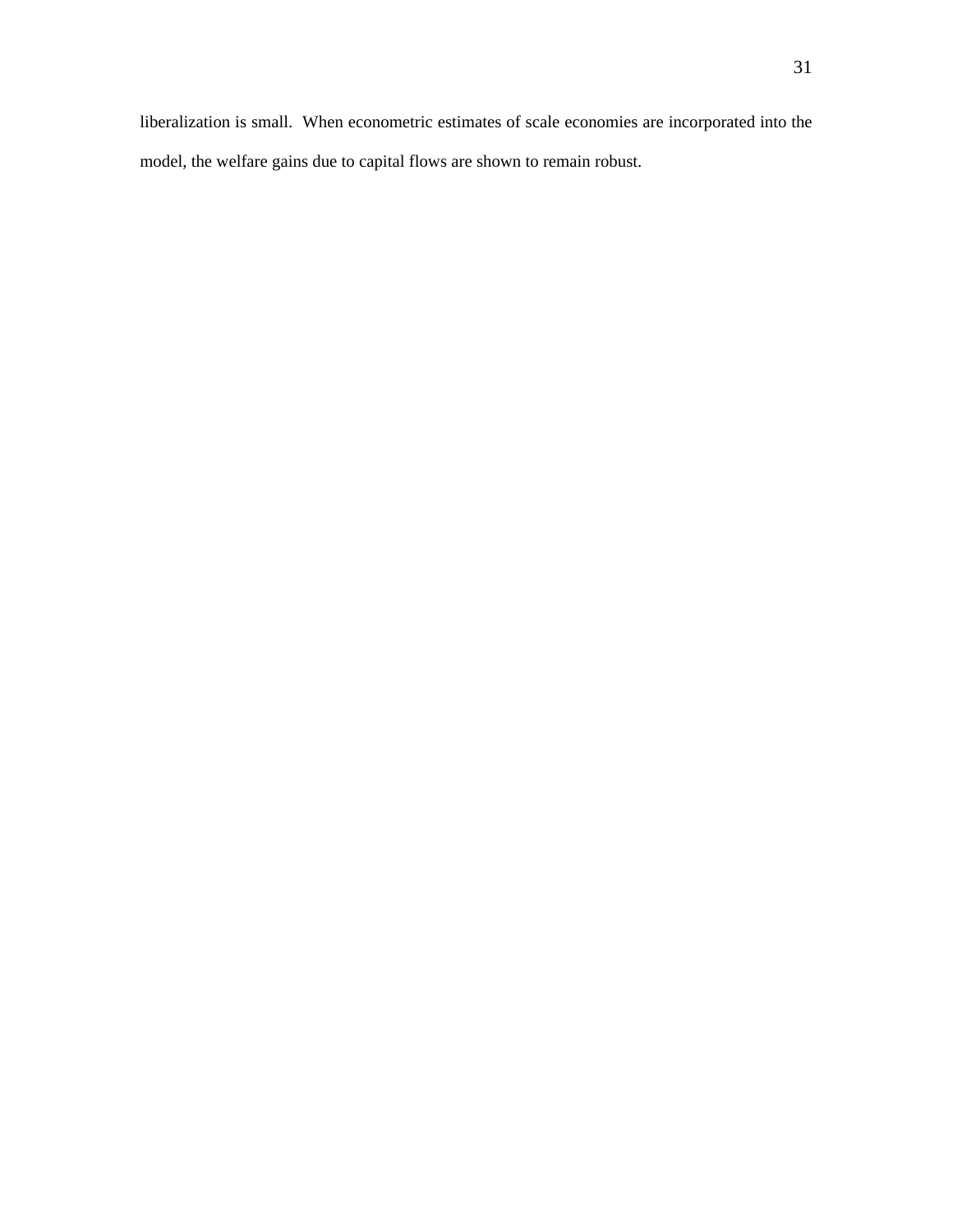#### **References**

- ACIL Consulting (2003), 'A Bridge Too Far? An Australian Perspective on the Australia/United States Free Trade Area Idea', A report for the Rural Industries Research and Development Corporation, Canberra (February).
- Andriamananjara, S. and M. Tsigas (2003), 'Free Trade Agreements with the United States: What Can We Learn from 65 Simulations?' (U.S. International Trade Commission, Washington, D.C.) (June 5).
- Belghazi, S., D. Plunkett, and B. L. Salinger (2002), 'Opportunities for Enhancement of U.S.- Morocco Trade and Investment', Prepared by Associates for International Resources and Development, Cambridge, MA, for the Directorate of Foreign Trade of the Moroccan Ministry of Commerce, Industry, Energy, and Mines (November).
- Berkelmans, L., L. David, W. McKibbin, and A. Stoeckel (2001), 'Economic Impacts of an Australia-United States Free Trade Area', prepared for Department of Foreign Affairs and Trade, Canberra & Sydney (June).
- Bhagwati, J. and R. Garnaut (2003), 'Wrong Way: Go Back', manuscript.
- Brown, D. K. and R. M. Stern (1989a), 'Computational Analysis of the U.S.-Canadian Free Trade Agreement: The Role of Product Differentiation and Market Structure', in R. C. Feenstra (ed.), *Trade Policies for International Competitiveness* (University of Chicago Press).
- Brown, D. K. and R. M. Stern (1989b), 'Computable General Equilibrium Estimates of the Gains from U.S.-Canadian Trade Liberalization', in D. Greenaway, T. Hyclak, and R. J. Thornton (eds.), *Economic Aspects of Regional Trading Arrangements* (London: Harvester Wheatsheaf).
- Brown, D. K., A. V. Deardorff and R. M. Stern (2000), 'Computational Analysis of the Accession of Chile to the NAFTA and Western Hemisphere Integration', *The World Economy* 23: 145-174
- Brown, D. K., A. V. Deardorff and R. M. Stern (2002), 'CGE Modeling and Analysis of Multilateral and Regional Negotiating Options', in R. M. Stern (ed.), *Issues and Options for U.S.-Japan Trade Policies.* Ann Arbor: University of Michigan Press.
- Brown, D. K., K. Kiyota, and R. M. Stern (2005), 'Computational Analysis of the Menu of U.S.- Japan Trade Policies,' *The World Economy*, forthcoming.
- Centre for International Economics (2003), Australia-United States Free Trade Agreement: Comments on the ACIL report', Canberra and Sydney (March).
- Centre for Policy Studies (2003), 'The Effects of a Free Trade Agreement between Australia and the USA with Special Reference to the Victorian Economy: Main Report' and 'Executive Summary and Conclusions', prepared for the Victorian Department of Premier and Cabinet, Monash University, Victoria (November).
- Cutbush, G. (2003), 'The FTA: Why Bother? The Policy Conundrum Australia Faces in its FTA Negotiations with the US', ACIL Tasman (August).
- Deardorff, A. V. and R. M. Stern (1990), *Computational Analysis of Global Trading Arrangements (*Ann Arbor: University of Michigan Press).
- DeRosa, D. and J. Gilbert (2004), 'Technical Appendix: quantitative Estimates of the Economic Impacts of U.S. Bilateral Free Trade Agreements', in J. J. Schott (ed.), Free Trade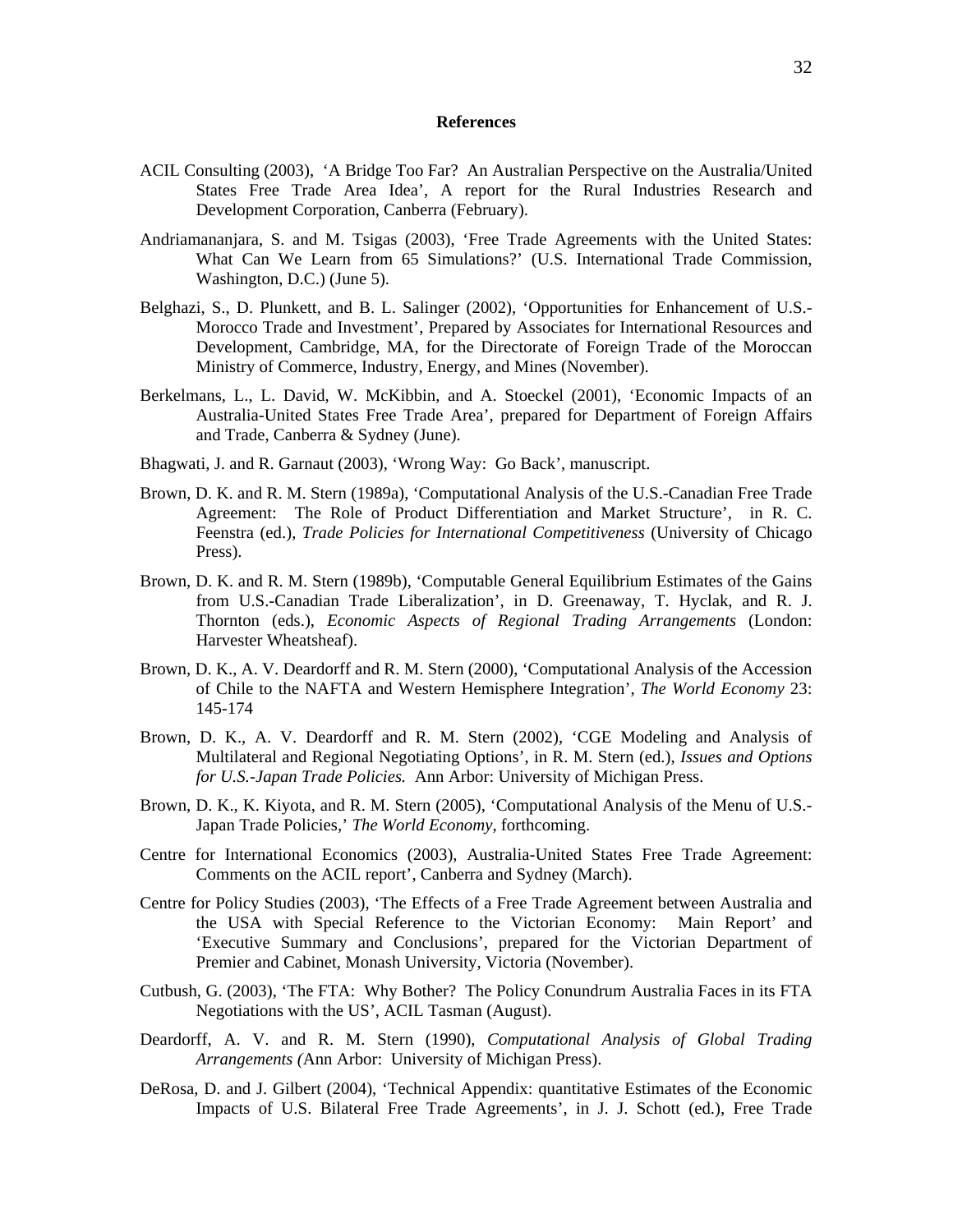Agreements: U.S. Strategies and Priorities (Washington, D.C.: Institute for International Economics).

- Dimaranan, B. V. and R. A. McDougall (2002), 'Command Line Data Aggregation Program', in B. V. Dimaranan and R. A. McDougall. (eds.), *The GTAP 5 Data Base*. West Lafayette, IN: Center for Global Trade Analysis, Department of Agricultural Economics, Purdue University.
- Francois, J. and A. Strutt (1999), 'Post Uruguay Round Tariff Vectors for GTAP Version 4', Erasmus University, manuscript.
- Francois, J., H. van Meijl, and F. van Tongeren (2005), 'Trade Liberalization and Developing Countries under the Doha Round', *Economic Policy* (April).
- Garnaut, R. (2003a), 'America, Australia and Asia after Cancun', presented at the Chicago Conference on the Global Economy, Council on Foreign Relations (September).
- Garnaut, R. (2003b), 'Australia and Japan: Time to be Important to Each Other Again', address to the Australia-Japan Business Cooperation Committee conference, Kyoto (October).
- Garnaut, R. (2003c), 'Australian Security and Free Trade with America', presented at the Australian Business Economists meeting on 'US and Australian Free Trade Agreements: National Interest or Vested Interest?' Sydney (February 27).
- Garnaut, R. (2003d), 'Australian Trade Policy after the Big Week of Diplomacy', presented at 'Pursuing Opportunity and Prosperity Conference', Melbourne (November 13-14).
- Garnaut, R. (2003e), 'Requiem for Uldorama: A Plain but Useful Life', presented at Committee for Economic Development of Australia Trade Forum, 'New Horizons in Trade: The WTO Round and Australia's Free Trade Negotiations in Post-Iraq 2003', Adelaide (June 5).
- Harrison, G. W., T. Rutherford, and Tarr. D. (2003), 'Rules of Thumb for Evaluating Preferential Trading Arrangements: Evidence from CGE Assessments,' *Cuadernos de Economia*, 121, 101-37.
- Harrison, W. J. and V. Pearson (1996), 'Computing Solutions for Large General Equilibrium Models using GEMPACK', *Computational Economics* 9, 83-127.
- Hertel, T. W. (2000), 'Potential Gains from Reducing Trade Barriers in Manufacturing', *Federal Reserve Bank of St. Louis Review* 82, 77-99.
- Hertel, T. W. and W. Martin (1999), 'Would Developing Countries Gain from Inclusion of Manufactures in the WTO Negotiations?' Presented at the Conference on the 'WTO and the Millennium Round', Geneva, September 20-21.
- Hilaire, A. and Y. Yang (2003), 'The United States and the New Regionalism/Bilateralism,' IMF Working Paper, WP/03/206 (December).
- Hoekman, B. (2000), 'The Next Round of Services Negotiations: Identifying Priorities and Options', *Federal Reserve Bank of St. Louis Review* 82:31-47.
- Ianchovichina, E. and W. Martin (2004), 'Economic Impacts of China's Accession to the WTO', in D. Bhattasali, S. Li, and W. Martin (eds.), *China and the WTO: Accession, Policy Reform, and Poverty Reduction Strategies* (Washington, D.C.: Oxford University Press and the World Bank).
- International Labor Organization (ILO) (2003), LABORSTA ([http://laborsta.ilo.org/cgi](http://laborsta.ilo.org/cgi-bin/brokerv8.exe)[bin/brokerv8.exe.](http://laborsta.ilo.org/cgi-bin/brokerv8.exe))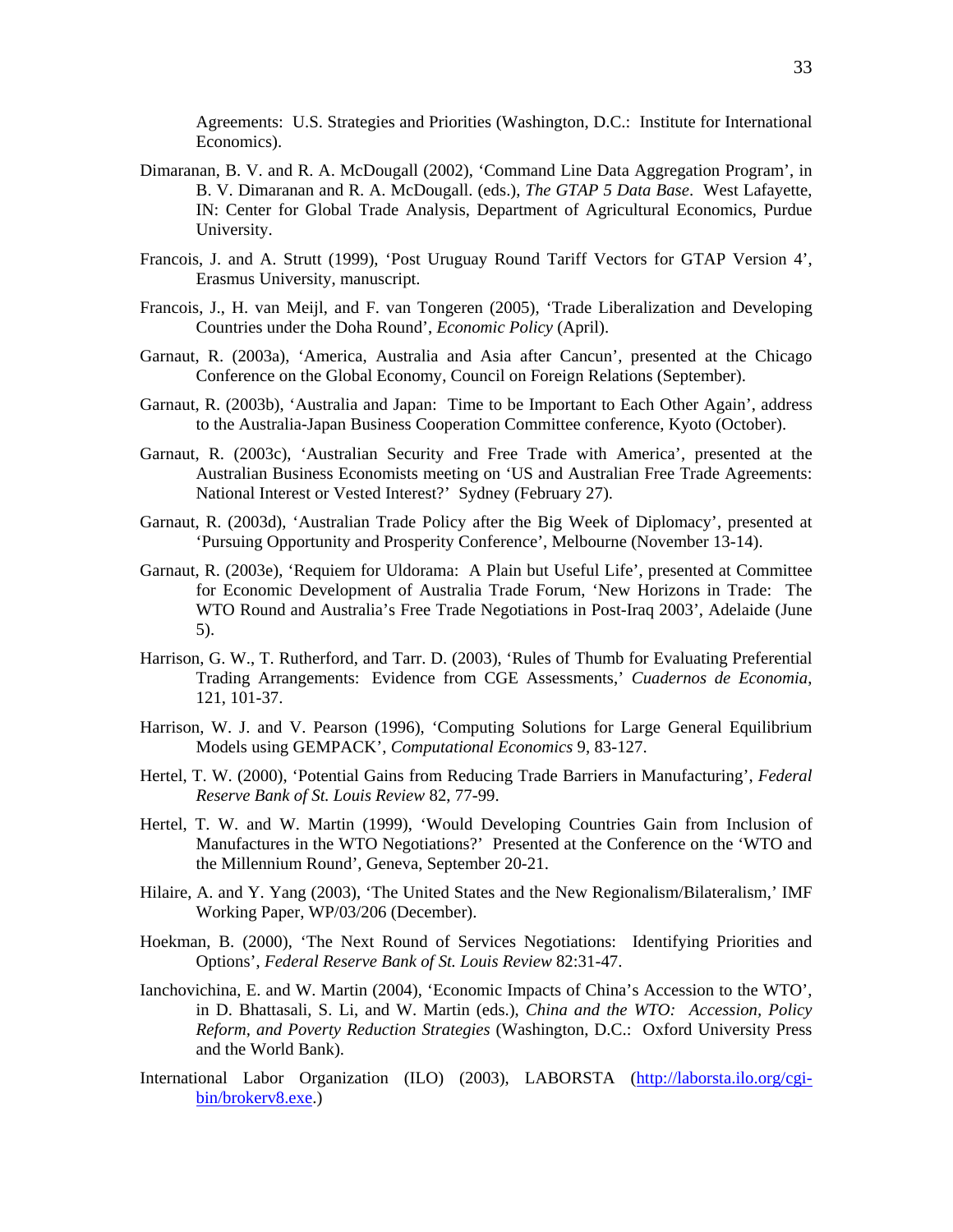Kasper, W. (2002), 'Re: Bilateralism in Trade and Obfuscation by Modeling', processed.

- Krishna, K. (2005), 'Understanding Rules of Origin,' in A. Estervardoal et al. (eds.), Rules of Origin, forthcoming.
- Office of the U.S. Trade Representative (USTR) (2002), 'Notification Letters for Congressional Leaders', FTA with Australia, [www.ustr.gov,](http://www.ustr.gov/) November 13.
- Office of the U.S. Trade Representative (USTR) (2003a), 'Trade Facts', 'Free Trade with Morocco: Helping to Solidify Economic Reforms', [www.ustr.gov,](http://www.ustr.gov/) January 21.
- Office of the U.S. Trade Representative (USTR) (2003b), 'Interim Environmental Review of the U.S.-Morocco Free Trade Agreement', [www.ustr.gov,](http://www.ustr.gov/) September .
- Office of the U.S. Trade Representative (USTR) (2003c), 'Notification Letters to Congress', FTA with Morocco, [www.ustr.gov,](http://www.ustr.gov/) January 21.
- Office of the U.S. Trade Representative (USTR) (2003d), 'Trade Facts', 'Free Trade with Central America: Summary of the U.S.-Central America Free Trade Agreement', [www.ustr.gov](http://www.ustr.gov/), December 17.
- Office of the U.S. Trade Representative (USTR) (2004), 'Trade Facts', 'Free Trade "Down Under": Summary of the U.S.-Australia Free Trade Agreement', [www.ustr.gov](http://www.ustr.gov/), February 8.
- Stoler, A. L. (2003), 'Australia-USA Free Trade: Benefits and Costs of an Agreement', Conference on Free Trade Agreements and U.S. Trade Policy, Institute for International Economics, Washington, D.C., May 7-8.
- Stolper, W. and P. A. Samuelson (1941), 'Protection and Real Wages', *Review of Economic Studies*, 9, 58-73.
- Taiwan Government (2002), [www.stat.gov.tai/bs2/2002YearBook.pdf](http://www.stat.gov.tai/bs2/2002YearBook.pdf).
- United Nations Industrial Development Organization (UNIDO) (2003), *UNIDO Industrial Statistics Database 2003 at the 3-digit Level of ISIC (Revision 2) on CD-ROM*, Geneva: UNIDO.
- U.S. Bureau of Economic Analysis (2003), *Survey of Current Business*, 83, 9, 121.
- U.S. International Trade Commission (USITC) (2004a), 'U.S.-Australia Free Trade Agreement: Potential Economywide and Selected Sectoral Effects,' Investigation No. 2104-11, TA-USITC Publication 3697 (May).
- U.S. International Trade Commission (USITC) (2004b), 'U.S.-Central America-Dominican Republic Free Trade Agreement: Potential Economywide and Selected Sectoral Effects," Investigation No. TA-2104-13, USITC Publication 3717 (August).
- U.S. International Trade Commission (USITC) (2004c), 'U.S.-Morocco Free Trade Agreement: Potential Economywide and Selected Sectoral Effects," Investigation No. TA-2104-14, USITC Publication 3704 (June).
- World Bank (2003). *World Development Indicators on CD-ROM*, Washington, D.C.: World Bank.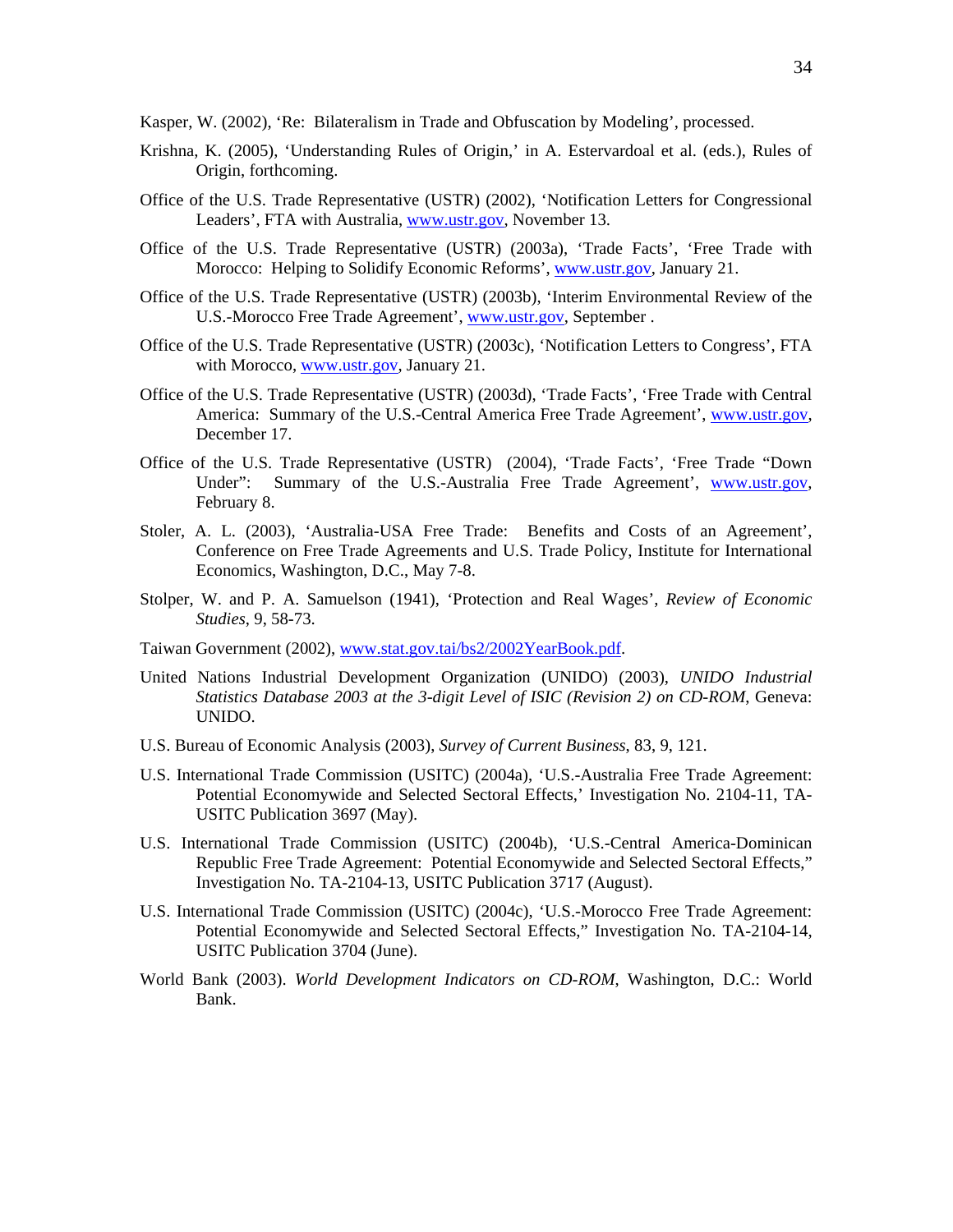|                                 |        |      |                      |         | (recin)    |      |           |         |         |      |
|---------------------------------|--------|------|----------------------|---------|------------|------|-----------|---------|---------|------|
|                                 |        |      | <b>United States</b> |         | <b>CAC</b> |      | Australia |         | Morocco |      |
|                                 | Global | CAC  | Australia            | Morocco | Global     | U.S. | Global    | U.S.    | Global  | U.S. |
| Agriculture                     | 2.7    | 1.0  | 4.0                  | 0.1     | 3.1        | 0.4  | 1.6       | 1.8     | 7.1     | 6.9  |
| Mining                          | 0.2    | 0.3  | 0.3                  | 0.0     | 1.7        | 3.8  | 0.0       | 0.0     | 0.5     | 2.4  |
| Food, Beverages & Tobacco       | 3.5    | 3.0  | 3.4                  | 2.8     | 8.2        | 8.5  | 3.2       | 3.4     | 14.3    | 9.6  |
| Textiles                        | 5.7    | 6.8  | 6.5                  | 7.1     | 13.0       | 14.5 | 12.5      | 12.3    | 27.5    | 18.6 |
| <b>Wearing Apparel</b>          | 11.0   | 11.6 | 9.7                  | 10.5    | 23.5       | 25.7 | 6.3       | 3.8     | 34.1    | 27.9 |
| Leather Products & Footwear     | 7.2    | 4.6  | 4.1                  | 3.6     | 13.7       | 16.4 | 11.9      | 12.6    | 23.5    | 0.0  |
| Wood & Wood Products            | 0.3    | 0.5  | 0.8                  | 0.7     | 9.9        | 9.8  | 3.0       | 3.2     | 16.8    | 21.9 |
| Chemicals                       | 1.9    | 0.8  | 1.0                  | 1.0     | 7.6        | 8.0  | 3.1       | 3.4     | 13.0    | 14.8 |
| Non-metallic Min. Products      | 3.2    | 3.8  | 2.9                  | 0.9     | 11.4       | 11.0 | 4.7       | 5.1     | 18.0    | 17.1 |
| <b>Metal Products</b>           | 1.4    | 0.5  | 0.2                  | 1.4     | 7.6        | 8.1  | 4.0       | 4.8     | 9.6     | 20.7 |
| <b>Transportation Equipment</b> | 1.2    | 1.3  | 1.5                  | 0.3     | 8.1        | 10.4 | 7.3       | 4.2     | 13.9    | 7.2  |
| Machinery & Equipment           | 1.0    | 0.3  | 1.6                  | 0.0     | 5.8        | 5.6  | 3.2       | 3.0     | 10.5    | 11.4 |
| <b>Other Manufactures</b>       | 1.3    | 2.2  | 0.9                  | 0.0     | 13.6       | 17.0 | 3.6       | 3.7     | 25.3    | 25.1 |
| Elec., Gas & Water              | 0.0    | 0.0  | 0.0                  | 0.0     | 0.0        | 0.0  | $0.0\,$   | $0.0\,$ | 0.0     | 0.0  |
| Construction                    | 9.0    | 9.0  | 9.0                  | 9.0     | 18.0       | 18.0 | 4.0       | 4.0     | 29.0    | 29.0 |
| Trade & Transport               | 27.0   | 27.0 | 27.0                 | 27.0    | 32.0       | 32.0 | 0.0       | 0.0     | 27.0    | 27.0 |
| <b>Other Private Services</b>   | 31.0   | 31.0 | 31.0                 | 31.0    | 34.0       | 34.0 | 0.0       | 0.0     | 33.0    | 33.0 |
| <b>Government Services</b>      | 25.0   | 25.0 | 25.0                 | 25.0    | 17.0       | 17.0 | 21.0      | 21.0    | 21.0    | 21.0 |

**Table 1. Post-Uruguay Round Tariff Rates by Sector for the United States, Central America and the Caribbean (CAC), Australia, and Morocco**  $(Darcant)$ 

Note: Central America and Caribbean (CAC) members include Costa Rica, Dominican Republic, El Salvador, Guatemala, Honduras, and Nicaragua. Sources: Adapted from Francois and Strutt (1999); Brown, Deardorff and Stern (2002); and Diamaranan and McDougall (2002).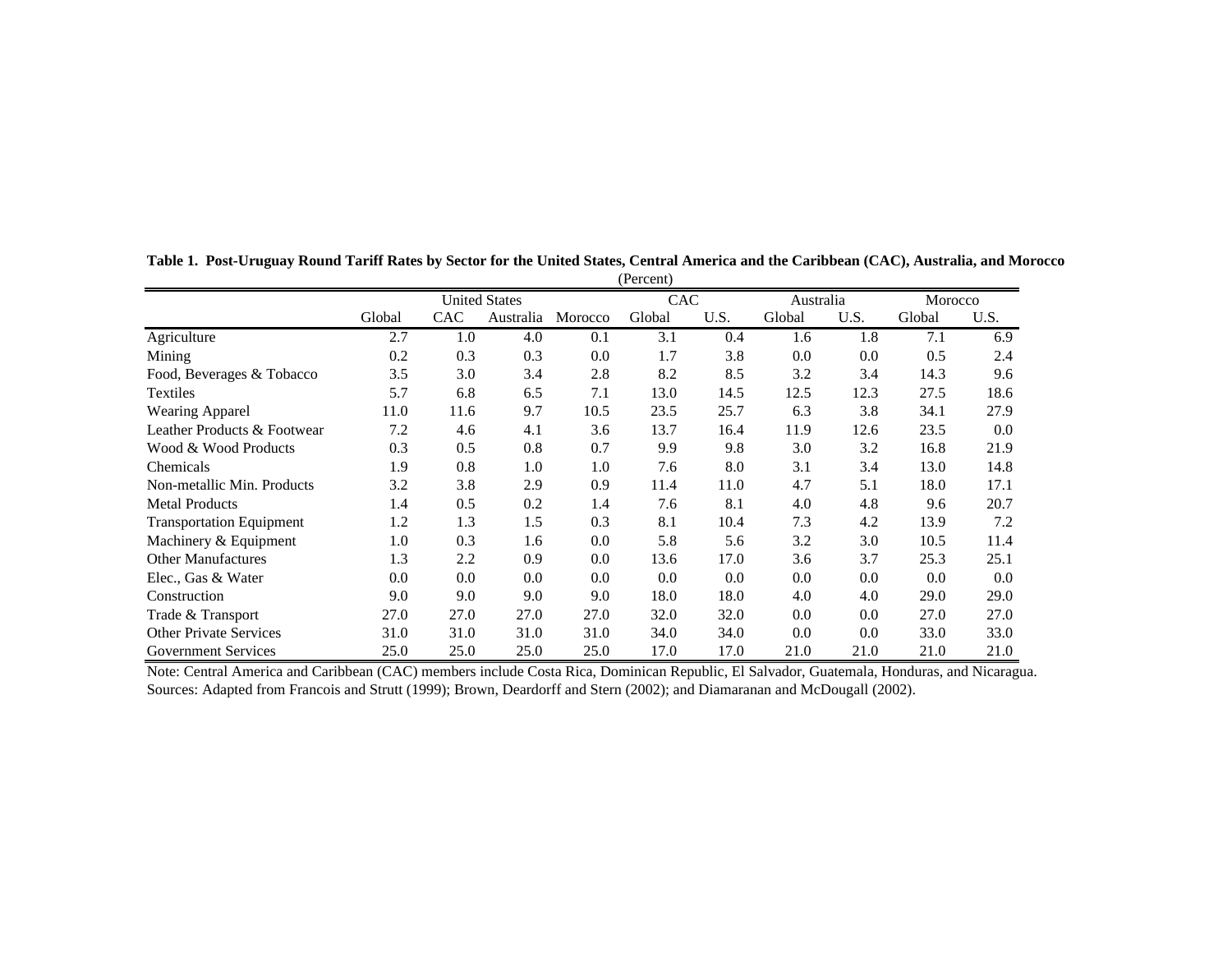|                                 |         |                |                     |                | (Millions of U.S. Dollars) |              |                |                |
|---------------------------------|---------|----------------|---------------------|----------------|----------------------------|--------------|----------------|----------------|
|                                 |         |                | <b>U.S. Exports</b> |                |                            | U.S. Imports |                |                |
|                                 | World   | CAC            | Australia           | Morocco        | World                      | CAC          | Australia      | Morocco        |
| Agriculture                     | 35,176  | 1,098          | 109                 | 128            | 18,602                     | 2,280        | 181            | 15             |
| Mining                          | 6,421   | 26             | 22                  | 6              | 69,939                     | 664          | 413            | 72             |
| Food, Beverages & Tobacco       | 30,541  | 1,464          | 281                 | 75             | 28,813                     | 1,421        | 898            | 41             |
| Textiles                        | 11,485  | 1,362          | 159                 | 11             | 21,514                     | 1,725        | 169            | $\overline{4}$ |
| Wearing Apparel                 | 6,847   | 2,428          | 35                  | $\overline{4}$ | 38,335                     | 5,443        | 45             | 62             |
| Leather products & Footwear     | 2,280   | 213            | 24                  | $\overline{0}$ | 21,842                     | 438          | 28             | 5              |
| Wood & Wood Products            | 29,386  | 1,094          | 542                 | 8              | 43,785                     | 165          | 85             | $\overline{4}$ |
| Chemicals                       | 90,569  | 2,737          | 2,129               | 26             | 77,142                     | 879          | 302            | 11             |
| Non-metallic Min. Products      | 11,921  | 269            | 318                 | 20             | 14,071                     | 369          | 40             | $\overline{2}$ |
| <b>Metal Products</b>           | 34,238  | 712            | 312                 | $\mathbf{1}$   | 56,001                     | 429          | 998            | 5              |
| <b>Transportation Equipment</b> | 102,640 | 953            | 1,800               | 89             | 128,874                    | 21           | 613            | $\mathbf{0}$   |
| Machinery & Equipment           | 269,892 | 3,795          | 5,440               | 77             | 307,001                    | 1,128        | 549            | 94             |
| <b>Other Manufactures</b>       | 11,322  | 273            | 210                 | $\overline{c}$ | 39,851                     | 289          | 80             | 3              |
| Elec., Gas & Water              | 751     | $\overline{c}$ | $\overline{4}$      | $\Omega$       | 2,230                      | 5            | $\overline{c}$ | $\mathbf{1}$   |
| Construction                    | 4,023   | 32             | 3                   | $\Omega$       | 1,268                      | 18           | 3              | $\overline{2}$ |
| Trade & Transport               | 81,445  | 514            | 1,675               | 60             | 75,050                     | 873          | 2,084          | 163            |
| <b>Other Private Services</b>   | 81,707  | 588            | 1,047               | 66             | 59,724                     | 522          | 1,034          | 77             |
| <b>Government Services</b>      | 42,165  | 282            | 574                 | 321            | 18,838                     | 335          | 501            | 222            |
| Total                           | 852,808 | 17,843         | 14.686              | 894            | 1,022,879                  | 17,004       | 8.025          | 782            |
|                                 |         |                | <b>U.S. Exports</b> |                |                            | U.S. Imports |                |                |
|                                 | World   | CAC            | Australia           | Morocco        | World                      | CAC          | Australia      | Morocco        |
| Agriculture                     | 100.0   | 3.1            | 0.3                 | 0.4            | 100.0                      | 12.3         | 1.0            | 0.1            |
| Mining                          | 100.0   | 0.4            | 0.3                 | 0.1            | 100.0                      | 0.9          | 0.6            | 0.1            |
| Food, Beverages & Tobacco       | 100.0   | 4.8            | 0.9                 | 0.2            | 100.0                      | 4.9          | 3.1            | 0.1            |
| Textiles                        | 100.0   | 11.9           | 1.4                 | 0.1            | 100.0                      | 8.0          | 0.8            | 0.0            |
| <b>Wearing Apparel</b>          | 100.0   | 35.5           | 0.5                 | 0.1            | 100.0                      | 14.2         | 0.1            | 0.2            |
| Leather Products & Footwear     | 100.0   | 9.3            | 1.0                 | 0.0            | 100.0                      | 2.0          | 0.1            | 0.0            |
| Wood & Wood Products            | 100.0   | 3.7            | 1.8                 | 0.0            | 100.0                      | 0.4          | 0.2            | 0.0            |
| Chemicals                       | 100.0   | 3.0            | 2.4                 | 0.0            | 100.0                      | 1.1          | 0.4            | 0.0            |
| Non-metallic Min. Products      | 100.0   | 2.3            | 2.7                 | 0.2            | 100.0                      | 2.6          | 0.3            | 0.0            |
| <b>Metal Products</b>           | 100.0   | 2.1            | 0.9                 | 0.0            | 100.0                      | 0.8          | 1.8            | 0.0            |
| <b>Transportation Equipment</b> | 100.0   | 0.9            | 1.8                 | 0.1            | 100.0                      | 0.0          | 0.5            | 0.0            |
| Machinery & Equipment           | 100.0   | 1.4            | 2.0                 | 0.0            | 100.0                      | 0.4          | 0.2            | 0.0            |
| <b>Other Manufactures</b>       | 100.0   | 2.4            | 1.9                 | 0.0            | 100.0                      | 0.7          | 0.2            | 0.0            |
| Elec., Gas & Water              | 100.0   | 0.3            | 0.6                 | 0.0            | 100.0                      | 0.2          | 0.1            | 0.0            |
| Construction                    | 100.0   | 0.8            | 0.1                 | 0.0            | 100.0                      | 1.4          | 0.2            | 0.1            |
| Trade & Transport               | 100.0   | 0.6            | 2.1                 | 0.1            | 100.0                      | 1.2          | 2.8            | 0.2            |
| <b>Other Private Services</b>   | 100.0   | 0.7            | 1.3                 | 0.1            | 100.0                      | 0.9          | 1.7            | 0.1            |
| <b>Government Services</b>      | 100.0   | 0.7            | 1.4                 | 0.8            | 100.0                      | 1.8          | 2.7            | 1.2            |
| Total                           | 100.0   | 2.1            | 1.7                 | 0.1            | 100.0                      | 1.7          | 0.8            | 0.1            |

**Table 2. Value of U.S. Sectoral Trade by Destination and Origin, 1997 (Millions of U.S. Dollars)**

Source: GTAP 5.4 adapted from Dimaranan and McDougall (2002).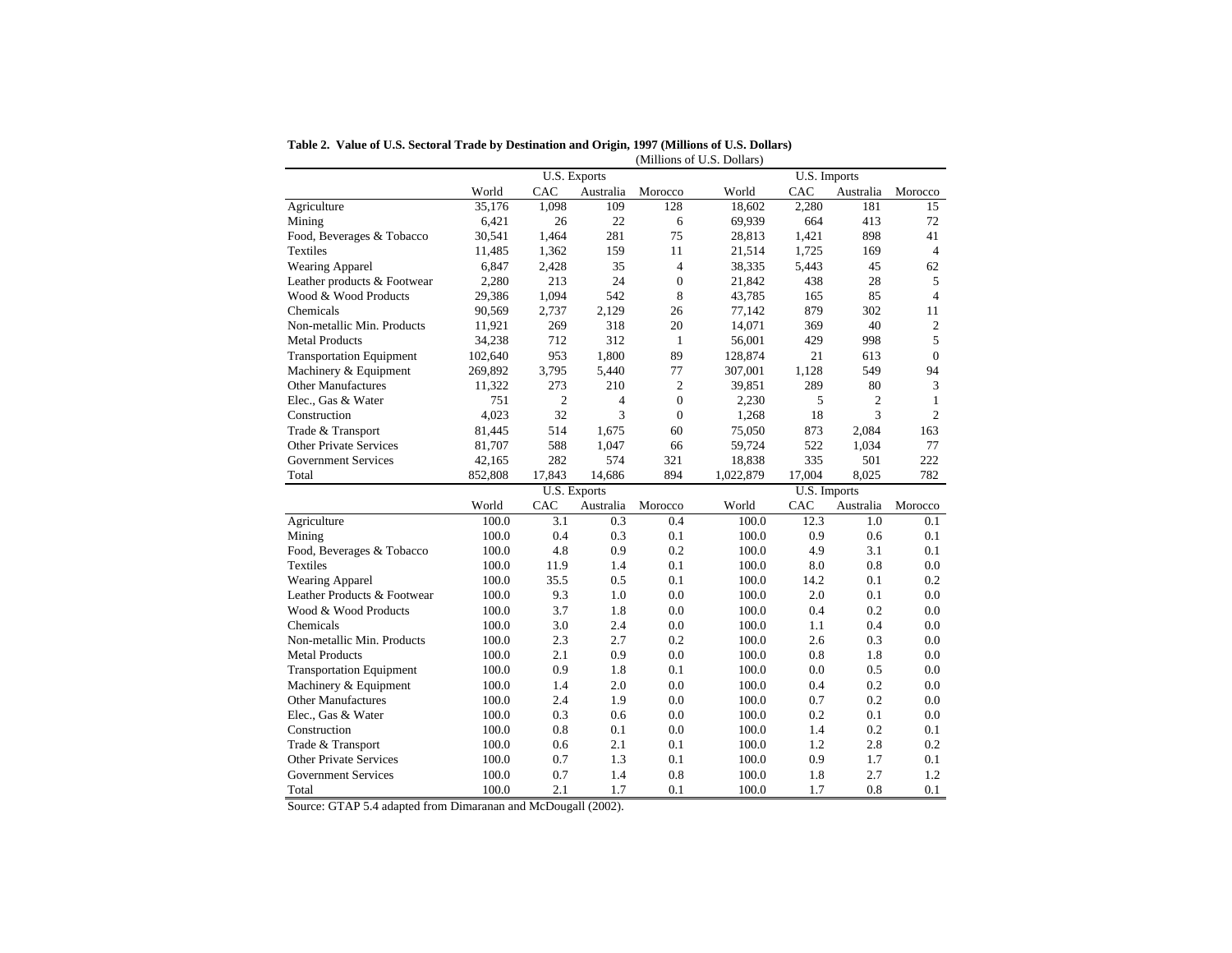| <b>Tariff</b>                       |             |      | Australia             |       |                |              |                     |               | Central America and the Caribbean |                |             | Morocco               |        |
|-------------------------------------|-------------|------|-----------------------|-------|----------------|--------------|---------------------|---------------|-----------------------------------|----------------|-------------|-----------------------|--------|
| Australia                           | Japan       | U.S. | EU and<br><b>EFTA</b> | China | Global         | U.S.         | <b>EFTA</b>         | EU and Mexico | South<br>America                  | Global         | U.S.        | EU and<br><b>EFTA</b> | Global |
| Agriculture                         | 2.5         | 1.8  | 1.9                   | 0.1   | 1.6            | 0.4          | 5.1                 | 11.9          | 9.4                               | 3.1            | 6.9         | 5.8                   | 7.1    |
| Mining                              | 0.0         | 0.0  | 0.2                   | 0.0   | 0.0            | 3.8          | 5.3                 | 2.0           | 2.1                               | 1.7            | 2.4         | 2.9                   | 0.5    |
| Food, Beverages & Tobacco           | 1.7         | 3.4  | 5.5                   | 6.0   | 3.2            | 8.5          | 10.6                | 10.6          | 15.7                              | 8.2            | 9.6         | 22.2                  | 14.3   |
| Textiles                            | 14.5        | 12.3 | 12.2                  | 15.0  | 12.5           | 14.5         | 13.8                | 5.9           | 10.2                              | 13.0           | 18.6        | 28.3                  | 27.5   |
| Wearing Apparel                     | 5.8         | 3.8  | 11.6                  | 7.4   | 6.3            | 25.7         | 17.4                | 8.3           | 19.5                              | 23.5           | 27.9        | 34.5                  | 34.1   |
| Leather Products & Footwear         | 4.5         | 12.6 | 15.6                  | 12.4  | 11.9           | 16.4         | 14.0                | 8.6           | 16.2                              | 13.7           | 0.0         | 23.7                  | 23.5   |
| Wood & Wood Products                | 3.7         | 3.2  | 3.4                   | 4.4   | 3.0            | 9.8          | 8.6                 | 6.4           | 10.1                              | 9.9            | 21.9        | 18.4                  | 16.8   |
| Chemicals                           | 5.8         | 3.4  | 2.4                   | 4.7   | 3.1            | 8.0          | 6.6                 | 3.7           | 7.1                               | 7.6            | 14.8        | 13.9                  | 13.0   |
| Non-metallic Min. Products          | 5.0         | 5.1  | 4.5                   | 4.8   | 4.7            | 11.0         | 12.1                | 8.8           | 11.2                              | 11.4           | 17.1        | 21.6                  | 18.0   |
| <b>Metal Products</b>               | 5.6         | 4.8  | 5.3                   | 5.3   | 4.0            | 8.1          | 8.2                 | 6.1           | 6.7                               | 7.6            | 20.7        | 10.6                  | 9.6    |
| <b>Transportation Equipment</b>     | 8.5         | 4.2  | 7.9                   | 4.8   | 7.3            | 10.4         | 10.4                | 8.8           | 6.9                               | 8.1            | 7.2         | 14.8                  | 13.9   |
| Machinery & Equipment               | 3.7         | 3.0  | 3.8                   | 4.1   | 3.2            | 5.6          | 4.5                 | 5.7           | 4.9                               | 5.8            | 11.4        | 11.0                  | 10.5   |
| <b>Other Manufactures</b>           | 4.1         | 3.7  | 3.4                   | 4.3   | 3.6            | 17.0         | 11.5                | 14.8          | 13.8                              | 13.6           | 25.1        | 27.1                  | 25.3   |
| Elec., Gas & Water                  | 0.0         | 0.0  | 0.0                   | 0.0   | 0.0            | 0.0          | 0.0                 | 0.0           | 0.0                               | 0.0            | 0.0         | 0.0                   | 0.0    |
| Construction                        | 4.0         | 4.0  | 4.0                   | 4.0   | 4.0            | 18.0         | 18.0                | 18.0          | 18.0                              | 18.0           | 29.0        | 29.0                  | 29.0   |
| Trade & Transport                   | 0.0         | 0.0  | 0.0                   | 0.0   | 0.0            | 32.0         | 32.0                | 32.0          | 32.0                              | 32.0           | 27.0        | 27.0                  | 27.0   |
| Other Private Services              | 0.0         | 0.0  | 0.0                   | 0.0   | 0.0            | 34.0         | 34.0                | 34.0          | 34.0                              | 34.0           | 33.0        | 33.0                  | 33.0   |
| Government Services                 | 21.0        | 21.0 | 21.0                  | 21.0  | 21.0           | 17.0         | 17.0                | 17.0          | 17.0                              | 17.0           | 21.0        | 21.0                  | 21.0   |
|                                     | Japan       | U.S. | EU and                | China | Global         | U.S.         | EU and              | Mexico        | South                             | Global         | U.S.        | EU and                | Global |
| <b>Exports</b>                      | 13.1        | 2.2  | <b>EFTA</b><br>16.9   | 10.7  | 100.0          | 38.1         | <b>EFTA</b><br>47.6 |               | America                           |                | 2.4         | <b>EFTA</b><br>79.7   | 100.0  |
| Agriculture                         | 42.4        | 2.9  | 13.8                  | 7.0   | 100.0          | 84.7         | 7.4                 | 0.6<br>0.1    | 0.3<br>1.8                        | 100.0<br>100.0 | 10.5        | 51.5                  | 100.0  |
| Mining<br>Food, Beverages & Tobacco | 27.0        | 11.3 | 9.5                   | 2.6   | 100.0          | 30.2         | 22.6                | 1.6           | 3.0                               | 100.0          | 4.5         | 52.3                  | 100.0  |
| Textiles                            | 11.4        | 9.8  | 17.0                  | 16.9  | 100.0          | 82.0         | 5.5                 | 0.6           | 2.3                               | 100.0          | 1.0         | 86.8                  | 100.0  |
| <b>Wearing Apparel</b>              | 7.6         | 16.3 | 20.4                  | 6.3   | 100.0          | 94.2         | 1.4                 | 0.1           | 0.7                               | 100.0          | 3.0         | 94.0                  | 100.0  |
| Leather Products & Footwear         | 2.2         | 6.7  | 52.0                  | 5.9   | 100.0          | 69.4         | 7.6                 | 0.6           | 6.2                               | 100.0          | 1.9         | 80.3                  | 100.0  |
| Wood & Wood Products                | 36.6        | 6.1  | 6.8                   | 5.7   | 100.0          | 24.7         | 11.5                | 1.8           | 6.0                               | 100.0          | 3.8         | 69.6                  | 100.0  |
| Chemicals                           | 6.4         | 8.7  | 9.7                   | 3.6   | 100.0          | 19.4         | 15.3                | 3.1           | 8.7                               | 100.0          | 1.0         | 40.0                  | 100.0  |
| Non-metallic Min. Products          | 15.1        | 7.8  | 11.2                  | 2.6   | 100.0          | 57.5         | 5.2                 | 1.0           | 8.2                               | 100.0          | 3.9         | 66.4                  | 100.0  |
| <b>Metal Products</b>               | 13.3        | 9.3  | 6.0                   | 5.9   | 100.0          | 19.4         | 27.9                | 2.8           | 5.1                               | 100.0          | 3.1         | 73.9                  | 100.0  |
| <b>Transportation Equipment</b>     | 4.9         | 21.4 | 12.8                  | 0.9   | 100.0          | 1.4          | 43.9                | 0.1           | 2.1                               | 100.0          | 1.4         | 79.4                  | 100.0  |
| Machinery & Equipment               | 5.7         | 11.4 | 15.0                  | 4.2   | 100.0          | 57.6         | 7.7                 | 1.1           | 10.8                              | 100.0          | 13.3        | 80.0                  | 100.0  |
| <b>Other Manufactures</b>           | 10.5        | 9.6  | 54.3                  | 0.4   | 100.0          | 45.6         | 39.3                | 0.5           | 3.4                               | 100.0          | 5.4         | 84.9                  | 100.0  |
| Elec., Gas & Water                  | 17.0        | 10.7 | 40.6                  | 1.3   | 100.0          | 10.8         | 46.2                | 1.1           | 16.6                              | 100.0          | 17.6        | 41.2                  | 100.0  |
| Construction                        | 14.1        | 3.9  | 42.7                  | 2.3   | 100.0          | 22.7         | 33.2                | 1.1           | 4.1                               | 100.0          | 13.8        | 37.7                  | 100.0  |
| Trade & Transport                   | 12.2        | 24.1 | 39.6                  | 2.2   | 100.0          | 15.5         | 43.8                | 0.9           | 3.3                               | 100.0          | 20.1        | 40.1                  | 100.0  |
| <b>Other Private Services</b>       | 10.4        | 17.3 | 44.2                  | 1.6   | 100.0          | 20.5         | 39.5                | 1.2           | 3.2                               | 100.0          | 20.2        | 39.9                  | 100.0  |
| Government Services                 | 12.7        | 24.6 | 35.9                  | 2.0   | 100.0          | 38.6         | 25.3                | 1.0           | 2.8                               | 100.0          | 31.3        | 31.3                  | 100.0  |
| Total                               | 18.7        | 11.0 | 19.5                  | 5.1   | 100.0          | 40.9         | 25.2                | 1.1           | 3.6                               | 100.0          | 8.7         | 64.2                  | 100.0  |
|                                     | Japan       | U.S. | EU and                | China | Global         | U.S.         | EU and              | Mexico        | South                             | Global         | U.S.        | EU and                | Global |
| <b>Imports</b>                      |             |      | <b>EFTA</b>           |       |                |              | <b>EFTA</b>         |               | America                           |                |             | <b>EFTA</b>           |        |
| Agriculture                         | 1.4         | 17.3 | 9.2                   | 4.3   | 100.0          | 59.6         | 7.7                 | 3.5           | 9.2                               | 100.0          | 18.1        | 31.2                  | 100.0  |
| Mining                              | 0.0         | 0.8  | 0.8                   | 1.3   | 100.0          | 0.9          | 0.6                 | 16.1          | 59.6                              | 100.0          | 0.7         | 5.2                   | 100.0  |
| Food, Beverages & Tobacco           | 1.8         | 13.1 | 31.6                  | 2.7   | 100.0          | 36.6         | 23.2                | 3.5           | 9.5                               | 100.0          | 15.0        | 34.4                  | 100.0  |
| <b>Textiles</b>                     | 3.1         | 7.5  | 15.7                  | 25.8  | 100.0          | 47.1         | 5.1                 | 4.8           | 1.7                               | 100.0          | 0.9         | 91.6                  | 100.0  |
| <b>Wearing Apparel</b>              | 0.7         | 2.9  | 9.3                   | 52.8  | 100.0          | 77.7         | 1.6                 | 0.6           | 1.1                               | 100.0          | 1.1         | 93.4                  | 100.0  |
| Leather Products & Footwear         | 0.3         | 2.8  | 18.2                  | 47.9  | 100.0          | 29.9         | 6.5                 | 3.0           | 4.4                               | 100.0          | 0.2         | 91.9                  | 100.0  |
| Wood & Wood Products                | 2.9         | 17.6 | 34.2                  | 3.6   | 100.0          | 53.4         | 11.6                | 4.6           | 7.4                               | 100.0          | 2.0         | 76.4                  | 100.0  |
| Chemicals                           | 7.9         | 25.2 | 35.9                  | 4.4   | 100.0          | 34.2         | 16.1                | 7.8           | 12.1                              | 100.0          | 2.3         | 74.0                  | 100.0  |
| Non-metallic Min. Products          | 7.6         | 26.2 | 38.7                  | 7.0   | 100.0          | 28.5         | 22.7                | 13.1          | 12.2                              | 100.0          | 10.7        | 54.3                  | 100.0  |
| <b>Metal Products</b>               | 11.6        | 9.0  | 25.3                  | 6.0   | 100.0          | 28.9         | 19.6                | 10.3          | 10.0                              | 100.0          | 0.2         | 76.4                  | 100.0  |
| <b>Transportation Equipment</b>     | 35.9        | 24.6 | 24.4                  | 1.0   | 100.0          | 8.0          | 13.5                | 1.4           | 2.5                               | 100.0          | 14.3        | 70.5                  | 100.0  |
| Machinery & Equipment               | 16.6        | 25.4 | 28.5                  | 5.0   | 100.0          | 47.2         | 19.7                | 4.7           | 2.6                               | 100.0          | 4.4         | 78.8                  | 100.0  |
| Other Manufactures                  | 9.0         | 13.8 | 23.6                  | 25.8  | 100.0          | 24.9         | 51.3                | 1.9           | 1.2                               | 100.0          | 1.6         | 71.9                  | 100.0  |
| Elec., Gas & Water                  | 7.4         | 25.8 | 46.6                  | 0.6   | 100.0          | 8.7          | 50.9                | 0.0           | 19.9                              | 100.0          | 4.8         | 67.5                  | 100.0  |
| Construction                        | 2.2         | 5.0  | 45.5                  | 0.3   | 100.0          | 14.4         | 49.4                | 0.4           | 1.4                               | 100.0          | 9.1         | 38.6                  | 100.0  |
| Trade & Transport                   | 8.3         | 22.3 | 36.6                  | 2.3   | 100.0          | 21.0         | 32.8                | 1.5           | 2.8                               | 100.0          | 21.3        | 33.8                  | 100.0  |
| Other Private Services              | 6.5         | 18.4 | 51.7                  | 0.5   | 100.0          | 21.2         | 44.5                | 0.7           | 2.5                               | 100.0          | 18.8        | 45.8                  | 100.0  |
| <b>Government Services</b>          | 4.5<br>12.3 | 50.9 | 26.1<br>29.7          | 1.2   | 100.0<br>100.0 | 50.5<br>31.9 | 24.2<br>17.0        | 0.5<br>4.7    | 2.0                               | 100.0<br>100.0 | 67.5<br>9.1 | 18.3                  | 100.0  |
| Total                               |             | 20.7 |                       | 6.0   |                |              |                     |               | 8.4                               |                |             | 60.6                  | 100.0  |

**Table 3. Sectoral Tariff Rates and Shares of Australia, Central America and the Caribbean (CAC), and Morocco Trade by Destination and Origin, 1997** (Percent)

Sources: Adapted from Francois and Strutt (1999); Brown, Deardorff and Stern (2002); and Dimaranan and McDougall (2002).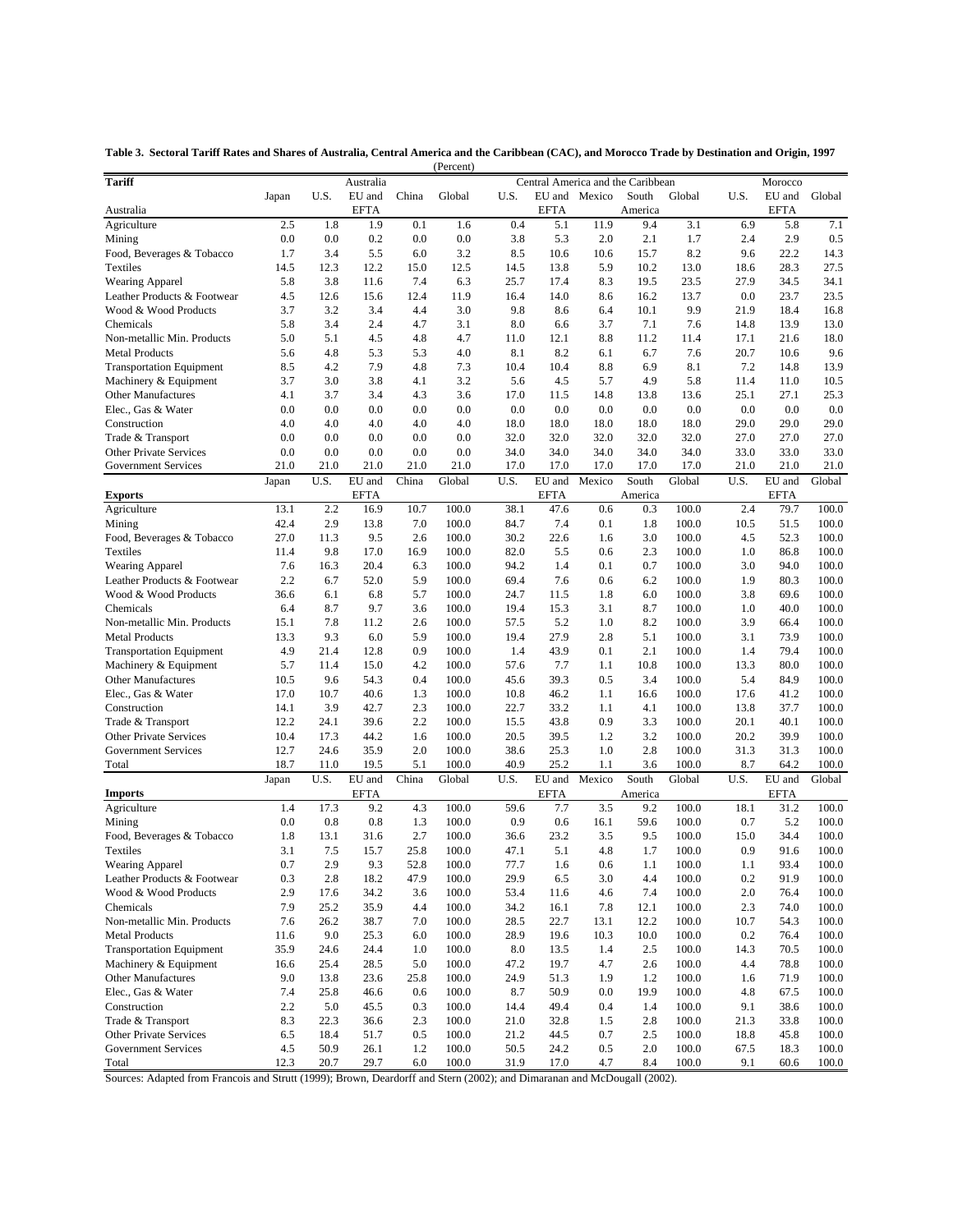|                                 |       | <b>United States</b> |       | CAC        |       | Australia |         | Morocco    |
|---------------------------------|-------|----------------------|-------|------------|-------|-----------|---------|------------|
|                                 | $\%$  | Workers              | $\%$  | Workers    | $\%$  | Workers   | $\%$    | Workers    |
| Agriculture                     | 2.7   | 3,538,000            | 25.8  | 4,073,711  | 5.1   | 430,500   | 5.2     | 551,756    |
| Mining                          | 0.5   | 634,000              | 0.6   | 97,348     | 0.9   | 74,700    | 0.9     | 92,638     |
| Food, Beverages & Tobacco       | 1.7   | 2,144,942            | 4.6   | 725,235    | 2.5   | 208,261   | 5.3     | 568,097    |
| <b>Textiles</b>                 | 0.7   | 948,740              | 1.1   | 179,245    | 0.5   | 41,401    | 3.6     | 383,401    |
| <b>Wearing Apparel</b>          | 0.6   | 796,958              | 3.3   | 512,837    | 0.5   | 45,165    | 6.1     | 653,094    |
| Leather Products & Footwear     | 0.1   | 111,039              | 0.4   | 63,601     | 0.1   | 12,546    | 0.8     | 84,187     |
| Wood & Wood Products            | 1.7   | 2,218,458            | 1.3   | 207,217    | 2.6   | 214,534   | 1.5     | 158,119    |
| Chemicals                       | 2.1   | 2,666,937            | 1.7   | 260,793    | 1.3   | 112,913   | 2.5     | 264,465    |
| Non-metallic Min. Products      | 0.5   | 689,823              | 0.6   | 88,125     | 0.6   | 47,674    | 2.1     | 220,204    |
| <b>Metal Products</b>           | 2.4   | 3,053,744            | 0.7   | 117,625    | 2.3   | 189,442   | 1.3     | 140,167    |
| <b>Transportation Equipment</b> | 1.7   | 2,244,402            | 0.2   | 28,232     | 1.2   | 96,603    | 0.6     | 66,464     |
| Machinery & Equipment           | 4.2   | 5,440,783            | 0.8   | 123,325    | 1.8   | 150,550   | 1.1     | 113,417    |
| <b>Other Manufactures</b>       | 0.4   | 519,174              | 0.2   | 33,932     | 0.2   | 16,310    | $0.0\,$ | 3,072      |
| Elec., Gas & Water              | 1.2   | 1,493,000            | 0.9   | 137,560    | 0.8   | 65,500    | 0.9     | 96,964     |
| Construction                    | 6.4   | 8,302,000            | 6.2   | 982,142    | 6.9   | 580,300   | 9.0     | 959,465    |
| Trade & Transport               | 26.6  | 34,466,000           | 24.1  | 3,800,310  | 31.9  | 2,674,100 | 25.8    | 2,756,743  |
| <b>Other Private Services</b>   | 11.4  | 14,768,000           | 2.6   | 404,888    | 14.3  | 1,197,200 | 2.3     | 243,811    |
| <b>Government Services</b>      | 35.1  | 45,521,000           | 24.9  | 3,924,632  | 26.6  | 2,229,000 | 31.1    | 3,318,934  |
| Total                           | 100.0 | 129,557,000          | 100.0 | 15,760,757 | 100.0 | 8,386,700 | 100.0   | 10,675,000 |

**Table 4. Employment by Sector, 1997: United States, Central America and Caribbean (CAC), Australia, and Morocco** (Percent of Employment and Number of Workers)

Sources: ILO website (2003); Taiwan government website (2002); UNIDO (2003); and World Bank (2003).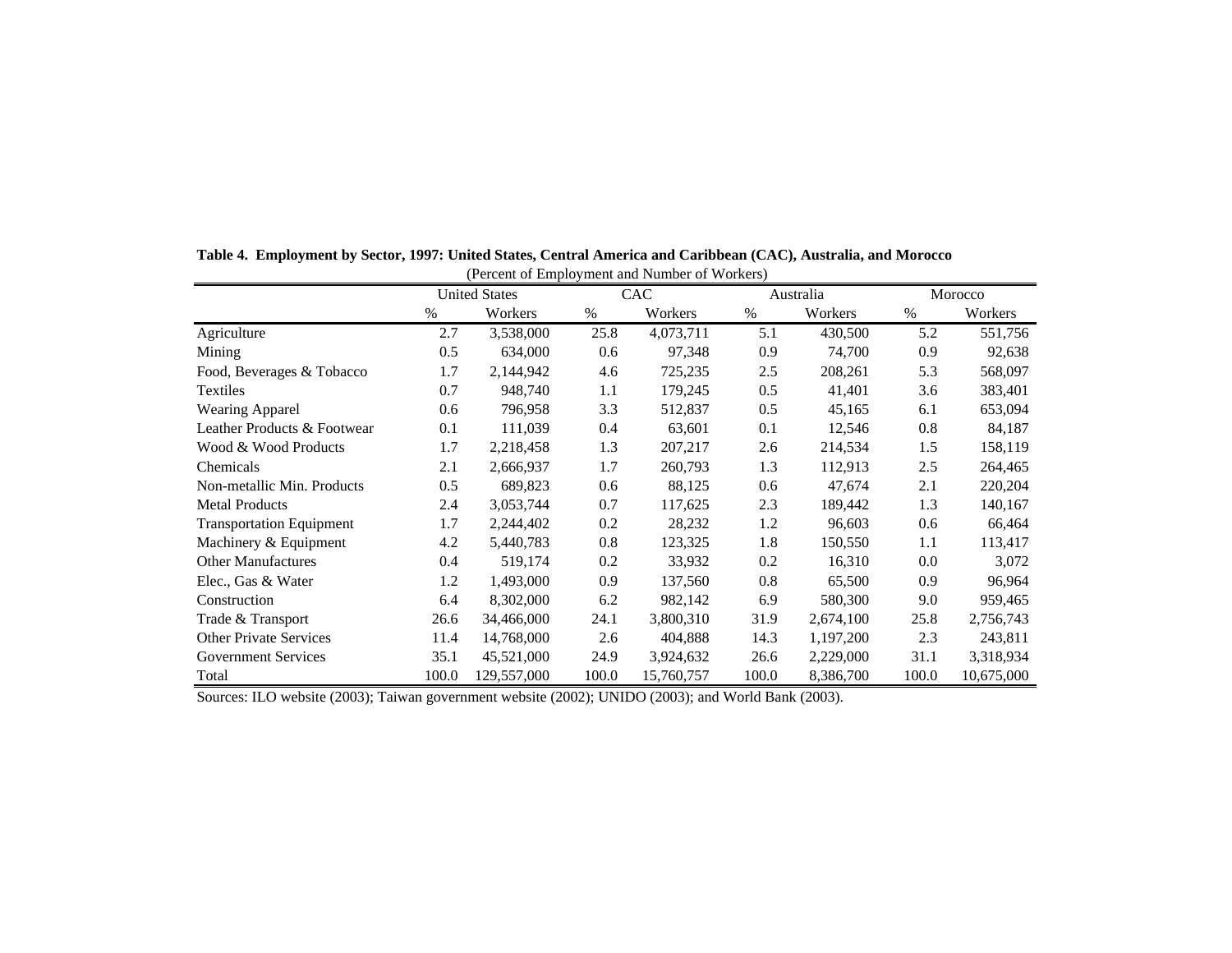|                                                  |                                                        |       | World     | CAC   |       | Australia |        | Morocco |      |
|--------------------------------------------------|--------------------------------------------------------|-------|-----------|-------|-------|-----------|--------|---------|------|
|                                                  |                                                        | $\%$  | Mil.      | %     | Mil.  | %         | Mil.   | %       | Mil. |
| Mining                                           |                                                        | 5.3   | 80,976    | n.a.  | n.a.  | 22.6      | 8,218  | n.a.    | n.a. |
| Utilities                                        |                                                        | 1.4   | 20,932    | n.a.  | n.a.  | 4.5       | 1,629  | n.a.    | n.a. |
| Manufacturing                                    | Total                                                  | 25.8  | 392,553   | n.a.  | n.a.  | 29.7      | 10,781 | n.a.    | n.a. |
|                                                  | Of which: Food                                         | 1.9   | 28,240    | 7.6   | 136   | 3.6       | 1,304  | n.a.    | n.a. |
|                                                  | Chemicals                                              | 6.5   | 99,371    | n.a.  | n.a.  | 4.2       | 1,522  | n.a.    | n.a. |
|                                                  | Primary and fabricated metals                          | 1.6   | 24,359    | 1.6   | 28    | 7.0       | 2,553  | n.a.    | n.a. |
|                                                  | Machinery                                              | 1.4   | 22,025    | 0.1   |       | 0.9       | 322    | n.a.    | n.a. |
|                                                  | Computer and electronic products                       | 4.6   | 69,208    | n.a.  | n.a.  | 0.4       | 132    | n.a.    | n.a. |
|                                                  | Electrical equipment, appliances, and components       | 0.7   | 10,166    | 5.8   | 104   | 0.3       | 123    | n.a.    | n.a. |
|                                                  | Transportation equipment                               | 3.2   | 48,378    | n.a.  | n.a.  | 3.1       | 1,112  | n.a.    | n.a. |
| Wholesale trade                                  |                                                        | 7.6   | 114,895   | 1.2   | 21    | 7.9       | 2,869  | n.a.    | n.a. |
| Information                                      |                                                        | 3.5   | 53,841    | n.a.  | n.a.  | 1.2       | 441    | n.a.    | n.a. |
| Depository institutions                          |                                                        | 3.5   | 52,935    | n.a.  | n.a.  | 4.7       | 1,692  | n.a.    | n.a. |
|                                                  | Finance (except depository institutions) and insurance | 16.1  | 244,480   | 1.1   | 19    | 10.9      | 3,951  | n.a.    | n.a. |
| Professional, scientific, and technical services |                                                        | 2.5   | 38,307    | 1.5   | 26    | 3.0       | 1,076  | n.a.    | n.a. |
| Other industries                                 |                                                        | 34.3  | 522,047   | n.a.  | n.a.  | 15.6      | 5,678  | n.a.    | n.a. |
| Total                                            |                                                        | 100.0 | 1,520,965 | 100.0 | 1,786 | 100.0     | 36,337 | n.a.    | n.a. |

# **Table 5. Stock of U.S. Foreign Direct Investment Abroad, 2002**

(Percent of Total FDI Stock and Millions of U.S. Dollars)

Notes: 1) FDI data for CAC refer only to Costa Rica and Honduras.

2) n.a. means not available.

Source: Adapted from U.S. Bureau of Economic Analysis (2003).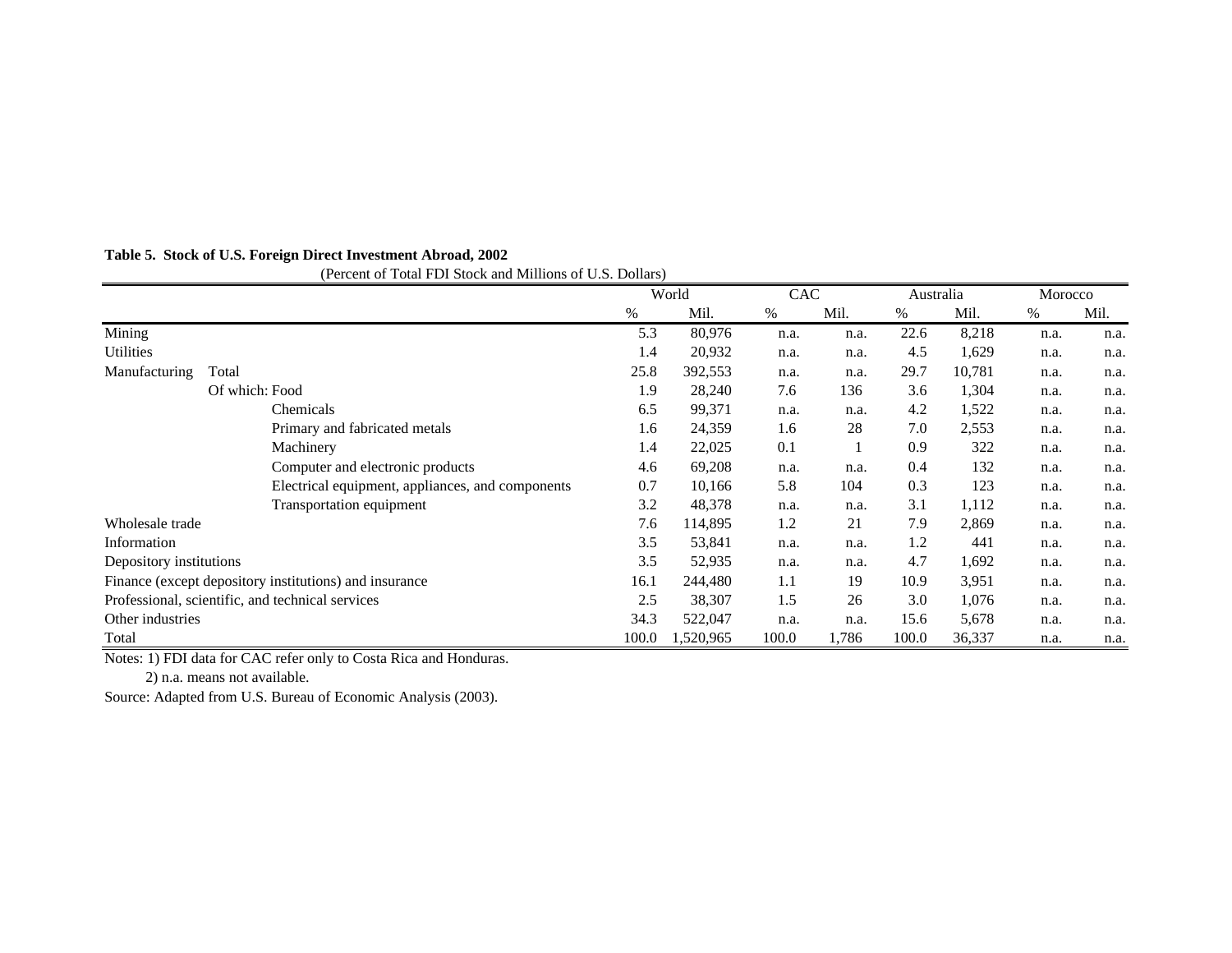|                                         | <b>Agricultural Protection</b> |          | <b>Manufactures Tariffs</b> |        | Services Barriers |        | Total   |         | Real Returns |          |
|-----------------------------------------|--------------------------------|----------|-----------------------------|--------|-------------------|--------|---------|---------|--------------|----------|
|                                         | $\%$                           | Bil.     | $\%$                        | Bil.   | %                 | Bil.   | $\%$    | Bil.    | Capital      | Labor    |
| Japan                                   | $0.00\,$                       | (0.14)   | $-0.03$                     | (1.67) | 0.01              | 0.44   | $-0.02$ | $-1.37$ | $-0.01$      | $0.00\,$ |
| <b>United States</b>                    | 0.00                           | 0.07     | 0.04                        | 3.72   | 0.13              | 13.47  | 0.17    | 17.26   | 0.07         | 0.06     |
| Canada                                  | 0.00                           | (0.02)   | $-0.02$                     | (0.20) | 0.01              | 0.06   | $-0.01$ | $-0.16$ | 0.00         | $-0.01$  |
| Australia                               | 0.00                           | (0.01)   | $-0.03$                     | (0.13) | 0.01              | 0.03   | $-0.02$ | $-0.11$ | 0.00         | 0.00     |
| New Zealand                             | 0.00                           | (0.00)   | $-0.02$                     | (0.02) | 0.01              | 0.01   | $-0.01$ | $-0.02$ | 0.00         | $0.00\,$ |
| EU and EFTA                             | 0.00                           | (0.31)   | $-0.03$                     | (3.67) | 0.00              | 0.54   | $-0.03$ | $-3.44$ | $-0.01$      | $-0.01$  |
| Hong Kong                               | 0.00                           | 0.00     | $-0.04$                     | (0.07) | 0.00              | (0.00) | $-0.04$ | $-0.08$ | $-0.02$      | $-0.03$  |
| China                                   | 0.00                           | 0.01     | $-0.05$                     | (0.49) | 0.00              | 0.02   | $-0.05$ | $-0.46$ | 0.00         | $-0.01$  |
| Korea                                   | 0.00                           | (0.02)   | $-0.04$                     | (0.24) | 0.01              | 0.05   | $-0.03$ | $-0.20$ | $-0.01$      | $-0.01$  |
| Singapore                               | 0.00                           | (0.00)   | $-0.03$                     | (0.03) | 0.01              | 0.01   | $-0.02$ | $-0.02$ | 0.00         | $-0.01$  |
| Taiwan                                  | 0.00                           | 0.00     | $-0.05$                     | (0.21) | 0.00              | 0.01   | $-0.05$ | $-0.19$ | 0.00         | $-0.02$  |
| Indonesia                               | 0.00                           | (0.00)   | $-0.05$                     | (0.14) | 0.00              | 0.01   | $-0.05$ | $-0.13$ | $-0.01$      | $-0.03$  |
| Malaysia                                | 0.00                           | (0.00)   | $-0.01$                     | (0.02) | 0.01              | 0.01   | 0.00    | $-0.01$ | 0.01         | $-0.01$  |
| Philippines                             | 0.00                           | 0.00     | $-0.09$                     | (0.09) | 0.00              | 0.00   | $-0.09$ | $-0.08$ | 0.00         | $-0.10$  |
| Thailand                                | 0.00                           | (0.00)   | $-0.04$                     | (0.08) | 0.00              | 0.01   | $-0.04$ | $-0.07$ | 0.00         | $-0.02$  |
| Rest of Asia                            | 0.00                           | (0.01)   | $-0.03$                     | (0.22) | 0.00              | 0.01   | $-0.03$ | $-0.21$ | 0.01         | $-0.01$  |
| Chile                                   | 0.00                           | (0.00)   | $-0.04$                     | (0.04) | 0.00              | 0.00   | $-0.04$ | $-0.04$ | $-0.01$      | $-0.01$  |
| Mexico                                  | 0.00                           | $0.01\,$ | $-0.04$                     | (0.21) | 0.01              | 0.05   | $-0.03$ | $-0.15$ | $-0.01$      | $-0.01$  |
| Central America and the Caribbean (CAC) | $-0.01$                        | (0.01)   | 2.90                        | 3.47   | 1.53              | 1.84   | 4.42    | 5.30    | 4.47         | 4.42     |
| South America                           | 0.00                           | (0.04)   | $-0.01$                     | (0.15) | 0.01              | 0.13   | 0.00    | $-0.05$ | 0.00         | $0.00\,$ |
| Morocco                                 | 0.00                           | (0.00)   | $-0.03$                     | (0.01) | 0.00              | 0.00   | $-0.03$ | $-0.01$ | $-0.01$      | $-0.01$  |
| Southern African Customs Union (SACU)   | 0.00                           | (0.00)   | $-0.02$                     | (0.03) | 0.00              | 0.01   | $-0.02$ | $-0.02$ | 0.00         | $0.00\,$ |
| Total                                   |                                | (0.48)   |                             | (0.51) |                   | 16.71  |         | 15.72   |              |          |

**Table 6a. Global Welfare Effects of U.S.-Central America and the Caribbean (CAC) FTA (Billions of U.S. Dollars and Percent)**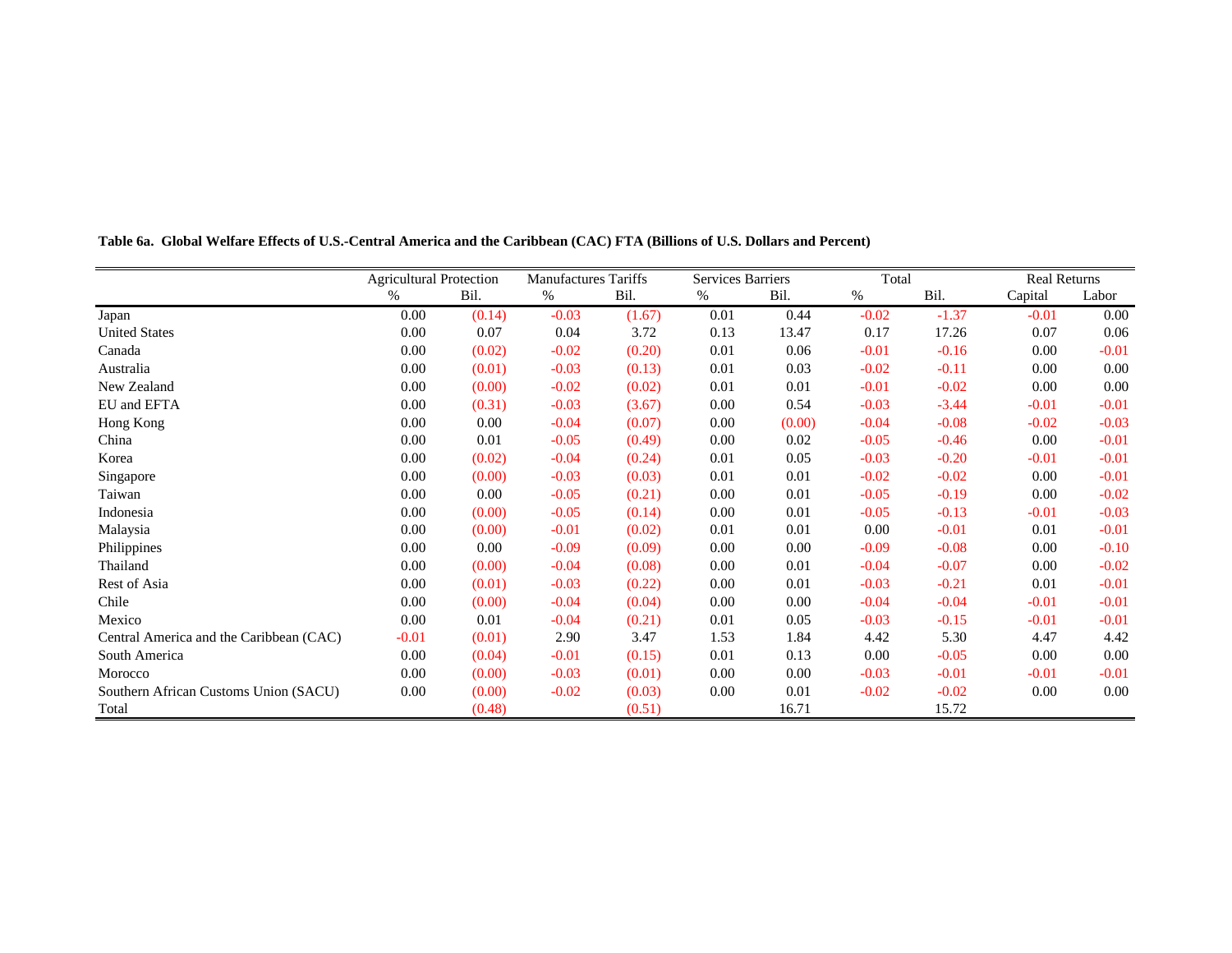| Employment<br><b>Exports</b><br>Output<br><b>Imports</b><br>(Percent)<br>(Percent)<br>(Percent)<br>(Percent)<br>U.S.<br>CAC<br>CAC<br>U.S.<br>CAC<br>CAC<br>U.S.<br>U.S.<br>2.09<br>0.92<br>1.47<br>23.43<br>0.06<br>$-0.58$<br>0.06<br>$-0.58$<br>Agriculture<br>$-12.97$<br>0.04<br>$-12.81$<br>0.09<br>$-13.62$<br>0.06<br>1.42<br>0.16<br>Mining<br>2.10<br>2.44<br>20.41<br>0.09<br>1.05<br>0.02<br>$-1.87$<br>Food, Beverages & Tobacco<br>13.58<br>6.28<br>53.69<br>4.06<br>26.26<br>$-0.32$<br>$-0.55$<br>27.85<br>Textiles<br>34.58<br>69.66<br>7.78<br>18.36<br>$-1.28$<br>51.57<br>$-1.77$<br>42.20<br><b>Wearing Apparel</b><br>11.47<br>Leather Products & Footwear<br>0.22<br>1.75<br>5.68<br>38.63<br>14.01<br>20.08<br>1.51<br>14.55<br>$-2.97$<br>$-8.98$<br>Wood & Wood Products<br>0.01<br>18.48<br>0.12<br>$-5.32$<br>0.08<br>1.11<br>0.79<br>$-4.15$<br>0.02<br>12.82<br>0.15<br>$-4.23$<br>0.10<br>$-7.31$<br>Chemicals<br>0.12<br>$-5.28$<br>$-7.75$<br>Non-metallic Min. Products<br>0.68<br>$-0.94$<br>0.10<br>12.44<br>0.10<br>9.57<br>$-7.22$<br>$-10.20$<br><b>Metal Products</b><br>0.55<br>$-7.69$<br>0.05<br>0.12<br>0.07<br>0.28<br>$-4.26$<br>$-3.99$<br>0.02<br>1.74<br>0.11<br>0.05<br>$-8.51$<br><b>Transportation Equipment</b><br>$-6.10$<br>$-9.95$<br>Machinery & Equipment<br>0.26<br>0.88<br>0.10<br>7.49<br>0.10<br>0.07<br><b>Other Manufactures</b><br>1.20<br>0.26<br>0.00<br>11.87<br>0.36<br>$-4.04$<br>0.30<br>$-6.92$<br>0.01<br>$-5.48$<br>0.06<br>7.02<br>1.00<br>$-0.38$<br>Elec., Gas & Water<br>0.06<br>0.01<br>0.49<br>$-2.32$<br>$-1.42$<br>Construction<br>0.28<br>14.08<br>0.03<br>$-1.37$<br>0.00<br>3.70<br>0.75<br>0.23<br>0.00<br>$-1.90$<br>Trade & Transport<br>0.48<br>21.46<br>0.04<br><b>Other Private Services</b><br>0.57<br>3.73<br>24.98<br>$-2.41$<br>$-2.82$<br>0.61<br>0.03<br>0.01<br>0.35<br>15.89<br>1.02<br>28.91<br>$-0.84$<br>0.00<br>$-1.89$<br><b>Government Services</b><br>0.00<br><b>Exports</b><br>Imports<br>Employment<br>Output<br>(Value)<br>(Value)<br>(Value)<br>(Number of Workers) $^a$<br>U.S.<br>CAC<br>U.S.<br>CAC<br>U.S.<br>CAC<br>U.S.<br>CAC<br>95<br>541<br>Agriculture<br>444<br>472<br>2,173<br>(23, 731)<br>162<br>(113)<br>5<br>57<br>(110)<br>35<br>189<br>596<br>Mining<br>(293)<br>(12,650)<br>887<br>512<br>Food, Beverages & Tobacco<br>1,002<br>1,009<br>1,034<br>203<br>495<br>(14,061)<br><b>Textiles</b><br>954<br>999<br>1,648<br>1,157<br>(354)<br>2,457<br>(5, 133)<br>53,741<br>1,029<br>716<br>4,060<br><b>Wearing Apparel</b><br>5,351<br>3,742<br>(1,149)<br>(14,006)<br>230,663<br>Leather Products & Footwear<br>171<br>297<br>62<br>122<br>212<br>310<br>9,518<br>1,512<br>8<br>589<br>Wood & Wood Products<br>422<br>422<br>(13)<br>(246)<br>1,761<br>(18, 415)<br>Chemicals<br>928<br>20<br>(137)<br>1,047<br>1,123<br>(527)<br>2,667<br>(19,202)<br>Non-metallic Min. Products<br>106<br>(5)<br>16<br>126<br>118<br>(111)<br>666<br>(6,720)<br>32<br>519<br>2,218<br><b>Metal Products</b><br>243<br>(174)<br>(423)<br>(11, 865)<br>266<br>37<br>577<br><b>Transportation Equipment</b><br>370<br>(81)<br>282<br>(184)<br>1,069<br>(2,310)<br>19<br>377<br>Machinery & Equipment<br>913<br>764<br>915<br>3,626<br>(310)<br>(12, 126)<br>$\overline{c}$<br><b>Other Manufactures</b><br>177<br>$\mathbf{1}$<br>161<br>171<br>1,558<br>(2,361)<br>(66)<br>$\overline{2}$<br>$\overline{2}$<br>198<br>Elec., Gas & Water<br>$\mathbf{0}$<br>(3)<br>52<br>156<br>(518)<br>25<br>$\overline{4}$<br>49<br>Construction<br>(2)<br>310<br>31<br>(13, 873)<br>(117)<br>500<br>862<br>Trade & Transport<br>265<br>715<br>705<br>65<br>640<br>(71, 515)<br><b>Other Private Services</b><br>603<br>117<br>459<br>959<br>1,088<br>(608)<br>1,362<br>(11, 273)<br>191<br>274<br>79<br>(122)<br>(1,390)<br>(73, 302)<br><b>Government Services</b><br>174<br>243 | $\alpha$ or $\alpha$ . The compact of $\alpha$ or $\alpha$ and $\alpha$ and $\alpha$ and $\alpha$ or $\alpha$ or $\alpha$ |  |  |  |  |
|-------------------------------------------------------------------------------------------------------------------------------------------------------------------------------------------------------------------------------------------------------------------------------------------------------------------------------------------------------------------------------------------------------------------------------------------------------------------------------------------------------------------------------------------------------------------------------------------------------------------------------------------------------------------------------------------------------------------------------------------------------------------------------------------------------------------------------------------------------------------------------------------------------------------------------------------------------------------------------------------------------------------------------------------------------------------------------------------------------------------------------------------------------------------------------------------------------------------------------------------------------------------------------------------------------------------------------------------------------------------------------------------------------------------------------------------------------------------------------------------------------------------------------------------------------------------------------------------------------------------------------------------------------------------------------------------------------------------------------------------------------------------------------------------------------------------------------------------------------------------------------------------------------------------------------------------------------------------------------------------------------------------------------------------------------------------------------------------------------------------------------------------------------------------------------------------------------------------------------------------------------------------------------------------------------------------------------------------------------------------------------------------------------------------------------------------------------------------------------------------------------------------------------------------------------------------------------------------------------------------------------------------------------------------------------------------------------------------------------------------------------------------------------------------------------------------------------------------------------------------------------------------------------------------------------------------------------------------------------------------------------------------------------------------------------------------------------------------------------------------------------------------------------------------------------------------------------------------------------------------------------------------------------------------------------------------------------------------------------------------------------------------------------------------------------------------------------------------------------------------------------------------------------------------------------------------------------------------------------------------------------------------------------------------------------------------------------------------------------------------------------------------------------------------------------------------------------------------------------------------------------------|---------------------------------------------------------------------------------------------------------------------------|--|--|--|--|
|                                                                                                                                                                                                                                                                                                                                                                                                                                                                                                                                                                                                                                                                                                                                                                                                                                                                                                                                                                                                                                                                                                                                                                                                                                                                                                                                                                                                                                                                                                                                                                                                                                                                                                                                                                                                                                                                                                                                                                                                                                                                                                                                                                                                                                                                                                                                                                                                                                                                                                                                                                                                                                                                                                                                                                                                                                                                                                                                                                                                                                                                                                                                                                                                                                                                                                                                                                                                                                                                                                                                                                                                                                                                                                                                                                                                                                                                                     |                                                                                                                           |  |  |  |  |
|                                                                                                                                                                                                                                                                                                                                                                                                                                                                                                                                                                                                                                                                                                                                                                                                                                                                                                                                                                                                                                                                                                                                                                                                                                                                                                                                                                                                                                                                                                                                                                                                                                                                                                                                                                                                                                                                                                                                                                                                                                                                                                                                                                                                                                                                                                                                                                                                                                                                                                                                                                                                                                                                                                                                                                                                                                                                                                                                                                                                                                                                                                                                                                                                                                                                                                                                                                                                                                                                                                                                                                                                                                                                                                                                                                                                                                                                                     |                                                                                                                           |  |  |  |  |
|                                                                                                                                                                                                                                                                                                                                                                                                                                                                                                                                                                                                                                                                                                                                                                                                                                                                                                                                                                                                                                                                                                                                                                                                                                                                                                                                                                                                                                                                                                                                                                                                                                                                                                                                                                                                                                                                                                                                                                                                                                                                                                                                                                                                                                                                                                                                                                                                                                                                                                                                                                                                                                                                                                                                                                                                                                                                                                                                                                                                                                                                                                                                                                                                                                                                                                                                                                                                                                                                                                                                                                                                                                                                                                                                                                                                                                                                                     |                                                                                                                           |  |  |  |  |
|                                                                                                                                                                                                                                                                                                                                                                                                                                                                                                                                                                                                                                                                                                                                                                                                                                                                                                                                                                                                                                                                                                                                                                                                                                                                                                                                                                                                                                                                                                                                                                                                                                                                                                                                                                                                                                                                                                                                                                                                                                                                                                                                                                                                                                                                                                                                                                                                                                                                                                                                                                                                                                                                                                                                                                                                                                                                                                                                                                                                                                                                                                                                                                                                                                                                                                                                                                                                                                                                                                                                                                                                                                                                                                                                                                                                                                                                                     |                                                                                                                           |  |  |  |  |
|                                                                                                                                                                                                                                                                                                                                                                                                                                                                                                                                                                                                                                                                                                                                                                                                                                                                                                                                                                                                                                                                                                                                                                                                                                                                                                                                                                                                                                                                                                                                                                                                                                                                                                                                                                                                                                                                                                                                                                                                                                                                                                                                                                                                                                                                                                                                                                                                                                                                                                                                                                                                                                                                                                                                                                                                                                                                                                                                                                                                                                                                                                                                                                                                                                                                                                                                                                                                                                                                                                                                                                                                                                                                                                                                                                                                                                                                                     |                                                                                                                           |  |  |  |  |
|                                                                                                                                                                                                                                                                                                                                                                                                                                                                                                                                                                                                                                                                                                                                                                                                                                                                                                                                                                                                                                                                                                                                                                                                                                                                                                                                                                                                                                                                                                                                                                                                                                                                                                                                                                                                                                                                                                                                                                                                                                                                                                                                                                                                                                                                                                                                                                                                                                                                                                                                                                                                                                                                                                                                                                                                                                                                                                                                                                                                                                                                                                                                                                                                                                                                                                                                                                                                                                                                                                                                                                                                                                                                                                                                                                                                                                                                                     |                                                                                                                           |  |  |  |  |
|                                                                                                                                                                                                                                                                                                                                                                                                                                                                                                                                                                                                                                                                                                                                                                                                                                                                                                                                                                                                                                                                                                                                                                                                                                                                                                                                                                                                                                                                                                                                                                                                                                                                                                                                                                                                                                                                                                                                                                                                                                                                                                                                                                                                                                                                                                                                                                                                                                                                                                                                                                                                                                                                                                                                                                                                                                                                                                                                                                                                                                                                                                                                                                                                                                                                                                                                                                                                                                                                                                                                                                                                                                                                                                                                                                                                                                                                                     |                                                                                                                           |  |  |  |  |
|                                                                                                                                                                                                                                                                                                                                                                                                                                                                                                                                                                                                                                                                                                                                                                                                                                                                                                                                                                                                                                                                                                                                                                                                                                                                                                                                                                                                                                                                                                                                                                                                                                                                                                                                                                                                                                                                                                                                                                                                                                                                                                                                                                                                                                                                                                                                                                                                                                                                                                                                                                                                                                                                                                                                                                                                                                                                                                                                                                                                                                                                                                                                                                                                                                                                                                                                                                                                                                                                                                                                                                                                                                                                                                                                                                                                                                                                                     |                                                                                                                           |  |  |  |  |
|                                                                                                                                                                                                                                                                                                                                                                                                                                                                                                                                                                                                                                                                                                                                                                                                                                                                                                                                                                                                                                                                                                                                                                                                                                                                                                                                                                                                                                                                                                                                                                                                                                                                                                                                                                                                                                                                                                                                                                                                                                                                                                                                                                                                                                                                                                                                                                                                                                                                                                                                                                                                                                                                                                                                                                                                                                                                                                                                                                                                                                                                                                                                                                                                                                                                                                                                                                                                                                                                                                                                                                                                                                                                                                                                                                                                                                                                                     |                                                                                                                           |  |  |  |  |
|                                                                                                                                                                                                                                                                                                                                                                                                                                                                                                                                                                                                                                                                                                                                                                                                                                                                                                                                                                                                                                                                                                                                                                                                                                                                                                                                                                                                                                                                                                                                                                                                                                                                                                                                                                                                                                                                                                                                                                                                                                                                                                                                                                                                                                                                                                                                                                                                                                                                                                                                                                                                                                                                                                                                                                                                                                                                                                                                                                                                                                                                                                                                                                                                                                                                                                                                                                                                                                                                                                                                                                                                                                                                                                                                                                                                                                                                                     |                                                                                                                           |  |  |  |  |
|                                                                                                                                                                                                                                                                                                                                                                                                                                                                                                                                                                                                                                                                                                                                                                                                                                                                                                                                                                                                                                                                                                                                                                                                                                                                                                                                                                                                                                                                                                                                                                                                                                                                                                                                                                                                                                                                                                                                                                                                                                                                                                                                                                                                                                                                                                                                                                                                                                                                                                                                                                                                                                                                                                                                                                                                                                                                                                                                                                                                                                                                                                                                                                                                                                                                                                                                                                                                                                                                                                                                                                                                                                                                                                                                                                                                                                                                                     |                                                                                                                           |  |  |  |  |
|                                                                                                                                                                                                                                                                                                                                                                                                                                                                                                                                                                                                                                                                                                                                                                                                                                                                                                                                                                                                                                                                                                                                                                                                                                                                                                                                                                                                                                                                                                                                                                                                                                                                                                                                                                                                                                                                                                                                                                                                                                                                                                                                                                                                                                                                                                                                                                                                                                                                                                                                                                                                                                                                                                                                                                                                                                                                                                                                                                                                                                                                                                                                                                                                                                                                                                                                                                                                                                                                                                                                                                                                                                                                                                                                                                                                                                                                                     |                                                                                                                           |  |  |  |  |
|                                                                                                                                                                                                                                                                                                                                                                                                                                                                                                                                                                                                                                                                                                                                                                                                                                                                                                                                                                                                                                                                                                                                                                                                                                                                                                                                                                                                                                                                                                                                                                                                                                                                                                                                                                                                                                                                                                                                                                                                                                                                                                                                                                                                                                                                                                                                                                                                                                                                                                                                                                                                                                                                                                                                                                                                                                                                                                                                                                                                                                                                                                                                                                                                                                                                                                                                                                                                                                                                                                                                                                                                                                                                                                                                                                                                                                                                                     |                                                                                                                           |  |  |  |  |
|                                                                                                                                                                                                                                                                                                                                                                                                                                                                                                                                                                                                                                                                                                                                                                                                                                                                                                                                                                                                                                                                                                                                                                                                                                                                                                                                                                                                                                                                                                                                                                                                                                                                                                                                                                                                                                                                                                                                                                                                                                                                                                                                                                                                                                                                                                                                                                                                                                                                                                                                                                                                                                                                                                                                                                                                                                                                                                                                                                                                                                                                                                                                                                                                                                                                                                                                                                                                                                                                                                                                                                                                                                                                                                                                                                                                                                                                                     |                                                                                                                           |  |  |  |  |
|                                                                                                                                                                                                                                                                                                                                                                                                                                                                                                                                                                                                                                                                                                                                                                                                                                                                                                                                                                                                                                                                                                                                                                                                                                                                                                                                                                                                                                                                                                                                                                                                                                                                                                                                                                                                                                                                                                                                                                                                                                                                                                                                                                                                                                                                                                                                                                                                                                                                                                                                                                                                                                                                                                                                                                                                                                                                                                                                                                                                                                                                                                                                                                                                                                                                                                                                                                                                                                                                                                                                                                                                                                                                                                                                                                                                                                                                                     |                                                                                                                           |  |  |  |  |
|                                                                                                                                                                                                                                                                                                                                                                                                                                                                                                                                                                                                                                                                                                                                                                                                                                                                                                                                                                                                                                                                                                                                                                                                                                                                                                                                                                                                                                                                                                                                                                                                                                                                                                                                                                                                                                                                                                                                                                                                                                                                                                                                                                                                                                                                                                                                                                                                                                                                                                                                                                                                                                                                                                                                                                                                                                                                                                                                                                                                                                                                                                                                                                                                                                                                                                                                                                                                                                                                                                                                                                                                                                                                                                                                                                                                                                                                                     |                                                                                                                           |  |  |  |  |
|                                                                                                                                                                                                                                                                                                                                                                                                                                                                                                                                                                                                                                                                                                                                                                                                                                                                                                                                                                                                                                                                                                                                                                                                                                                                                                                                                                                                                                                                                                                                                                                                                                                                                                                                                                                                                                                                                                                                                                                                                                                                                                                                                                                                                                                                                                                                                                                                                                                                                                                                                                                                                                                                                                                                                                                                                                                                                                                                                                                                                                                                                                                                                                                                                                                                                                                                                                                                                                                                                                                                                                                                                                                                                                                                                                                                                                                                                     |                                                                                                                           |  |  |  |  |
|                                                                                                                                                                                                                                                                                                                                                                                                                                                                                                                                                                                                                                                                                                                                                                                                                                                                                                                                                                                                                                                                                                                                                                                                                                                                                                                                                                                                                                                                                                                                                                                                                                                                                                                                                                                                                                                                                                                                                                                                                                                                                                                                                                                                                                                                                                                                                                                                                                                                                                                                                                                                                                                                                                                                                                                                                                                                                                                                                                                                                                                                                                                                                                                                                                                                                                                                                                                                                                                                                                                                                                                                                                                                                                                                                                                                                                                                                     |                                                                                                                           |  |  |  |  |
|                                                                                                                                                                                                                                                                                                                                                                                                                                                                                                                                                                                                                                                                                                                                                                                                                                                                                                                                                                                                                                                                                                                                                                                                                                                                                                                                                                                                                                                                                                                                                                                                                                                                                                                                                                                                                                                                                                                                                                                                                                                                                                                                                                                                                                                                                                                                                                                                                                                                                                                                                                                                                                                                                                                                                                                                                                                                                                                                                                                                                                                                                                                                                                                                                                                                                                                                                                                                                                                                                                                                                                                                                                                                                                                                                                                                                                                                                     |                                                                                                                           |  |  |  |  |
|                                                                                                                                                                                                                                                                                                                                                                                                                                                                                                                                                                                                                                                                                                                                                                                                                                                                                                                                                                                                                                                                                                                                                                                                                                                                                                                                                                                                                                                                                                                                                                                                                                                                                                                                                                                                                                                                                                                                                                                                                                                                                                                                                                                                                                                                                                                                                                                                                                                                                                                                                                                                                                                                                                                                                                                                                                                                                                                                                                                                                                                                                                                                                                                                                                                                                                                                                                                                                                                                                                                                                                                                                                                                                                                                                                                                                                                                                     |                                                                                                                           |  |  |  |  |
|                                                                                                                                                                                                                                                                                                                                                                                                                                                                                                                                                                                                                                                                                                                                                                                                                                                                                                                                                                                                                                                                                                                                                                                                                                                                                                                                                                                                                                                                                                                                                                                                                                                                                                                                                                                                                                                                                                                                                                                                                                                                                                                                                                                                                                                                                                                                                                                                                                                                                                                                                                                                                                                                                                                                                                                                                                                                                                                                                                                                                                                                                                                                                                                                                                                                                                                                                                                                                                                                                                                                                                                                                                                                                                                                                                                                                                                                                     |                                                                                                                           |  |  |  |  |
|                                                                                                                                                                                                                                                                                                                                                                                                                                                                                                                                                                                                                                                                                                                                                                                                                                                                                                                                                                                                                                                                                                                                                                                                                                                                                                                                                                                                                                                                                                                                                                                                                                                                                                                                                                                                                                                                                                                                                                                                                                                                                                                                                                                                                                                                                                                                                                                                                                                                                                                                                                                                                                                                                                                                                                                                                                                                                                                                                                                                                                                                                                                                                                                                                                                                                                                                                                                                                                                                                                                                                                                                                                                                                                                                                                                                                                                                                     |                                                                                                                           |  |  |  |  |
|                                                                                                                                                                                                                                                                                                                                                                                                                                                                                                                                                                                                                                                                                                                                                                                                                                                                                                                                                                                                                                                                                                                                                                                                                                                                                                                                                                                                                                                                                                                                                                                                                                                                                                                                                                                                                                                                                                                                                                                                                                                                                                                                                                                                                                                                                                                                                                                                                                                                                                                                                                                                                                                                                                                                                                                                                                                                                                                                                                                                                                                                                                                                                                                                                                                                                                                                                                                                                                                                                                                                                                                                                                                                                                                                                                                                                                                                                     |                                                                                                                           |  |  |  |  |
|                                                                                                                                                                                                                                                                                                                                                                                                                                                                                                                                                                                                                                                                                                                                                                                                                                                                                                                                                                                                                                                                                                                                                                                                                                                                                                                                                                                                                                                                                                                                                                                                                                                                                                                                                                                                                                                                                                                                                                                                                                                                                                                                                                                                                                                                                                                                                                                                                                                                                                                                                                                                                                                                                                                                                                                                                                                                                                                                                                                                                                                                                                                                                                                                                                                                                                                                                                                                                                                                                                                                                                                                                                                                                                                                                                                                                                                                                     |                                                                                                                           |  |  |  |  |
|                                                                                                                                                                                                                                                                                                                                                                                                                                                                                                                                                                                                                                                                                                                                                                                                                                                                                                                                                                                                                                                                                                                                                                                                                                                                                                                                                                                                                                                                                                                                                                                                                                                                                                                                                                                                                                                                                                                                                                                                                                                                                                                                                                                                                                                                                                                                                                                                                                                                                                                                                                                                                                                                                                                                                                                                                                                                                                                                                                                                                                                                                                                                                                                                                                                                                                                                                                                                                                                                                                                                                                                                                                                                                                                                                                                                                                                                                     |                                                                                                                           |  |  |  |  |
|                                                                                                                                                                                                                                                                                                                                                                                                                                                                                                                                                                                                                                                                                                                                                                                                                                                                                                                                                                                                                                                                                                                                                                                                                                                                                                                                                                                                                                                                                                                                                                                                                                                                                                                                                                                                                                                                                                                                                                                                                                                                                                                                                                                                                                                                                                                                                                                                                                                                                                                                                                                                                                                                                                                                                                                                                                                                                                                                                                                                                                                                                                                                                                                                                                                                                                                                                                                                                                                                                                                                                                                                                                                                                                                                                                                                                                                                                     |                                                                                                                           |  |  |  |  |
|                                                                                                                                                                                                                                                                                                                                                                                                                                                                                                                                                                                                                                                                                                                                                                                                                                                                                                                                                                                                                                                                                                                                                                                                                                                                                                                                                                                                                                                                                                                                                                                                                                                                                                                                                                                                                                                                                                                                                                                                                                                                                                                                                                                                                                                                                                                                                                                                                                                                                                                                                                                                                                                                                                                                                                                                                                                                                                                                                                                                                                                                                                                                                                                                                                                                                                                                                                                                                                                                                                                                                                                                                                                                                                                                                                                                                                                                                     |                                                                                                                           |  |  |  |  |
|                                                                                                                                                                                                                                                                                                                                                                                                                                                                                                                                                                                                                                                                                                                                                                                                                                                                                                                                                                                                                                                                                                                                                                                                                                                                                                                                                                                                                                                                                                                                                                                                                                                                                                                                                                                                                                                                                                                                                                                                                                                                                                                                                                                                                                                                                                                                                                                                                                                                                                                                                                                                                                                                                                                                                                                                                                                                                                                                                                                                                                                                                                                                                                                                                                                                                                                                                                                                                                                                                                                                                                                                                                                                                                                                                                                                                                                                                     |                                                                                                                           |  |  |  |  |
|                                                                                                                                                                                                                                                                                                                                                                                                                                                                                                                                                                                                                                                                                                                                                                                                                                                                                                                                                                                                                                                                                                                                                                                                                                                                                                                                                                                                                                                                                                                                                                                                                                                                                                                                                                                                                                                                                                                                                                                                                                                                                                                                                                                                                                                                                                                                                                                                                                                                                                                                                                                                                                                                                                                                                                                                                                                                                                                                                                                                                                                                                                                                                                                                                                                                                                                                                                                                                                                                                                                                                                                                                                                                                                                                                                                                                                                                                     |                                                                                                                           |  |  |  |  |
|                                                                                                                                                                                                                                                                                                                                                                                                                                                                                                                                                                                                                                                                                                                                                                                                                                                                                                                                                                                                                                                                                                                                                                                                                                                                                                                                                                                                                                                                                                                                                                                                                                                                                                                                                                                                                                                                                                                                                                                                                                                                                                                                                                                                                                                                                                                                                                                                                                                                                                                                                                                                                                                                                                                                                                                                                                                                                                                                                                                                                                                                                                                                                                                                                                                                                                                                                                                                                                                                                                                                                                                                                                                                                                                                                                                                                                                                                     |                                                                                                                           |  |  |  |  |
|                                                                                                                                                                                                                                                                                                                                                                                                                                                                                                                                                                                                                                                                                                                                                                                                                                                                                                                                                                                                                                                                                                                                                                                                                                                                                                                                                                                                                                                                                                                                                                                                                                                                                                                                                                                                                                                                                                                                                                                                                                                                                                                                                                                                                                                                                                                                                                                                                                                                                                                                                                                                                                                                                                                                                                                                                                                                                                                                                                                                                                                                                                                                                                                                                                                                                                                                                                                                                                                                                                                                                                                                                                                                                                                                                                                                                                                                                     |                                                                                                                           |  |  |  |  |
|                                                                                                                                                                                                                                                                                                                                                                                                                                                                                                                                                                                                                                                                                                                                                                                                                                                                                                                                                                                                                                                                                                                                                                                                                                                                                                                                                                                                                                                                                                                                                                                                                                                                                                                                                                                                                                                                                                                                                                                                                                                                                                                                                                                                                                                                                                                                                                                                                                                                                                                                                                                                                                                                                                                                                                                                                                                                                                                                                                                                                                                                                                                                                                                                                                                                                                                                                                                                                                                                                                                                                                                                                                                                                                                                                                                                                                                                                     |                                                                                                                           |  |  |  |  |
|                                                                                                                                                                                                                                                                                                                                                                                                                                                                                                                                                                                                                                                                                                                                                                                                                                                                                                                                                                                                                                                                                                                                                                                                                                                                                                                                                                                                                                                                                                                                                                                                                                                                                                                                                                                                                                                                                                                                                                                                                                                                                                                                                                                                                                                                                                                                                                                                                                                                                                                                                                                                                                                                                                                                                                                                                                                                                                                                                                                                                                                                                                                                                                                                                                                                                                                                                                                                                                                                                                                                                                                                                                                                                                                                                                                                                                                                                     |                                                                                                                           |  |  |  |  |
|                                                                                                                                                                                                                                                                                                                                                                                                                                                                                                                                                                                                                                                                                                                                                                                                                                                                                                                                                                                                                                                                                                                                                                                                                                                                                                                                                                                                                                                                                                                                                                                                                                                                                                                                                                                                                                                                                                                                                                                                                                                                                                                                                                                                                                                                                                                                                                                                                                                                                                                                                                                                                                                                                                                                                                                                                                                                                                                                                                                                                                                                                                                                                                                                                                                                                                                                                                                                                                                                                                                                                                                                                                                                                                                                                                                                                                                                                     |                                                                                                                           |  |  |  |  |
|                                                                                                                                                                                                                                                                                                                                                                                                                                                                                                                                                                                                                                                                                                                                                                                                                                                                                                                                                                                                                                                                                                                                                                                                                                                                                                                                                                                                                                                                                                                                                                                                                                                                                                                                                                                                                                                                                                                                                                                                                                                                                                                                                                                                                                                                                                                                                                                                                                                                                                                                                                                                                                                                                                                                                                                                                                                                                                                                                                                                                                                                                                                                                                                                                                                                                                                                                                                                                                                                                                                                                                                                                                                                                                                                                                                                                                                                                     |                                                                                                                           |  |  |  |  |
|                                                                                                                                                                                                                                                                                                                                                                                                                                                                                                                                                                                                                                                                                                                                                                                                                                                                                                                                                                                                                                                                                                                                                                                                                                                                                                                                                                                                                                                                                                                                                                                                                                                                                                                                                                                                                                                                                                                                                                                                                                                                                                                                                                                                                                                                                                                                                                                                                                                                                                                                                                                                                                                                                                                                                                                                                                                                                                                                                                                                                                                                                                                                                                                                                                                                                                                                                                                                                                                                                                                                                                                                                                                                                                                                                                                                                                                                                     |                                                                                                                           |  |  |  |  |
|                                                                                                                                                                                                                                                                                                                                                                                                                                                                                                                                                                                                                                                                                                                                                                                                                                                                                                                                                                                                                                                                                                                                                                                                                                                                                                                                                                                                                                                                                                                                                                                                                                                                                                                                                                                                                                                                                                                                                                                                                                                                                                                                                                                                                                                                                                                                                                                                                                                                                                                                                                                                                                                                                                                                                                                                                                                                                                                                                                                                                                                                                                                                                                                                                                                                                                                                                                                                                                                                                                                                                                                                                                                                                                                                                                                                                                                                                     |                                                                                                                           |  |  |  |  |
|                                                                                                                                                                                                                                                                                                                                                                                                                                                                                                                                                                                                                                                                                                                                                                                                                                                                                                                                                                                                                                                                                                                                                                                                                                                                                                                                                                                                                                                                                                                                                                                                                                                                                                                                                                                                                                                                                                                                                                                                                                                                                                                                                                                                                                                                                                                                                                                                                                                                                                                                                                                                                                                                                                                                                                                                                                                                                                                                                                                                                                                                                                                                                                                                                                                                                                                                                                                                                                                                                                                                                                                                                                                                                                                                                                                                                                                                                     |                                                                                                                           |  |  |  |  |
|                                                                                                                                                                                                                                                                                                                                                                                                                                                                                                                                                                                                                                                                                                                                                                                                                                                                                                                                                                                                                                                                                                                                                                                                                                                                                                                                                                                                                                                                                                                                                                                                                                                                                                                                                                                                                                                                                                                                                                                                                                                                                                                                                                                                                                                                                                                                                                                                                                                                                                                                                                                                                                                                                                                                                                                                                                                                                                                                                                                                                                                                                                                                                                                                                                                                                                                                                                                                                                                                                                                                                                                                                                                                                                                                                                                                                                                                                     |                                                                                                                           |  |  |  |  |
|                                                                                                                                                                                                                                                                                                                                                                                                                                                                                                                                                                                                                                                                                                                                                                                                                                                                                                                                                                                                                                                                                                                                                                                                                                                                                                                                                                                                                                                                                                                                                                                                                                                                                                                                                                                                                                                                                                                                                                                                                                                                                                                                                                                                                                                                                                                                                                                                                                                                                                                                                                                                                                                                                                                                                                                                                                                                                                                                                                                                                                                                                                                                                                                                                                                                                                                                                                                                                                                                                                                                                                                                                                                                                                                                                                                                                                                                                     |                                                                                                                           |  |  |  |  |
|                                                                                                                                                                                                                                                                                                                                                                                                                                                                                                                                                                                                                                                                                                                                                                                                                                                                                                                                                                                                                                                                                                                                                                                                                                                                                                                                                                                                                                                                                                                                                                                                                                                                                                                                                                                                                                                                                                                                                                                                                                                                                                                                                                                                                                                                                                                                                                                                                                                                                                                                                                                                                                                                                                                                                                                                                                                                                                                                                                                                                                                                                                                                                                                                                                                                                                                                                                                                                                                                                                                                                                                                                                                                                                                                                                                                                                                                                     |                                                                                                                           |  |  |  |  |
|                                                                                                                                                                                                                                                                                                                                                                                                                                                                                                                                                                                                                                                                                                                                                                                                                                                                                                                                                                                                                                                                                                                                                                                                                                                                                                                                                                                                                                                                                                                                                                                                                                                                                                                                                                                                                                                                                                                                                                                                                                                                                                                                                                                                                                                                                                                                                                                                                                                                                                                                                                                                                                                                                                                                                                                                                                                                                                                                                                                                                                                                                                                                                                                                                                                                                                                                                                                                                                                                                                                                                                                                                                                                                                                                                                                                                                                                                     |                                                                                                                           |  |  |  |  |
| 8,331<br>8,391<br>8,526<br>6.122<br>Total<br>8,081<br>4,025<br>$\mathbf{0}$<br>$\Omega$                                                                                                                                                                                                                                                                                                                                                                                                                                                                                                                                                                                                                                                                                                                                                                                                                                                                                                                                                                                                                                                                                                                                                                                                                                                                                                                                                                                                                                                                                                                                                                                                                                                                                                                                                                                                                                                                                                                                                                                                                                                                                                                                                                                                                                                                                                                                                                                                                                                                                                                                                                                                                                                                                                                                                                                                                                                                                                                                                                                                                                                                                                                                                                                                                                                                                                                                                                                                                                                                                                                                                                                                                                                                                                                                                                                             |                                                                                                                           |  |  |  |  |

**Table 6b. U.S.-Central America and the Caribbean (CAC) FTA: Change in Exports, Imports, Outputs, and Number of Workers** (Percent, Millions of Dollars, and the Number of Workers)

a) Changes in employment sum to zero because of assumption of full employment.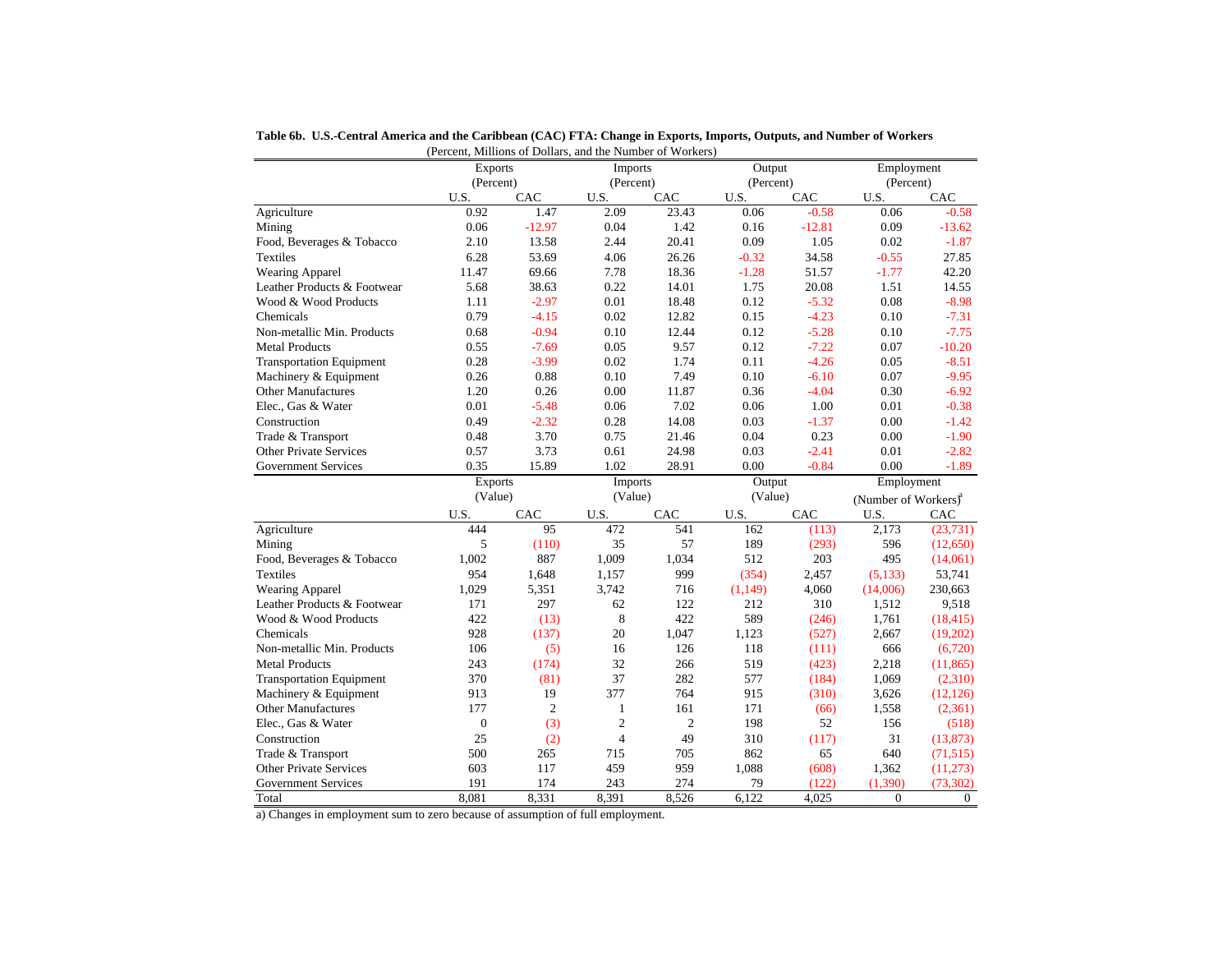**Table 6c. U.S.-Central America and the Caribbean (CAC) FTA: Changes in Bilateral Trade Flows (Millions of Dollars)**

|                                   |            | To         |            |                  |                     |            |            |            |          |                  |                   |                     |                  |            |                  |                    |                  |          |                  |                  |      |          |                     |                  |                |
|-----------------------------------|------------|------------|------------|------------------|---------------------|------------|------------|------------|----------|------------------|-------------------|---------------------|------------------|------------|------------------|--------------------|------------------|----------|------------------|------------------|------|----------|---------------------|------------------|----------------|
| From                              |            | <b>JPN</b> | <b>USA</b> | <b>CAN</b>       | AUS                 | <b>NZL</b> | <b>EUN</b> | <b>HKG</b> | CHN      | <b>KOR</b>       | SGP               | TWN                 | IDN              | <b>MYS</b> | PHL              | <b>THA</b>         | <b>ROA</b>       | CHL      | <b>MEX</b>       | <b>CAC</b>       | SAM  | MCC      | SAC                 | <b>ROW</b>       | <b>Exports</b> |
| Japan                             | <b>JPN</b> |            | 20         | (1)              | $\scriptstyle{(1)}$ |            | 36         | (16)       | (92)     | (11)             | (5)               | (23)                | (13)             | (5)        | (4)              | (7)                | (14)             | $\Omega$ |                  | 6                |      | $^{0}$   |                     | (13)             | (137)          |
| <b>United States</b>              | <b>USA</b> |            | 0          | 57               |                     |            | 59         | (11)       | (40)     | (6)              |                   | (18)                | (10)             | (4)        | (10)             | (4)                | (16)             |          | 13               | 8,056            | 42   | $^{0}$   |                     | (33)             | 8,081          |
| Canada                            | CAN        | (3)        | (23)       | $\theta$         | (0)                 |            | 6          | (2)        | (6)      | (1)              | (0)               | (2)                 | (2)              | (1)        | (2)              | $\left(1\right)$   | (2)              | $\theta$ | $\left(1\right)$ | 29               |      | $\Omega$ |                     | (3)              | (12)           |
| Australia                         | <b>AUS</b> | (4)        | (0)        |                  |                     |            |            | (3)        | (7)      | (3)              | (0)               | (4)                 | (4)              | (1)        | (2)              | $\left(1\right)$   | (4)              |          | (0)              |                  |      | $\Omega$ |                     | (2)              | (18)           |
| New Zealand                       | <b>NZL</b> | (1)        | (2)        | $\theta$         | (1)                 |            |            | (1)        | (1)      | (1)              | (0)               | (1)                 | (1)              | (0)        | (1)              | (0)                | (1)              | $\theta$ | (U)              | 6                |      | 0        |                     | Œ                | (2)            |
| EU and EFTA                       | <b>EUN</b> | (63)       | (177)      | (18)             | (14)                | (2)        |            | (37)       | (99)     | (30)             | (17)              | (31)                | (29)             | (16)       | (22)             | (17)               | (68)             | (1)      | (17)             | 284              |      | (0)      | (8)                 |                  | (481)          |
| Hong Kong                         | HKG        |            | (140)      | $\left(1\right)$ |                     |            |            |            |          |                  |                   |                     | $\Omega$         |            |                  |                    |                  |          |                  | 13               |      | 0        |                     | (5               | (106)          |
| China                             | <b>CHN</b> |            | (311)      |                  |                     |            | 80         | (32)       | $\Omega$ | 12               | 15                | 8                   |                  | 6          | $\left(1\right)$ |                    | (3)              |          |                  | (122)            |      | $\theta$ |                     | 68               | (327)          |
| Korea                             | <b>KOR</b> |            | (60)       |                  |                     |            | 18         | (10)       | (37)     |                  |                   | (2)                 | (7)              |            | (3)              | $\left(1\right)$   | (10)             |          | (1)              | 18               |      | $\Omega$ |                     | (7)              | (95)           |
| Singapore                         | SGP        |            | 8          |                  |                     |            | 15         | (4)        | (15)     | $\left(1\right)$ |                   | (2)                 | (7)              | (3)        | (2)              | $\left(1\right)$   | (10)             |          |                  |                  |      | $^{0}$   |                     | (4)              | (15)           |
| Taiwan                            | <b>TWN</b> | 18         | (43)       |                  |                     |            | 44         |            | (70)     |                  |                   |                     | (3)              | 3          | (8)              |                    | (12)             |          |                  |                  |      | $\Omega$ |                     | (1               | (44)           |
| Indonesia                         | <b>IDN</b> | 20         | (87)       | (0)              |                     |            | (5)        | (2)        | (1)      |                  |                   |                     | $\Omega$         |            |                  |                    | (1)              |          |                  | (11              |      | $\theta$ |                     | Œ                | (74)           |
| Malaysia                          | MYS        |            | (10)       |                  |                     |            | 14         | (3)        | (7)      | (0)              |                   | (2)                 | $\left(1\right)$ |            | (0)              |                    | (5)              |          |                  |                  |      | 0        |                     | (2)              | (7)            |
| Philippines                       | PHL        |            | (97)       |                  |                     |            | 21         |            | (0)      |                  |                   |                     |                  |            | $\Omega$         |                    |                  | (1)      |                  |                  |      | $\Omega$ |                     | Œ                | (63)           |
| Thailand                          | THA        |            | (48)       |                  |                     |            | 16         | (1)        | (4)      |                  |                   | 0                   | $\left(1\right)$ |            | (0)              |                    | (3)              |          |                  | Œ                |      | $^{0}$   |                     | (2               | (23)           |
| Rest of Asia                      | <b>ROA</b> | 12         | (218)      |                  | 2                   |            | 23         |            |          |                  |                   |                     |                  | $\sim$     |                  | $\mathcal{L}$      |                  |          |                  |                  |      | $\Omega$ |                     | (5)              | (160)          |
| Chile                             | <b>CHL</b> | (3)        | (2)        | 0                | $\left( 0\right)$   | $\bf{0}$   | (1)        | (1)        | (1)      | $\left(1\right)$ | $\left( 0\right)$ | (2)                 | $\left(1\right)$ | (0)        | (0)              | $\left( 0 \right)$ | (1)              |          | u                |                  |      | $^{0}$   | (0)                 | (0)              | (9)            |
| Mexico                            | <b>MEX</b> |            | (93)       |                  |                     |            | 13         | (0)        | (1)      |                  |                   |                     | (0)              |            | (0)              |                    | (0)              |          |                  | 51               |      | $^{0}$   |                     | (1               | (11)           |
| Central America and the Caribbean | CAC        | (175)      | 9,835      | (73)             | (15)                | (4)        | (917)      | (5)        | (26)     | (59)             | (29)              | (6)                 | (12)             | (8)        | (7)              | (9)                | (18)             | (13)     | (35)             | $\boldsymbol{0}$ | (83) | (7)      | (6)                 | $\left(1\right)$ | 8,331          |
| South America                     | <b>SAM</b> | (7)        | (46)       | (2)              | (1)                 | (0)        | (10)       | (3)        | (11)     | (3)              | $\left(1\right)$  | (4)                 | (2)              | (1)        | $\left(1\right)$ | $^{(1)}$           | (4)              | (1)      | (4)              | 107              |      | $^{0}$   | $\scriptstyle{(1)}$ | (5)              |                |
| Morocco                           | MCC        | (0)        | (2)        | $\Omega$         | $\theta$            | $\Omega$   | (0)        | $\Omega$   | (0)      | (0)              |                   | $\theta$            | $\Omega$         | 0          | (0)              | $\theta$           | $\left(1\right)$ | $\Omega$ | (U)              |                  |      | $\theta$ |                     | (0)              | (4)            |
| Southern African Customs Union    | <b>SAC</b> | (0)        | (6)        | $\Omega$         |                     | $\Omega$   | 6          |            | (1)      | -61)             | $\boldsymbol{0}$  | $\scriptstyle{(1)}$ | (1)              | (0)        | (0)              | (0)                | (1)              |          | (0)              |                  |      | $\Omega$ |                     | (2)              | (3)            |
| Rest of the world                 | <b>ROW</b> | (33)       | (105)      | (3)              | (2)                 | (0)        | 6          |            | (29)     | (19)             | (13)              | (4)                 | (8)              | (2)        | (8)              | (7)                | (36)             | $\theta$ |                  | 58               |      | $\Omega$ | (1)                 | $\Omega$         | (210)          |
| Imports                           |            | (210)      | 8,391      | (21)             | (23)                | (2)        | (566)      | (136)      | (445)    | (110)            | (19)              | (84)                | (97)             | (22)       | (71)             | (38)               | (210)            | (9)      | (46)             | 8,526            | 21   | (5)      | (7)                 | (206)            |                |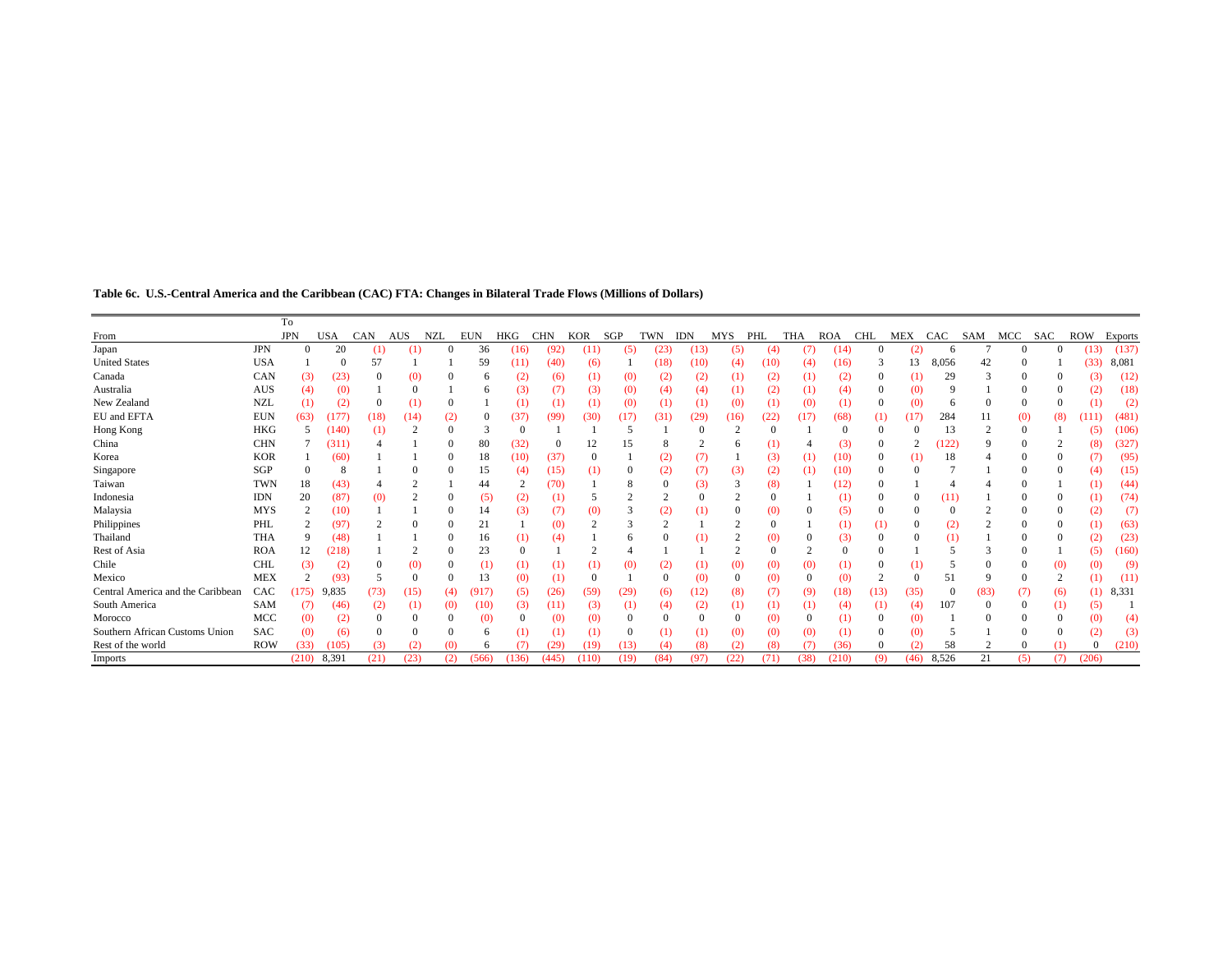|                                         | <b>Agricultural Protection</b> |          | <b>Manufactures Tariffs</b> |        | Services Barriers |        | Total    |         | <b>Real Returns</b> |          |
|-----------------------------------------|--------------------------------|----------|-----------------------------|--------|-------------------|--------|----------|---------|---------------------|----------|
|                                         | $\%$                           | Bil.     | $\%$                        | Bil.   | %                 | Bil.   | $\%$     | Bil.    | Capital             | Labor    |
| Japan                                   | 0.00                           | (0.00)   | $0.00\,$                    | (0.11) | $-0.01$           | (0.53) | $-0.01$  | $-0.64$ | $-0.01$             | $-0.01$  |
| <b>United States</b>                    | 0.00                           | 0.01     | 0.03                        | 2.60   | 0.17              | 16.77  | 0.20     | 19.39   | 0.02                | 0.02     |
| Canada                                  | 0.00                           | (0.00)   | $0.01\,$                    | 0.06   | $-0.01$           | (0.12) | $0.00\,$ | $-0.06$ | 0.01                | $0.00\,$ |
| Australia                               | 0.00                           | 0.00     | 0.10                        | 0.51   | 0.98              | 4.89   | 1.08     | 5.40    | 0.66                | 0.76     |
| New Zealand                             | 0.00                           | 0.00     | $-0.03$                     | (0.02) | 0.06              | 0.05   | 0.03     | 0.03    | $-0.01$             | $-0.02$  |
| EU and EFTA                             | 0.00                           | (0.00)   | 0.00                        | (0.24) | 0.00              | (0.16) | 0.00     | $-0.39$ | 0.00                | 0.00     |
| Hong Kong                               | 0.00                           | (0.00)   | 0.00                        | 0.01   | $-0.02$           | (0.04) | $-0.02$  | $-0.03$ | $-0.02$             | $-0.02$  |
| China                                   | 0.00                           | 0.00     | 0.00                        | (0.02) | $-0.01$           | (0.11) | $-0.01$  | $-0.14$ | $-0.01$             | $-0.01$  |
| Korea                                   | 0.00                           | (0.00)   | 0.00                        | (0.02) | $-0.02$           | (0.10) | $-0.02$  | $-0.12$ | $-0.02$             | $-0.02$  |
| Singapore                               | 0.00                           | (0.00)   | $-0.01$                     | (0.01) | $-0.01$           | (0.01) | $-0.02$  | $-0.02$ | $-0.02$             | $-0.02$  |
| Taiwan                                  | 0.00                           | (0.00)   | $0.00\,$                    | (0.01) | $-0.02$           | (0.10) | $-0.02$  | $-0.11$ | $-0.02$             | $-0.02$  |
| Indonesia                               | 0.00                           | 0.00     | 0.00                        | (0.00) | 0.00              | 0.01   | 0.00     | 0.01    | 0.00                | $-0.02$  |
| Malaysia                                | 0.00                           | (0.00)   | 0.00                        | (0.01) | $-0.02$           | (0.03) | $-0.02$  | $-0.03$ | $-0.01$             | $-0.02$  |
| Philippines                             | 0.00                           | (0.00)   | 0.01                        | 0.01   | $-0.03$           | (0.03) | $-0.02$  | $-0.03$ | $-0.01$             | $-0.02$  |
| Thailand                                | 0.00                           | (0.00)   | 0.00                        | (0.00) | $-0.02$           | (0.04) | $-0.02$  | $-0.04$ | $-0.02$             | $-0.01$  |
| Rest of Asia                            | 0.00                           | 0.00     | 0.00                        | 0.00   | $-0.01$           | (0.06) | $-0.01$  | $-0.06$ | 0.00                | $-0.01$  |
| Chile                                   | 0.00                           | 0.00     | 0.00                        | (0.00) | 0.01              | 0.01   | 0.01     | 0.01    | 0.01                | 0.00     |
| Mexico                                  | $0.00\,$                       | $0.00\,$ | 0.01                        | 0.03   | $-0.01$           | (0.07) | $0.00\,$ | $-0.03$ | $0.00\,$            | $0.00\,$ |
| Central America and the Caribbean (CAC) | 0.00                           | 0.00     | $0.00\,$                    | 0.00   | $-0.01$           | (0.01) | $-0.01$  | $-0.01$ | 0.00                | 0.00     |
| South America                           | 0.00                           | $0.00\,$ | $0.00\,$                    | 0.03   | 0.00              | (0.06) | $0.00\,$ | $-0.03$ | 0.00                | 0.00     |
| Morocco                                 | $0.00\,$                       | 0.00     | 0.00                        | 0.00   | 0.00              | (0.00) | 0.00     | $-0.00$ | 0.00                | 0.00     |
| Southern African Customs Union (SACU)   | 0.00                           | 0.00     | 0.00                        | 0.00   | 0.00              | 0.01   | 0.00     | 0.01    | 0.00                | $0.00\,$ |
| Total                                   |                                | 0.02     |                             | 2.82   |                   | 20.27  |          | 23.10   |                     |          |

**Table 7a. Global Welfare Effects of U.S.-Australia FTA (Billions of U.S. Dollars and Percent)**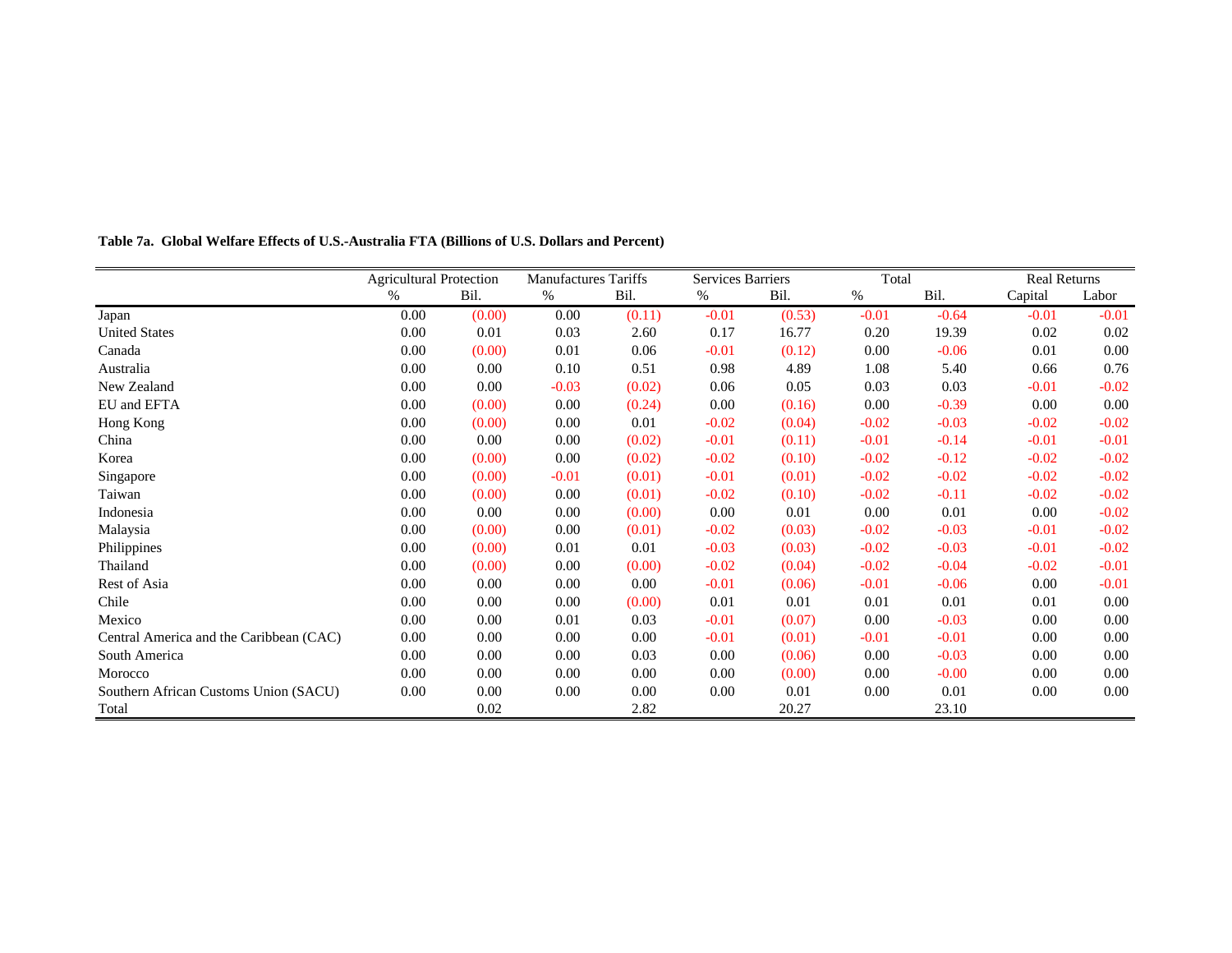|                                 |                | (Percent, Millions of Dollars, and the Number of Workers) |           |                |           |           |                          |           |
|---------------------------------|----------------|-----------------------------------------------------------|-----------|----------------|-----------|-----------|--------------------------|-----------|
|                                 | Exports        |                                                           | Imports   |                | Output    |           | Employment               |           |
|                                 | (Percent)      |                                                           | (Percent) |                | (Percent) |           | (Percent)                |           |
|                                 | U.S.           | Australia                                                 | U.S.      | Australia      | U.S.      | Australia | U.S.                     | Australia |
| Agriculture                     | 0.06           | $-1.20$                                                   | 0.05      | 2.90           | 0.00      | $-0.06$   | 0.00                     | $-0.07$   |
| Mining                          | 0.19           | $-3.15$                                                   | $-0.04$   | 2.20           | 0.12      | $-2.19$   | 0.08                     | $-1.87$   |
| Food, Beverages & Tobacco       | 0.18           | 2.52                                                      | 0.77      | 3.19           | $-0.02$   | 0.77      | $-0.04$                  | 0.26      |
| Textiles                        | 0.58           | 1.73                                                      | 0.05      | 2.52           | 0.13      | 0.06      | 0.09                     | $-0.62$   |
| <b>Wearing Apparel</b>          | 0.49           | 4.07                                                      | $-0.09$   | 1.81           | 0.11      | 0.55      | 0.08                     | $-0.35$   |
| Leather Products & Footwear     | 0.49           | $-0.11$                                                   | $-0.04$   | 1.41           | 0.23      | $-0.33$   | 0.21                     | $-0.99$   |
| Wood & Wood Products            | 0.26           | $-0.88$                                                   | $-0.04$   | 3.01           | 0.03      | 0.20      | 0.02                     | $-0.30$   |
| Chemicals                       | 0.37           | $-1.27$                                                   | $-0.06$   | 3.76           | 0.08      | $-1.10$   | 0.06                     | $-1.43$   |
| Non-metallic Min. Products      | 0.51           | $-0.82$                                                   | $-0.06$   | 4.90           | 0.09      | $-0.47$   | 0.08                     | $-0.92$   |
| <b>Metal Products</b>           | 0.26           | $-2.36$                                                   | $-0.05$   | 3.14           | 0.09      | $-1.30$   | 0.06                     | $-1.54$   |
| <b>Transportation Equipment</b> | 0.32           | $-0.12$                                                   | $-0.06$   | 3.68           | 0.11      | $-0.67$   | 0.08                     | $-1.25$   |
| Machinery & Equipment           | 0.28           | $-0.96$                                                   | $-0.06$   | 2.11           | 0.13      | $-1.78$   | 0.11                     | $-2.34$   |
| <b>Other Manufactures</b>       | 0.35           | $-2.34$                                                   | $-0.08$   | 2.45           | 0.15      | $-2.14$   | 0.13                     | $-2.44$   |
| Elec., Gas & Water              | 0.09           | $-2.01$                                                   | $-0.04$   | 2.26           | 0.03      | 0.06      | 0.00                     | $-0.10$   |
| Construction                    | 0.07           | 0.05                                                      | $-0.01$   | 2.05           | 0.01      | 0.31      | 0.00                     | $-0.10$   |
| Trade & Transport               | 0.04           | 15.69                                                     | 1.70      | 0.17           | $-0.02$   | 1.64      | $-0.03$                  | 0.43      |
| <b>Other Private Services</b>   | 0.04           | 11.62                                                     | 1.17      | 1.15           | $-0.01$   | 0.94      | $-0.01$                  | 0.26      |
| <b>Government Services</b>      | 0.76           | 13.70                                                     | 1.50      | 27.77          | 0.01      | 0.41      | 0.00                     | $-0.08$   |
|                                 | <b>Exports</b> |                                                           | Imports   |                | Output    |           | Employment               |           |
|                                 | (Value)        |                                                           | (Value)   |                | (Value)   |           | (Number of Workers) $^a$ |           |
|                                 | U.S.           | Australia                                                 | U.S.      | Australia      | U.S.      | Australia | U.S.                     | Australia |
| Agriculture                     | 31             | (124)                                                     | 11        | 25             | 8         | (16)      | 94                       | (300)     |
| Mining                          | 16             | (520)                                                     | (31)      | 77             | 140       | (585)     | 504                      | (1, 390)  |
| Food, Beverages & Tobacco       | 87             | 273                                                       | 317       | 95             | (89)      | 266       | (756)                    | 564       |
| Textiles                        | 89             | 34                                                        | 13        | 73             | 141       | 4         | 810                      | (244)     |
| <b>Wearing Apparel</b>          | 44             | 14                                                        | (42)      | 39             | 101       | 19        | 619                      | (145)     |
| Leather Products & Footwear     | 15             | (1)                                                       | (11)      | 16             | 28        | (4)       | 207                      | (121)     |
| Wood & Wood Products            | 97             | (15)                                                      | (20)      | 120            | 166       | 48        | 394                      | (648)     |
| Chemicals                       | 434            | (56)                                                      | (55)      | 413            | 621       | (282)     | 1,555                    | (1,612)   |
| Non-metallic Min. Products      | 79             | (5)                                                       | (10)      | 79             | 89        | (36)      | 539                      | (437)     |
| <b>Metal Products</b>           | 113            | (307)                                                     | (33)      | 140            | 392       | (423)     | 1,957                    | (2,912)   |
| <b>Transportation Equipment</b> | 421            | (4)                                                       | (95)      | 350            | 561       | (115)     | 1,741                    | (1,196)   |
| Machinery & Equipment           | 965            | (58)                                                      | (231)     | 583            | 1,220     | (301)     | 6,229                    | (3,490)   |
| <b>Other Manufactures</b>       | 51             | (24)                                                      | (36)      | 47             | 71        | (39)      | 653                      | (390)     |
| Elec., Gas & Water              | $\mathbf{1}$   | (1)                                                       | (1)       | 1              | 97        | 11        | 15                       | (67)      |
| Construction                    | $\overline{4}$ | $\Omega$                                                  | (0)       | $\overline{2}$ | 100       | 149       | (257)                    | (599)     |
| Trade & Transport               | 39             | 1,718                                                     | 1,622     | 17             | (517)     | 2,113     | (11,719)                 | 11,593    |
| <b>Other Private Services</b>   | 39             | 881                                                       | 885       | 85             | (460)     | 1,630     | (2,188)                  | 3,160     |
| <b>Government Services</b>      |                | 353                                                       | 359       |                |           | 363       | (398)                    | (1,764)   |
|                                 | 416            |                                                           |           | 407            | 177       |           |                          |           |

**Table 7b. U.S.-Australia FTA: Percent Change in Exports, Imports, Outputs, and Number of Workers**

a) Changes in employment sum to zero because of assumption of full employment.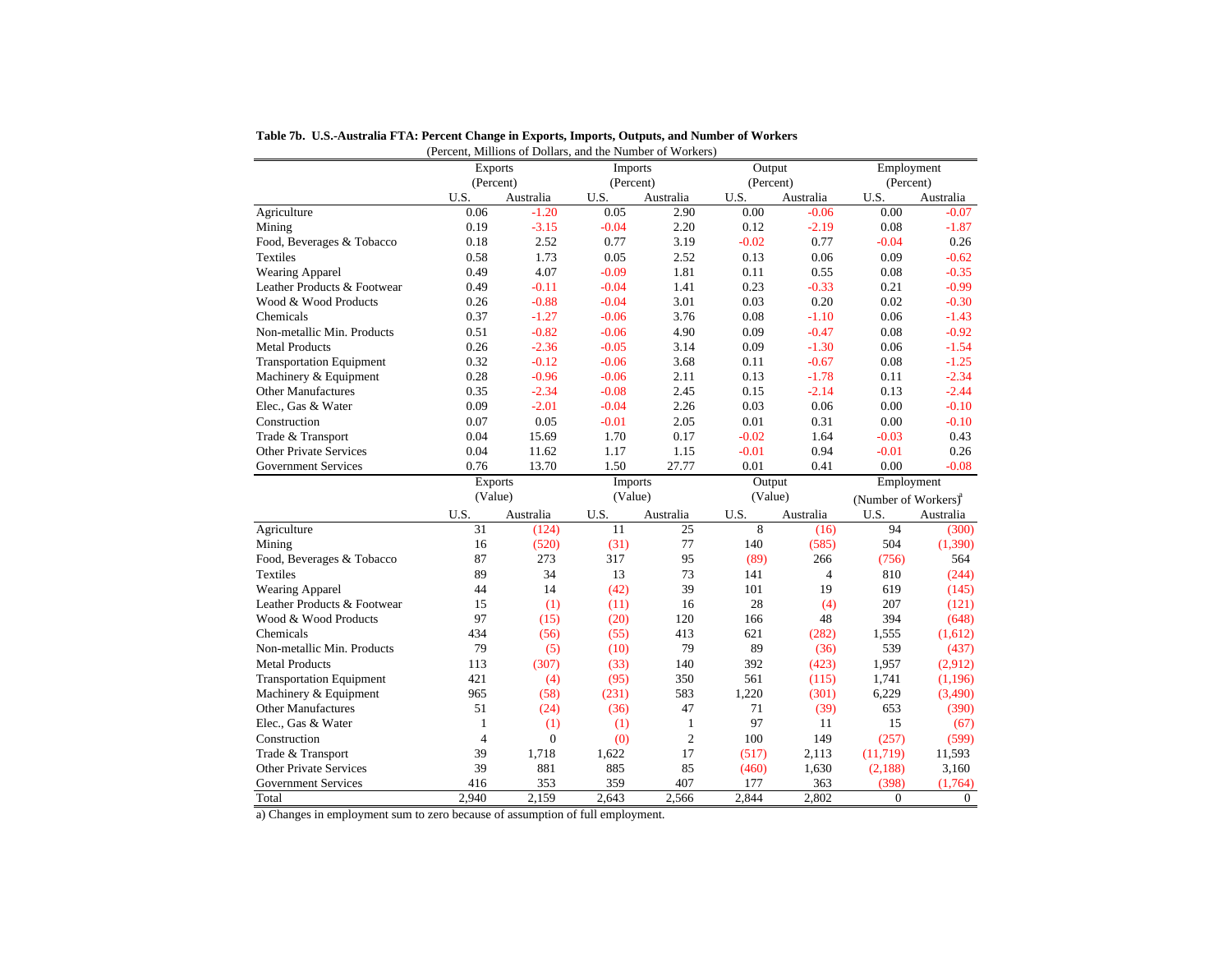**Table 7c. U.S.-Australia FTA: Changes in Bilateral Trade Flows (Millions of Dollars)**

|                                   |            | To         |            |                     |       |          |         |                  |                   |                    |                   |                  |            |                    |          |                   |                  |          |                  |                  |                   |     |          |          |         |
|-----------------------------------|------------|------------|------------|---------------------|-------|----------|---------|------------------|-------------------|--------------------|-------------------|------------------|------------|--------------------|----------|-------------------|------------------|----------|------------------|------------------|-------------------|-----|----------|----------|---------|
| From                              |            | <b>JPN</b> | <b>USA</b> | CAN                 | AUS   | NZL      | EUN     | <b>HKG</b>       | CHN               | <b>KOR</b>         | SGP               | <b>TWN</b>       | <b>IDN</b> | <b>MYS</b>         | PHL      | <b>THA</b>        | <b>ROA</b>       | CHL      | <b>MEX</b>       | CAC              | SAM               | MCC | SAC      | ROW      | Exports |
| Japan                             | <b>JPN</b> | $\theta$   | (142)      | -611)               | 51    |          | (10)    |                  | $\left( 1\right)$ | (2)                | (6)               | (10)             | 8          | (4)                | (4)      | (2)               |                  | (0)      | (5)              | (3)              | (3)               |     |          | 6        | (129)   |
| <b>United States</b>              | <b>USA</b> | 104        |            | 85                  | 2,068 |          | 297     | 18               |                   |                    | 31                | 29               | 14         |                    | 10       | 13                |                  |          | 42               |                  | 55                |     |          |          | 2,940   |
| Canada                            | CAN        | 10         | (44)       | 0                   | 10    |          | 15      |                  |                   |                    |                   |                  |            |                    | $\theta$ |                   |                  |          | (0)              |                  |                   |     |          |          |         |
| Australia                         | AUS        | (352)      | 3,479      | (21)                |       | (62      | 203     | (55)             | (95)              | (149)              | (40)              | (97              | (56)       | (40)               | (23)     | (32)              | 651              | $\circ$  | (5)              |                  | (15)              |     | (19)     |          | 2,159   |
| New Zealand                       | <b>NZL</b> | (6)        | (9)        | (2)                 | 32    | $\Omega$ | (14)    | (1)              | (2)               | (2)                |                   | (2)              | $_{(1)}$   | $\left(1\right)$   | (1)      | (1)               | (1)              | (0)      | $\left(1\right)$ | <b>CE</b>        | (2)               | (0) | (0)      |          | (14)    |
| EU and EFTA                       | <b>EUN</b> | (14)       | (219)      | (26)                | 179   | 16       |         |                  |                   |                    | (3)               |                  | 13         | (2)                | (3)      | (2)               |                  |          | (14)             | (6)              | (13)              |     |          | 49       | (17)    |
| Hong Kong                         | <b>HKG</b> | (1)        | (16)       | $\scriptstyle{(1)}$ | 3     | $\Omega$ | (2)     |                  | $^{(2)}$          | $\left( 0\right)$  | $\left(1\right)$  | $\left(1\right)$ |            | (0)                | (0)      | (0)               | $^{()}$          |          | (0)              | (0)              | (0)               |     |          |          | (18)    |
| China                             | <b>CHN</b> | (8)        | (75)       | (5)                 | 30    |          | (17)    | (1)              |                   | ∠                  | (2)               | (1)              |            | $\left(1\right)$   | (1)      | $\left(1\right)$  |                  | (0)      | (1)              | (2)              | (3)               |     |          |          | (76)    |
| Korea                             | <b>KOR</b> | (7)        | (34)       | (4)                 | 19    |          | (11)    |                  | (11)              |                    | (3)               | (3)              |            | (2)                | (2)      | Œ                 | $\left(1\right)$ | (0)      | (2)              | (2)              | (3)               |     |          |          | (61)    |
| Singapore                         | SGP        | (3)        | (27)       | (1)                 | 10    |          | O)      | $\left(1\right)$ | -01               | $\left(1\right)$   | 0                 | (3)              |            | (8)                | (2)      | (2)               | $\bf{0}$         | $\theta$ | (1)              | (0)              | $\left(1\right)$  |     |          |          | (43)    |
| Taiwan                            | TWN        | (3)        | (40)       | (3)                 | 13    |          | $\circ$ | (0)              | (16)              | $\left(1\right)$   | (3)               | $\theta$         |            | Œ                  | (1)      | $\left(1\right)$  | (1)              | (0)      | (2)              | (0)              | $\left(1\right)$  |     | $\Omega$ |          | (64)    |
| Indonesia                         | <b>IDN</b> | 6          | (28)       | (2)                 | 30    | $\theta$ | (20)    | (1)              | (2)               |                    | $\left(1\right)$  |                  |            | (2)                | $\bf{0}$ | $\left(1\right)$  | (1)              | (0)      | (1)              | -01              | $\left(1\right)$  |     | (0)      |          | (13)    |
| Malaysia                          | <b>MYS</b> |            | (31)       | (3)                 | 11    |          | (11)    | $\left(1\right)$ | Œ                 |                    | (12)              | (0)              |            |                    | (1)      | Œ                 |                  | (0)      | (1)              | (0)              | $\left(1\right)$  |     |          |          | (44)    |
| Philippines                       | PHL        | (1)        | (18)       | $\scriptstyle{(1)}$ |       | $\theta$ | (3)     | (0)              | (0)               | $\left( 0\right)$  | (1)               | $\left(1\right)$ |            | Œ                  | $\bf{0}$ | $\left( 0\right)$ | O                |          | (0)              | (0)              | (0)               |     |          |          | (23)    |
| Thailand                          | <b>THA</b> | (4)        | (19)       | $\scriptstyle{(1)}$ | ð     | $_{0}$   | (5)     | (0)              | $\left(1\right)$  | (0)                | (5)               | (1)              |            | (1)                | (1)      |                   | $_{0}$           | $\Omega$ | (0)              | (0)              | (0)               |     | $\Omega$ |          | (28)    |
| Rest of Asia                      | <b>ROA</b> |            | (25)       | (2)                 | 18    |          | (15)    | (0)              | (0)               | $\left( 0 \right)$ | $^{(1)}$          | (0)              |            | (0)                | (0)      | (0)               | $\theta$         | (0)      | (1)              | (0)              | (1)               |     |          |          | (23)    |
| Chile                             | <b>CHL</b> |            | (3)        | (0)                 |       | $\theta$ | (0)     |                  |                   |                    |                   | $\Omega$         |            | $\theta$           | $\theta$ |                   | 0                |          | (0)              | (0)              | $\left( 1\right)$ |     |          |          |         |
| Mexico                            | <b>MEX</b> |            | (7         | (1)                 |       | $\theta$ |         |                  |                   |                    |                   |                  |            |                    |          |                   |                  |          |                  |                  |                   |     |          |          | 13      |
| Central America and the Caribbean | CAC        |            | (13)       | 0                   |       |          |         |                  |                   |                    |                   | $\Omega$         |            |                    |          |                   |                  |          | (0)              |                  |                   |     |          |          | (2)     |
| South America                     | SAM        |            | (19)       | $\left(1\right)$    |       |          |         |                  |                   |                    |                   |                  |            |                    |          |                   |                  |          | (2)              |                  |                   |     |          |          | q       |
| Morocco                           | MCC        | (0)        | (1)        | (0)                 |       |          | (0)     |                  |                   |                    |                   |                  |            |                    |          |                   |                  |          | (0)              |                  |                   |     |          |          | (0)     |
| Southern African Customs Union    | <b>SAC</b> |            | (5)        | (1)                 |       | $\Omega$ | (4)     |                  | (0)               |                    | $\left( 0\right)$ |                  |            | $\left( 0 \right)$ |          |                   | (0)              | (0)      | (0)              | (0)              | $\left( 1\right)$ |     |          |          | (2)     |
| Rest of the world                 | <b>ROW</b> | 66         | (62)       | (5)                 | 63    |          | (25)    |                  | (2)               | 19                 | Δ                 |                  |            | (0)                |          | (1)               | (1)              | (0)      | (1)              | $\left(1\right)$ | (4)               | (1) |          | $\Omega$ |         |
| Imports                           |            | (201)      | 2,643      | (4)                 | 2,566 | (12)     | (22)    | (31)             | (87)              | (74)               | (43)              | (72)             | (9)        | (45)               | (27)     | (31)              | (30)             |          |                  | (2)              | 12                |     |          | 90       |         |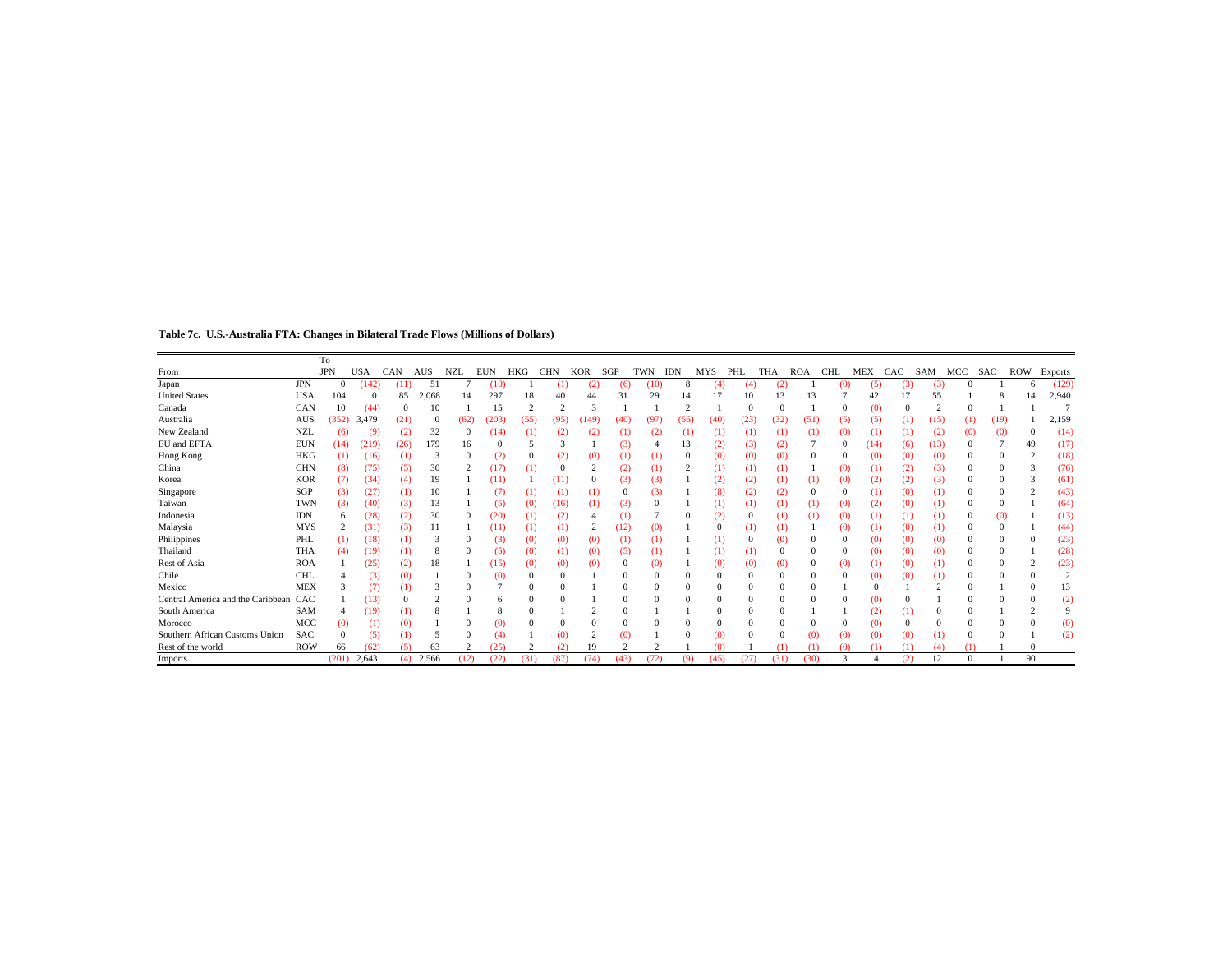|                                         | <b>Agricultural Protection</b> |          | Manufactures Tariffs |        | Services Barriers |      | Total    |          | <b>Real Returns</b> |          |
|-----------------------------------------|--------------------------------|----------|----------------------|--------|-------------------|------|----------|----------|---------------------|----------|
|                                         | $\%$                           | Bil.     | $\%$                 | Bil.   | %                 | Bil. | $\%$     | Bil.     | Capital             | Labor    |
| Japan                                   | 0.00                           | $0.02\,$ | 0.00                 | 0.03   | 0.00              | 0.08 | 0.00     | 0.13     | 0.00                | $0.00\,$ |
| <b>United States</b>                    | 0.00                           | (0.02)   | 0.00                 | 0.43   | 0.05              | 5.55 | 0.05     | 5.97     | 0.00                | 0.00     |
| Canada                                  | 0.00                           | 0.00     | 0.00                 | 0.02   | 0.00              | 0.02 | $0.00\,$ | $0.04\,$ | 0.00                | 0.00     |
| Australia                               | $0.00\,$                       | $0.00\,$ | $0.00\,$             | 0.00   | $0.00\,$          | 0.01 | $0.00\,$ | 0.01     | 0.00                | $0.00\,$ |
| New Zealand                             | 0.00                           | 0.00     | 0.00                 | (0.00) | 0.00              | 0.00 | $0.00\,$ | 0.00     | 0.00                | 0.00     |
| EU and EFTA                             | 0.00                           | 0.04     | 0.00                 | 0.03   | 0.00              | 0.21 | 0.00     | 0.29     | 0.00                | 0.00     |
| Hong Kong                               | 0.00                           | 0.00     | 0.00                 | 0.00   | 0.00              | 0.00 | 0.00     | 0.00     | 0.00                | 0.00     |
| China                                   | 0.00                           | 0.00     | 0.00                 | 0.00   | 0.00              | 0.01 | 0.00     | 0.02     | 0.00                | 0.00     |
| Korea                                   | 0.00                           | 0.00     | 0.00                 | 0.00   | 0.00              | 0.01 | 0.00     | 0.01     | 0.00                | 0.00     |
| Singapore                               | 0.00                           | 0.00     | 0.00                 | 0.00   | 0.00              | 0.00 | 0.00     | 0.00     | 0.00                | 0.00     |
| Taiwan                                  | 0.00                           | 0.00     | 0.00                 | 0.00   | 0.00              | 0.01 | 0.00     | 0.01     | 0.00                | 0.00     |
| Indonesia                               | 0.00                           | 0.00     | 0.00                 | 0.00   | 0.00              | 0.00 | 0.00     | 0.00     | 0.00                | 0.00     |
| Malaysia                                | 0.00                           | 0.00     | 0.00                 | 0.00   | 0.00              | 0.00 | 0.00     | 0.00     | 0.00                | 0.00     |
| Philippines                             | 0.00                           | $0.00\,$ | 0.00                 | 0.00   | 0.00              | 0.00 | 0.00     | 0.00     | 0.00                | 0.00     |
| Thailand                                | 0.00                           | 0.00     | 0.00                 | 0.00   | 0.00              | 0.00 | 0.00     | 0.01     | 0.00                | 0.00     |
| Rest of Asia                            | 0.00                           | 0.00     | 0.00                 | (0.00) | 0.00              | 0.01 | 0.00     | 0.01     | 0.00                | $0.00\,$ |
| Chile                                   | 0.00                           | 0.00     | 0.00                 | (0.00) | 0.00              | 0.00 | 0.00     | 0.00     | 0.00                | 0.00     |
| Mexico                                  | $0.00\,$                       | $0.00\,$ | $0.00\,$             | 0.01   | $0.00\,$          | 0.01 | $0.00\,$ | $0.02\,$ | 0.00                | $0.00\,$ |
| Central America and the Caribbean (CAC) | 0.00                           | 0.00     | 0.00                 | (0.00) | 0.00              | 0.00 | 0.00     | 0.00     | 0.00                | 0.00     |
| South America                           | 0.00                           | $0.00\,$ | $0.00\,$             | 0.00   | 0.00              | 0.02 | $0.00\,$ | $0.02\,$ | 0.00                | $0.00\,$ |
| Morocco                                 | $0.08\,$                       | 0.03     | 0.54                 | 0.24   | 1.40              | 0.62 | 2.02     | 0.89     | 1.06                | 1.06     |
| Southern African Customs Union (SACU)   | 0.00                           | (0.00)   | 0.00                 | (0.00) | 0.00              | 0.01 | 0.00     | 0.00     | 0.00                | 0.00     |
| Total                                   |                                | 0.10     |                      | 0.77   |                   | 6.58 |          | 7.45     |                     |          |

# **Table 8a. Global Welfare Effects of U.S.- Morocco FTA (Billions of U.S. Dollars and Percent)**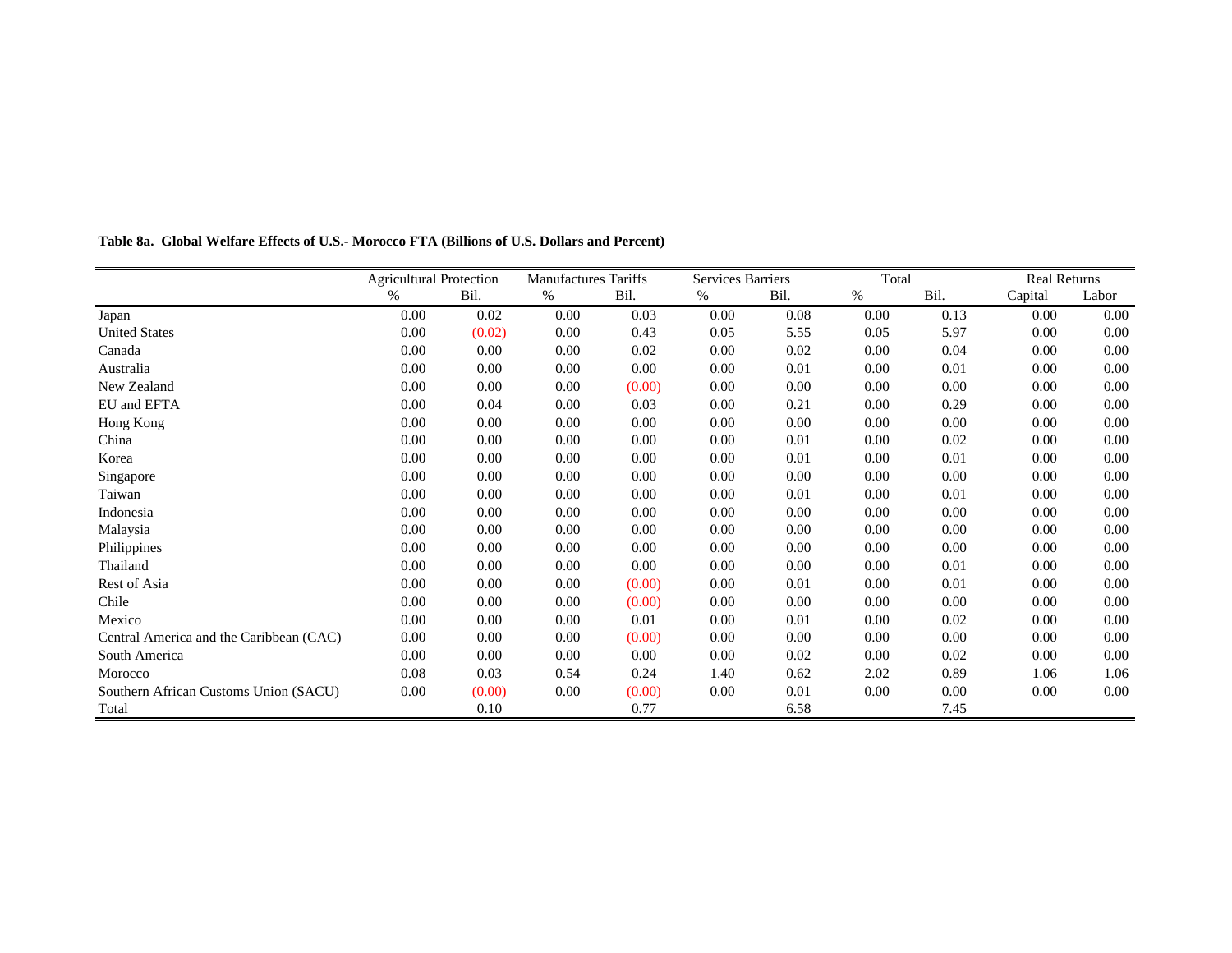| (Percent, Millions of Dollars, and the Number of Workers) |                |                |                |                |                |                         |                          |                |  |  |  |  |
|-----------------------------------------------------------|----------------|----------------|----------------|----------------|----------------|-------------------------|--------------------------|----------------|--|--|--|--|
|                                                           | Exports        |                | Imports        |                | Output         |                         | Employment               |                |  |  |  |  |
|                                                           | (Percent)      |                |                | (Percent)      | (Percent)      |                         | (Percent)                |                |  |  |  |  |
|                                                           | U.S.           | Morocco        | U.S.           | Morocco        | U.S.           | Morocco                 | U.S.                     | Morocco        |  |  |  |  |
| Agriculture                                               | 0.14           | 0.42           | 0.05           | 6.73           | 0.04           | $-0.57$                 | 0.04                     | $-0.57$        |  |  |  |  |
| Mining                                                    | $-0.01$        | 1.62           | 0.01           | $-0.03$        | $-0.01$        | 1.69                    | $-0.01$                  | 1.09           |  |  |  |  |
| Food, Beverages & Tobacco                                 | 0.38           | 1.66           | 0.03           | 12.53          | 0.03           | $-0.86$                 | 0.03                     | $-1.67$        |  |  |  |  |
| Textiles                                                  | 0.03           | 2.11           | 0.01           | 0.45           | 0.00           | 2.02                    | 0.00                     | 1.30           |  |  |  |  |
| <b>Wearing Apparel</b>                                    | 0.02           | 2.55           | 0.05           | $-0.32$        | $-0.01$        | 1.91                    | $-0.02$                  | 1.24           |  |  |  |  |
| Leather Products & Footwear                               | 0.01           | $-1.04$        | 0.01           | 1.43           | 0.00           | $-0.52$                 | $-0.01$                  | $-0.45$        |  |  |  |  |
| Wood & Wood Products                                      | 0.01           | 1.57           | 0.01           | 0.55           | 0.00           | 1.00                    | 0.00                     | 0.15           |  |  |  |  |
| Chemicals                                                 | 0.00           | 1.46           | 0.02           | 0.15           | 0.00           | 1.00                    | 0.00                     | 0.20           |  |  |  |  |
| Non-metallic Min. Products                                | 0.05           | 2.53           | 0.01           | 2.23           | 0.01           | 0.58                    | 0.00                     | $-0.46$        |  |  |  |  |
| <b>Metal Products</b>                                     | $-0.01$        | 2.26           | 0.01           | $-0.82$        | 0.00           | 1.66                    | 0.00                     | 0.65           |  |  |  |  |
| <b>Transportation Equipment</b>                           | 0.01           | 1.67           | 0.01           | 1.38           | 0.00           | 0.47                    | 0.00                     | $-0.55$        |  |  |  |  |
| Machinery & Equipment                                     | $-0.01$        | 2.98           | 0.01           | $-0.04$        | $-0.01$        | 1.94                    | $-0.01$                  | 0.87           |  |  |  |  |
| <b>Other Manufactures</b>                                 | $-0.01$        | 1.72           | 0.01           | 0.10           | $-0.01$        | 0.90                    | $-0.01$                  | 0.08           |  |  |  |  |
| Elec., Gas & Water                                        | $-0.01$        | 0.86           | 0.01           | $-0.21$        | 0.00           | 0.71                    | 0.00                     | 0.12           |  |  |  |  |
| Construction                                              | $-0.01$        | 4.65           | 0.05           | 4.27           | 0.00           | 0.39                    | 0.00                     | $-0.12$        |  |  |  |  |
| Trade & Transport                                         | 0.03           | 15.33          | 0.16           | 11.38          | 0.00           | 1.71                    | 0.00                     | 0.50           |  |  |  |  |
| <b>Other Private Services</b>                             | 0.04           | 16.82          | 0.11           | 11.47          | 0.00           | 1.45                    | 0.00                     | 0.09           |  |  |  |  |
| <b>Government Services</b>                                | 0.37           | 21.12          | 0.73           | 32.30          | 0.01           | 1.16                    | 0.00                     | $-0.49$        |  |  |  |  |
|                                                           | Exports        |                | Imports        |                | Output         |                         | Employment               |                |  |  |  |  |
|                                                           | (Value)        |                | (Value)        |                | (Value)        |                         | (Number of Workers) $^a$ |                |  |  |  |  |
|                                                           | U.S.           | Morocco        | U.S.           | Morocco        | U.S.           | Morocco                 | U.S.                     | Morocco        |  |  |  |  |
| Agriculture                                               | 67             | 3              | 10             | 66             | 101            | (58)                    | 1,314                    | (3, 124)       |  |  |  |  |
| Mining                                                    | (1)            | 12             | 12             | (0)            | (8)            | 26                      | (44)                     | 992            |  |  |  |  |
| Food, Beverages & Tobacco                                 | 181            | 26             | 14             | 154            | 161            | (48)                    | 542                      | (9,562)        |  |  |  |  |
| Textiles                                                  | 5              | 12             | $\overline{4}$ | 8              | (1)            | 21                      | (32)                     | 5,431          |  |  |  |  |
| <b>Wearing Apparel</b>                                    | $\overline{2}$ | 71             | 25             | (1)            | (12)           | 58                      | (129)                    | 8,580          |  |  |  |  |
| Leather Products & Footwear                               | $\overline{0}$ | (4)            | $\overline{2}$ | 2              | (0)            | (21)                    | (8)                      | (376)          |  |  |  |  |
| Wood & Wood Products                                      | 3              | $\overline{c}$ | 6              | 3              | 5              | 21                      | (10)                     | 236            |  |  |  |  |
| Chemicals                                                 | (2)            | 21             | 15             | $\overline{2}$ | $\overline{0}$ | 49                      | (55)                     | 534            |  |  |  |  |
| Non-metallic Min. Products                                | 8              | $\overline{c}$ | $\overline{2}$ | 6              | 5              | 14                      | 29                       | (995)          |  |  |  |  |
| <b>Metal Products</b>                                     | (5)            | $\overline{4}$ | 10             | (6)            | (13)           | 36                      | (138)                    | 889            |  |  |  |  |
| <b>Transportation Equipment</b>                           | 10             | 1              | 16             | 11             | (5)            | $\overline{\mathbf{4}}$ | (50)                     | (353)          |  |  |  |  |
| Machinery & Equipment                                     | (18)           | 26             | 47             | (1)            | (55)           | 42                      | (367)                    | 963            |  |  |  |  |
| <b>Other Manufactures</b>                                 | (1)            | 1              | 5              | $\mathbf{0}$   | (4)            | $\overline{4}$          | (52)                     | $\overline{2}$ |  |  |  |  |
| Elec., Gas & Water                                        | (0)            | $\overline{0}$ | $\mathbf{0}$   | $\overline{0}$ | 7              | 10                      | $\mathfrak{2}$           | 113            |  |  |  |  |
| Construction                                              | (1)            | 1              | 1              | $\overline{0}$ | (10)           | 19                      | (57)                     | (1,097)        |  |  |  |  |
| Trade & Transport                                         | 32             | 155            | 149            | 42             | (49)           | 165                     | (1,140)                  | 13,729         |  |  |  |  |
| <b>Other Private Services</b>                             | 46             | 80             | 83             | 52             | (42)           | 79                      | (194)                    | 207            |  |  |  |  |
| <b>Government Services</b>                                | 202            | 188            | 175            | 200            | 98             | 141                     | 389                      | (16, 168)      |  |  |  |  |
| Total                                                     | 529            | 602            | 577            | 537            | 178            | 562                     | $\theta$                 | $\Omega$       |  |  |  |  |

**Table 8b. U.S.-Morocco FTA: Percent Change in Exports, Imports, Outputs, and Number of Workers**

a) Changes in employment sum to zero because of assumption of full employment.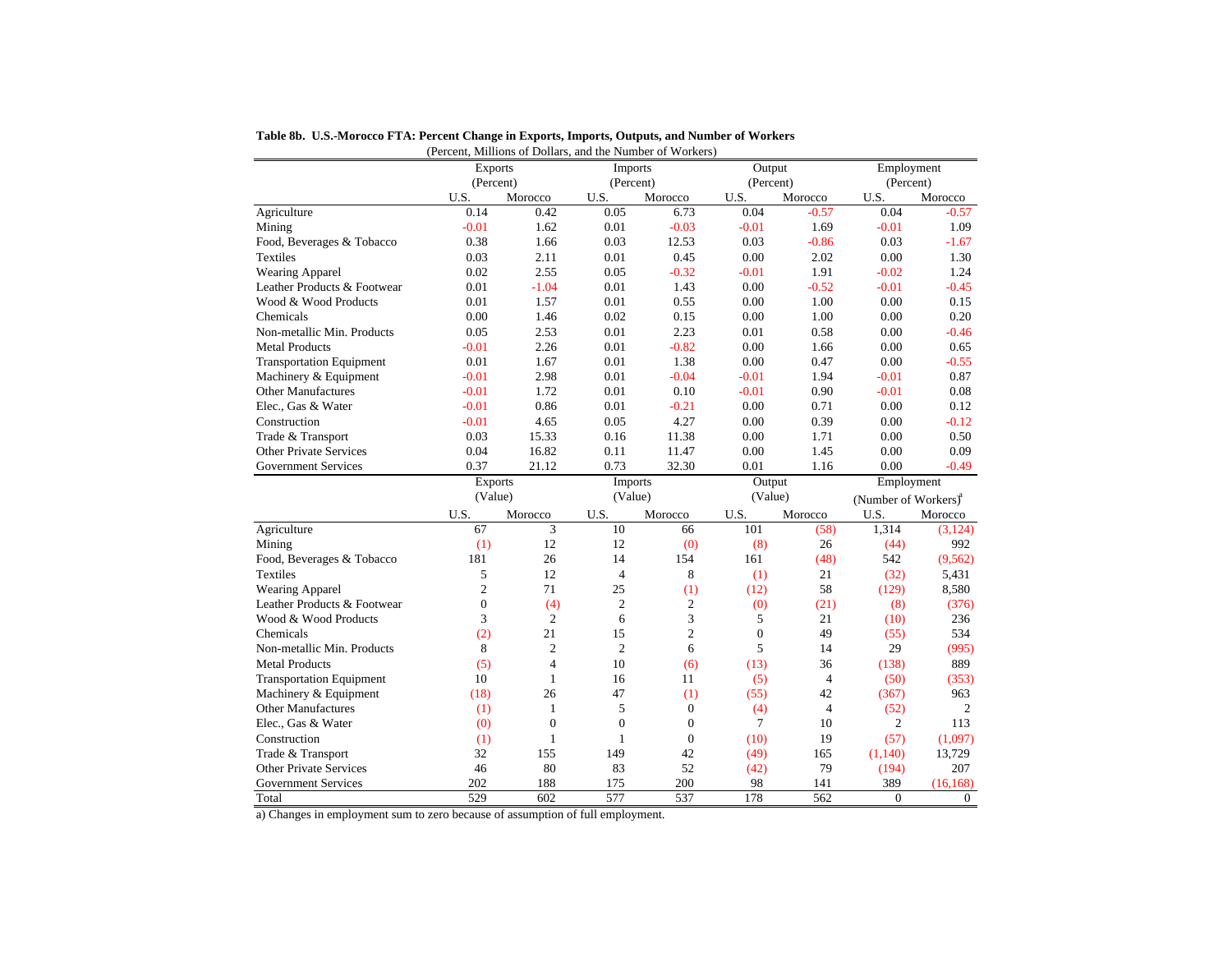**Table 8c. U.S.-Morocco FTA: Changes in Bilateral Trade Flows (Millions of Dollars)**

|                                   |            | Тo           |            |            |                   |            |                  |                   |            |              |            |            |                  |            |         |                   |                  |                   |            |          |     |                     |              |            |                     |
|-----------------------------------|------------|--------------|------------|------------|-------------------|------------|------------------|-------------------|------------|--------------|------------|------------|------------------|------------|---------|-------------------|------------------|-------------------|------------|----------|-----|---------------------|--------------|------------|---------------------|
| From                              |            | <b>JPN</b>   | <b>USA</b> | <b>CAN</b> | AUS               | <b>NZL</b> | <b>EUN</b>       | <b>HKG</b>        | <b>CHN</b> | <b>KOR</b>   | SGP        | <b>TWN</b> | IDN              | <b>MYS</b> | PHL     | <b>THA</b>        | <b>ROA</b>       | <b>CHL</b>        | MEX        | CAC      | SAM | MCC                 | SAC          | <b>ROW</b> | <b>Exports</b>      |
| Japan                             | <b>JPN</b> | $\mathbf{0}$ | 17         |            | $\left( 0\right)$ | (0)        | (8)              | (0)               | (0)        | $\mathbf{0}$ | $\theta$   |            | (0)              | $\bf{0}$   | 0       | 0                 | $\left(1\right)$ | $\mathbf{0}$      |            | (0)      | (0) | (5)                 | (0)          |            | 6                   |
| <b>United States</b>              | <b>USA</b> | (12)         | $\Omega$   | O)         | (3)               | Œ          | (63)             | (2)               | (4)        | (5)          | (4)        | (4)        | $\left(1\right)$ | (2)        | (2)     | (2)               | $^{(2)}$         |                   | (4)        | (3)      | (9) | 658                 | (1)          |            | 529                 |
| Canada                            | CAN        | (1)          | 13         | $\Omega$   | (0)               | (0)        | (4)              | (0)               | (0)        | (0)          | (0)        | (0)        | (0)              | (0)        | (0)     | $\left( 0\right)$ | (0)              | $_{0}$            | $\Omega$   | (0)      | (0) | $^{(2)}$            |              |            |                     |
| Australia                         | <b>AUS</b> | $\Omega$     |            | $\Omega$   | $\Omega$          | (0)        | (1)              |                   | $\theta$   | $^{(1)}$     | $\Omega$   |            |                  |            | 0       |                   | (0)              | $_{0}$            | $\Omega$   | $\Omega$ |     | $\left(1\right)$    |              |            |                     |
| New Zealand                       | <b>NZL</b> |              | $\Omega$   |            |                   |            | $\Omega$         |                   |            |              |            |            |                  |            |         |                   |                  |                   | $\Omega$   |          |     | (2)                 |              |            | (1)                 |
| EU and EFTA                       | <b>EUN</b> | 9            | 52         | 6          |                   | (0)        | $\Omega$         |                   | 3          |              |            |            |                  |            |         |                   |                  | 0                 |            |          | 3   | (78)                |              |            | 16                  |
| Hong Kong                         | <b>HKG</b> |              | $\sim$     |            |                   |            | $\left(1\right)$ |                   |            |              |            |            |                  |            |         |                   |                  |                   |            |          |     | $\left( 1\right)$   |              |            |                     |
| China                             | <b>CHN</b> |              |            | $\Omega$   | $\left( 0\right)$ | (0)        | (6)              | $\left( 0\right)$ | 0          |              | $^{\circ}$ |            |                  |            |         |                   | (1)              | $_{0}$            | $\Omega$   |          | (0) | (2)                 |              |            | (1)                 |
| Korea                             | <b>KOR</b> |              |            |            |                   |            | (2)              | $\left( 0\right)$ |            |              |            |            |                  |            |         |                   | (0)              | $_{0}$            | $\theta$   |          | (0) | $\left(1\right)$    |              |            |                     |
| Singapore                         | <b>SGP</b> |              |            |            |                   | $^{(1)}$   | (2)              |                   |            |              | $^{\circ}$ |            |                  |            |         |                   | (0)              | 0                 | $^{\circ}$ |          |     | $\scriptstyle{(1)}$ |              |            |                     |
| Taiwan                            | <b>TWN</b> |              |            | $\Omega$   |                   |            | (2)              | $\left( 0\right)$ | (1)        |              |            |            | (0)              |            |         |                   | (0)              |                   | $\theta$   | $\Omega$ | (0) | $\scriptstyle{(1)}$ |              |            | (0)                 |
| Indonesia                         | <b>IDN</b> |              |            | $\Omega$   |                   | $^{(1)}$   | (1)              |                   |            |              |            |            |                  |            |         |                   | (0)              |                   | $\theta$   |          |     | (0)                 |              |            |                     |
| Malaysia                          | <b>MYS</b> | $\theta$     |            | $\Omega$   | $\Omega$          | $\Omega$   | (1)              |                   |            |              |            |            |                  |            | $^{()}$ |                   | (0)              | $_{0}$            | $\Omega$   | $\Omega$ |     | $\left(1\right)$    |              |            |                     |
| Philippines                       | PHL        |              |            |            |                   |            | (1)              |                   |            |              |            |            |                  |            |         |                   |                  |                   | $\Omega$   |          |     | (0)                 |              |            |                     |
| Thailand                          | <b>THA</b> |              |            |            | $\Omega$          | $\Omega$   | (1)              |                   |            |              | $\Omega$   |            |                  |            | 0       |                   | (0)              | 0                 | $\Omega$   | $\Omega$ |     | (0)                 |              |            |                     |
| Rest of Asia                      | <b>ROA</b> |              |            |            |                   |            | (1)              |                   |            |              |            |            |                  |            |         |                   |                  |                   |            |          |     | $\left( 1\right)$   |              |            |                     |
| Chile                             | <b>CHL</b> |              |            |            |                   | $\Omega$   | (0)              |                   |            |              | $\Omega$   |            |                  |            |         |                   |                  | 0                 | $\Omega$   | $\Omega$ | (0) | (0)                 |              |            | (0)                 |
| Mexico                            | <b>MEX</b> | (0)          |            |            |                   |            | (2)              |                   |            |              |            |            |                  |            |         |                   |                  | $\left( 0\right)$ | $\theta$   | (0)      | (U) | (1)                 | (0)          |            |                     |
| Central America and the Caribbean | CAC        |              |            |            |                   | $^{(1)}$   | (1)              |                   |            |              | $\theta$   |            |                  |            |         |                   |                  |                   | $\theta$   |          |     | (2)                 |              |            | $\scriptstyle{(1)}$ |
| South America                     | SAM        |              | 8          |            |                   |            | $\left(1\right)$ |                   |            |              |            |            |                  |            |         |                   | (0)              |                   |            | $\Omega$ |     | (11)                |              |            | (3)                 |
| Morocco                           | MCC        | 12           | 437        |            |                   |            | 124              |                   |            |              |            |            |                  |            |         |                   |                  |                   |            |          |     |                     |              |            | 602                 |
| Southern African Customs Union    | SAC        |              |            |            |                   |            | $\left(1\right)$ |                   |            |              |            |            |                  |            |         |                   |                  |                   |            | $\Omega$ |     | (0)                 |              |            | (0)                 |
| Rest of the world                 | <b>ROW</b> | 3            | 13         |            | $\Omega$          | (0)        | (4)              |                   |            |              |            |            |                  |            | 0       |                   | (0)              | $\Omega$          | $\Omega$   | $\Omega$ |     | (11)                | $\Omega$     |            |                     |
| Imports                           |            | 15           | 577        |            | $\Omega$          | (0)        | 21               | Œ                 |            |              | $\Omega$   |            | $\Omega$         | ◠          |         |                   |                  | (0)               |            | (2)      | (5) | 537                 | $\mathbf{0}$ |            |                     |